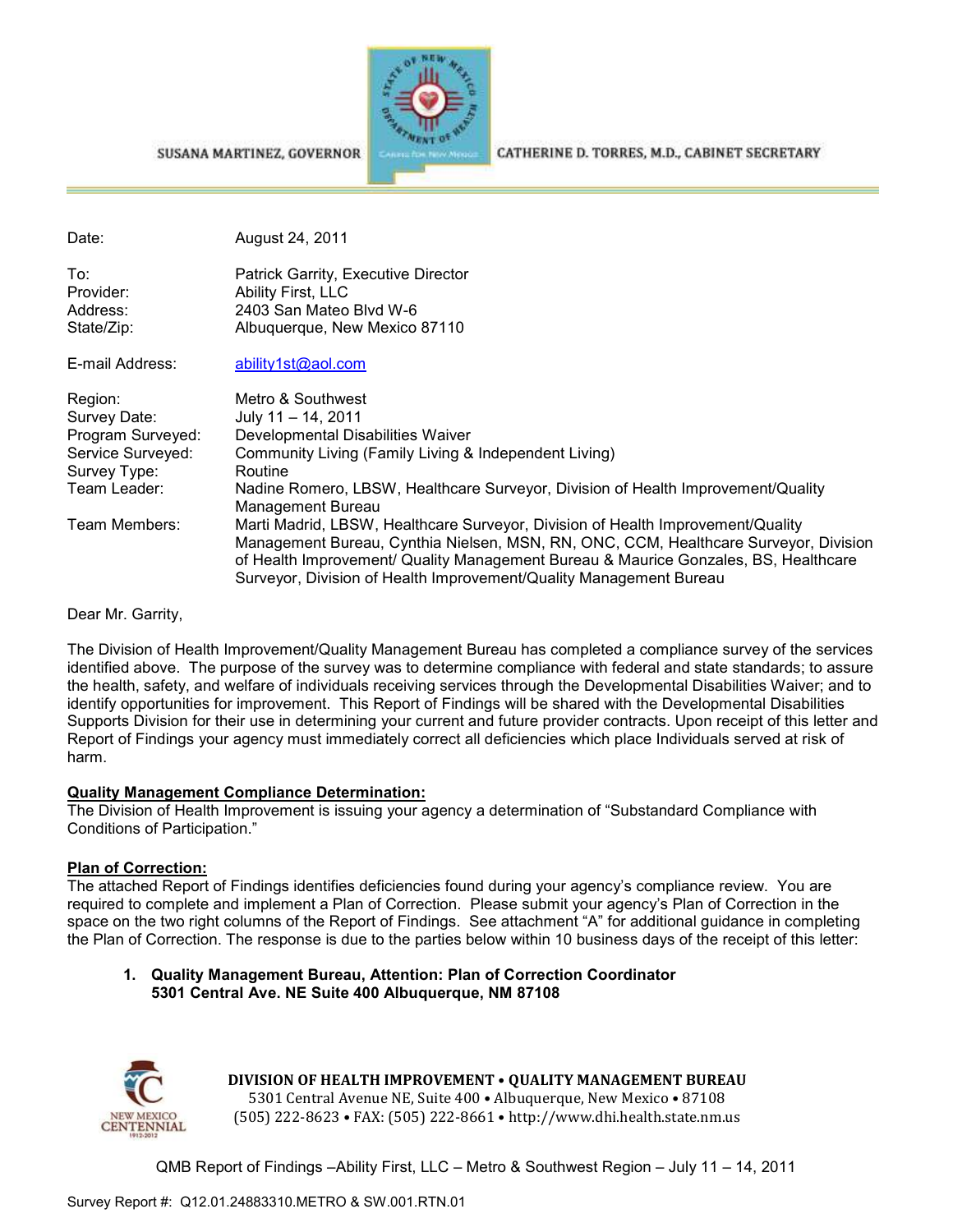#### **2. Developmental Disabilities Supports Division Regional Office for region of service surveyed**

Upon notification from QMB that your Plan of Correction has been approved, you must implement all remedies and corrective actions within 45 business days. If your Plan of Correction is denied, you must resubmit a revised plan as soon as possible for approval, as all remedies must still be completed within 45 business days of the receipt of this letter.

Failure to submit, complete or implement your Plan of Correction within the 45 day required time frames may result in the imposition of a \$200 per day Civil Monetary Penalty until it is received, completed and/or implemented.

#### **Request for Informal Reconsideration of Findings (IRF):**

If you disagree with a finding of deficient practice, you have 10 business days upon receipt of this notice to request an IRF. Submit your request for an IRF in writing to:

> QMB Deputy Bureau Chief 5301 Central Ave NE Suite #400 Albuquerque, NM 87108 Attention: IRF request

See Attachment "C" for additional guidance in completing the request for Informal Reconsideration of Findings. The request for an IRF will not delay the implementation of your Plan of Correction which must be completed within 45 business days. Providers may not appeal the nature or interpretation of the standard or regulation, the team composition or sampling methodology. If the IRF approves the modification or removal of a finding, you will be advised of any changes.

Please call the Plan of Correction Coordinator at 505-222-8647 if you have questions about the Report of Findings or Plan of Correction. Thank you for your cooperation and for the work you perform.

Sincerely,

Nadine Romero, LBSW

Nadine Romero, LBSW Team Lead/Healthcare Surveyor Division of Health Improvement Quality Management Bureau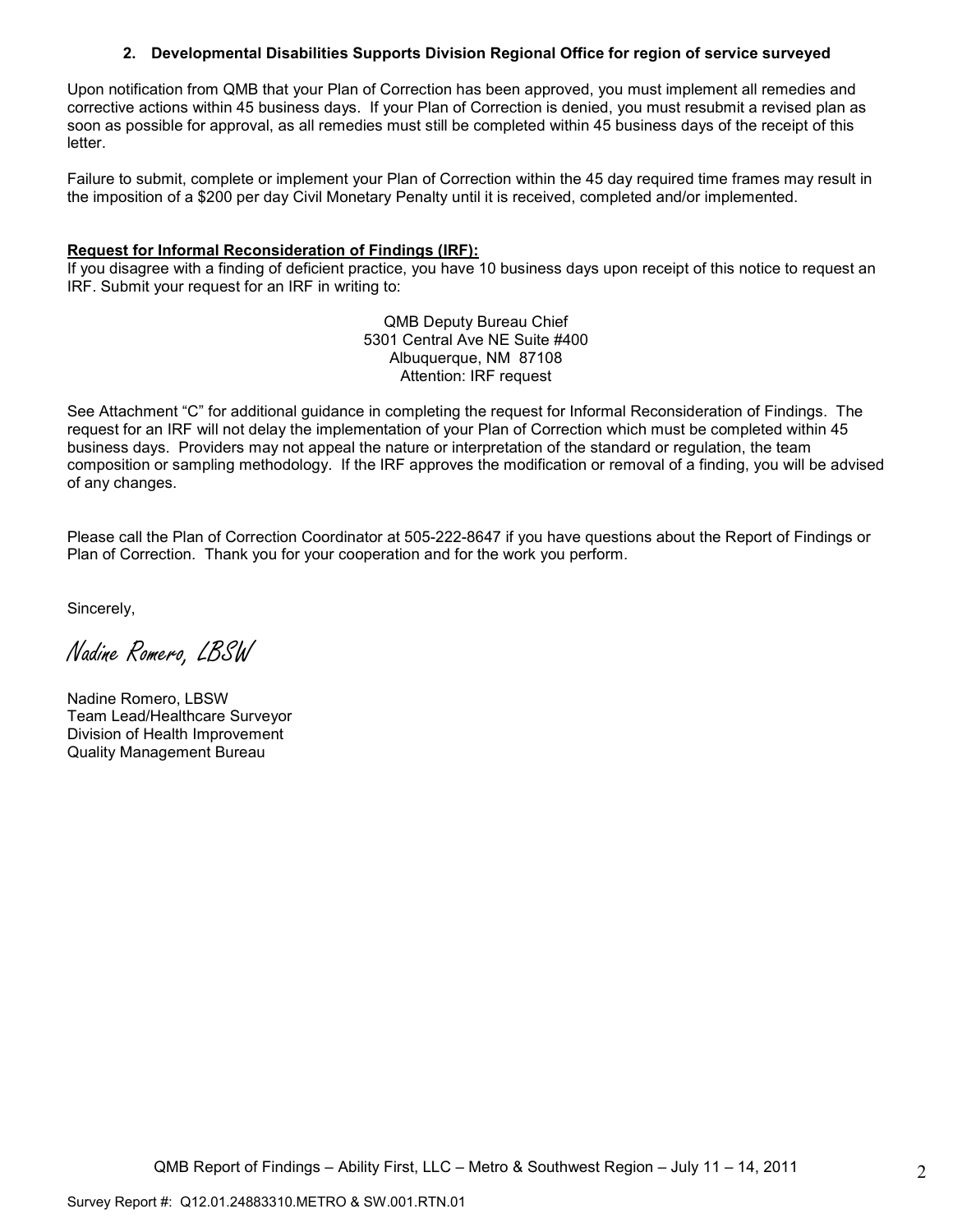| <b>Survey Process Employed:</b>                   |                                                                                                                                                                                                                   |                                                                                                                                                                                                  |
|---------------------------------------------------|-------------------------------------------------------------------------------------------------------------------------------------------------------------------------------------------------------------------|--------------------------------------------------------------------------------------------------------------------------------------------------------------------------------------------------|
| <b>Entrance Conference Date:</b>                  | July 11, 2011                                                                                                                                                                                                     |                                                                                                                                                                                                  |
| Present:                                          | <b>Ability First, LLC</b>                                                                                                                                                                                         | Patrick Garrity, Executive Director                                                                                                                                                              |
|                                                   | <b>DOH/DHI/QMB</b>                                                                                                                                                                                                | Nadine Romero, LBSW, Team Lead/Healthcare Surveyor<br>Maurice Gonzales, BS, Healthcare Surveyor<br>Marti Madrid, LBSW Healthcare Surveyor                                                        |
| <b>Exit Conference Date:</b>                      | July 14, 2011                                                                                                                                                                                                     |                                                                                                                                                                                                  |
| Present:                                          | <b>Ability First, LLC</b>                                                                                                                                                                                         | Patrick Garrity, Executive Director                                                                                                                                                              |
|                                                   | DOH/DHI/QMB<br><b>Healthcare Surveyor</b>                                                                                                                                                                         | Nadine Romero, LBSW Team Lead/Healthcare Surveyor<br>Cynthia Nielsen, MSN, RN, ONC, CCM,                                                                                                         |
| <b>Total Homes Visited</b>                        | Number:                                                                                                                                                                                                           | 10                                                                                                                                                                                               |
| ❖ Family Homes Visited                            | Number:                                                                                                                                                                                                           | 10                                                                                                                                                                                               |
| Administrative Locations Visited                  | Number:                                                                                                                                                                                                           | 1                                                                                                                                                                                                |
| <b>Total Sample Size</b>                          | Number:                                                                                                                                                                                                           | 13<br>0 - Jackson Class Members<br>13 - Non-Jackson Class Members<br>11 - Family Living<br>2 - Independent Living                                                                                |
| Persons Served Interviewed                        | Number:                                                                                                                                                                                                           | 12                                                                                                                                                                                               |
| <b>Person Served Observed</b>                     | Number:<br>survey                                                                                                                                                                                                 | 1 Individual was not available during the on-site                                                                                                                                                |
| Person Served Records Reviewed                    | Number:                                                                                                                                                                                                           | 13                                                                                                                                                                                               |
| Direct Service Professionals Interviewed          | Number:                                                                                                                                                                                                           | 11                                                                                                                                                                                               |
| <b>Direct Service Professionals Record Review</b> | Number:                                                                                                                                                                                                           | 60                                                                                                                                                                                               |
| <b>Service Coordinator Record Review</b>          | Number:                                                                                                                                                                                                           | 4                                                                                                                                                                                                |
| <b>Administrative Files Reviewed</b>              | <b>Billing Records</b><br><b>Medical Records</b><br>٠<br>٠<br><b>Personnel Files</b><br>٠<br><b>Training Records</b><br>$\bullet$<br>$\bullet$<br>$\bullet$<br>$\bullet$<br>$\bullet$<br><b>Evacuation Drills</b> | Incident Management Records<br>Agency Policy and Procedure<br><b>Caregiver Criminal History Screening Records</b><br><b>Employee Abuse Registry</b><br>Human Rights Notes and/or Meeting Minutes |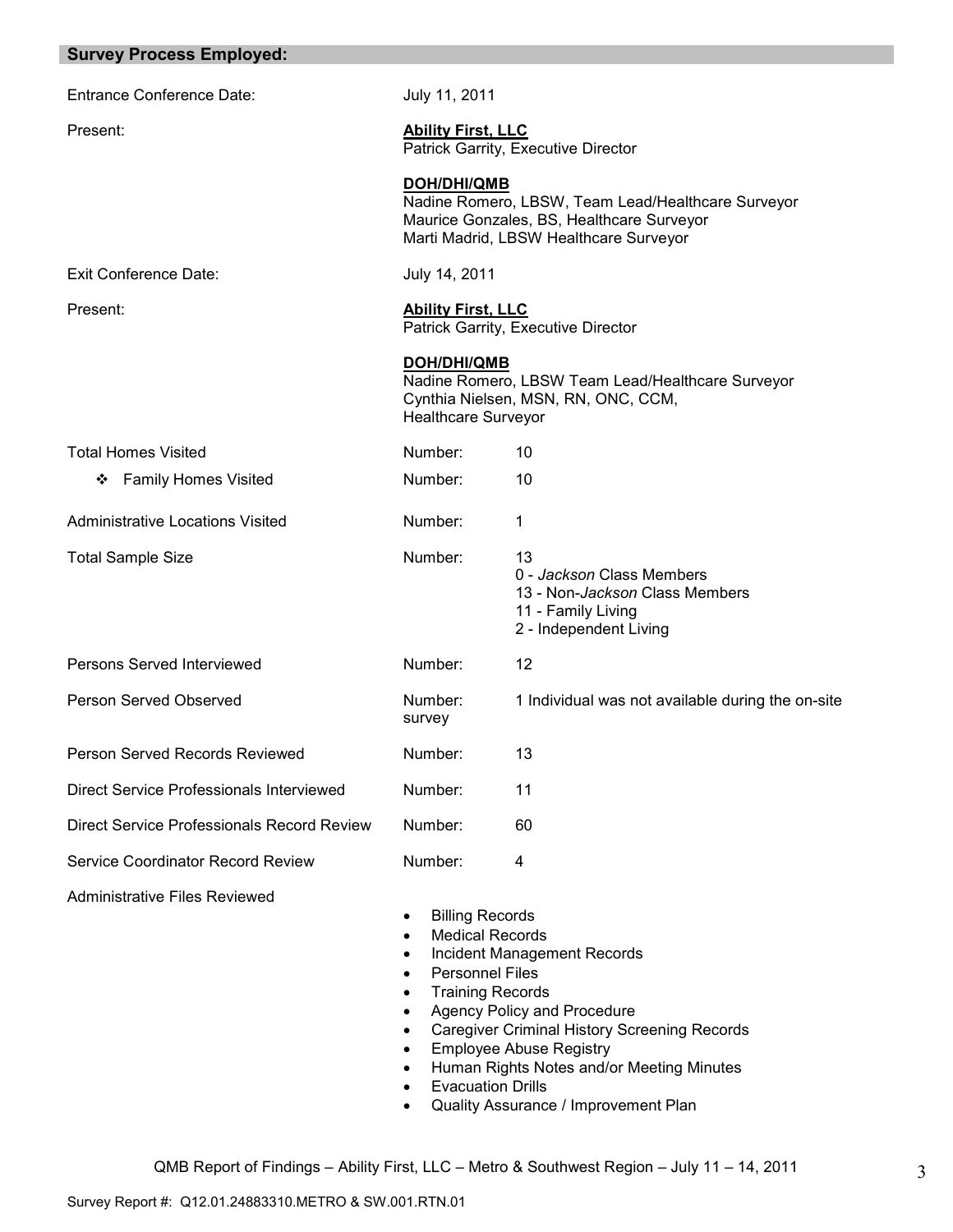- 
- CC: Distribution List: DOH Division of Health Improvement
	- DOH Developmental Disabilities Supports Division
	- DOH Office of Internal Audit
	- HSD Medical Assistance Division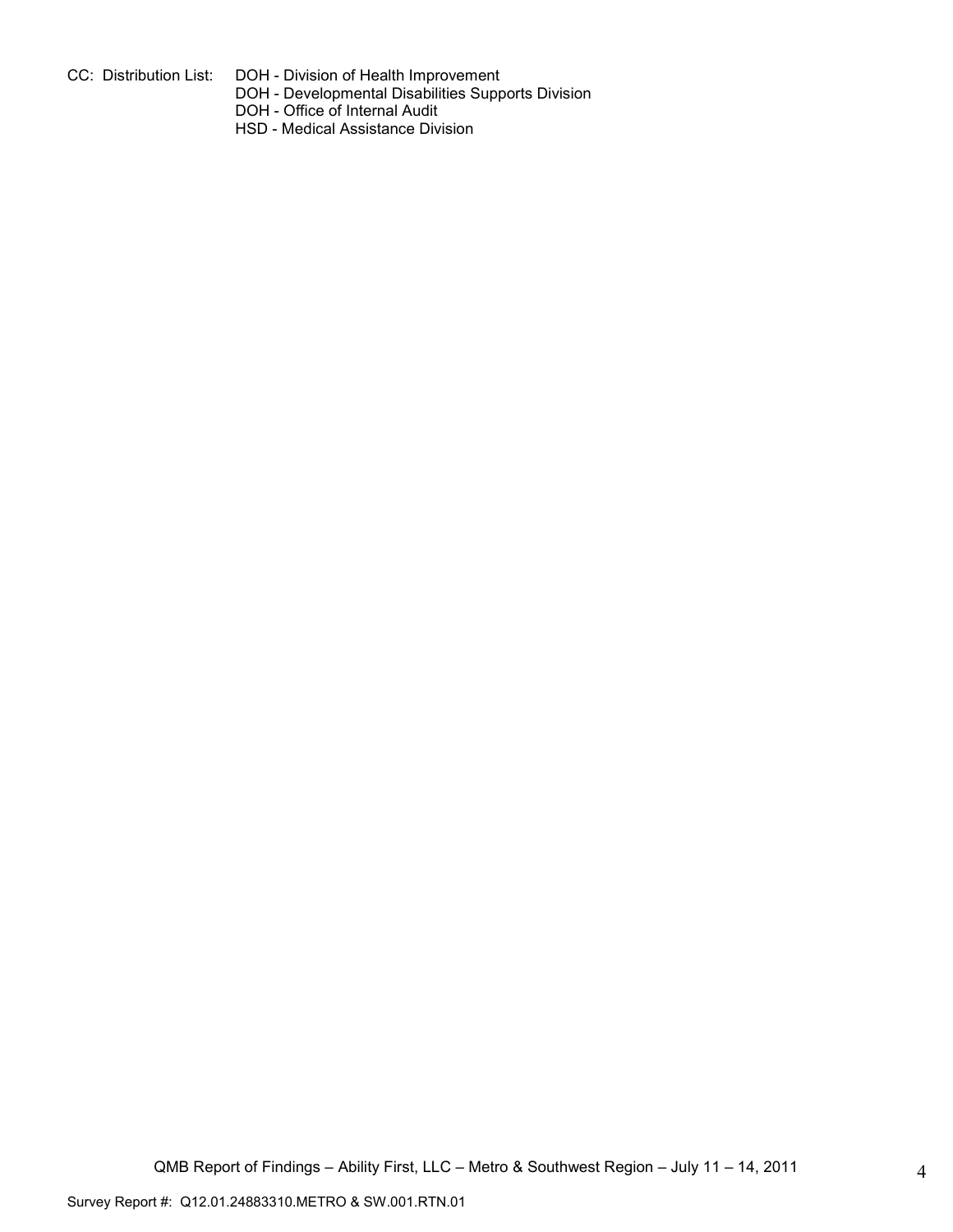### **Attachment A**

# **Provider Instructions for Completing the QMB Plan of Correction (POC) Process**

# *Introduction:*

After a QMB Compliance Review, your QMB Report of Findings will be sent to you via US mail.

Each provider must develop and implement a Plan of Correction (POC) that identifies specific quality assurance and quality improvement activities the agency will implement to correct deficiencies and prevent continued non compliance.

Agencies must submit their Plan of Correction within 10 business days from the date you receive the QMB Report of Findings. (Providers who do not submit a POC within 10 days will be referred to the Internal Review Committee [IRC] for sanctions).

If you have questions about the Plan of Correction process, call the QMB Plan of Correction Coordinator at 505-222-8647 or email at George.Perrault@state.nm.us. Requests for technical assistance must be requested through your DDSD Regional Office.

If you wish to dispute a finding on the official Report of Findings, you must file an Informal Reconsideration of Findings (IRF) request within ten (10) days of receiving your report. The POC process cannot resolve disputes regarding findings. Please note that you must still submit a POC for findings that are in question (see Attachment "C").

# *Instructions for Completing Agency POC:*

# *Required Content*

Your Plan of Correction should provide a step-by-step description of the methods to correct each deficient practice to prevent recurrence and information that ensures the regulation cited is in compliance. The remedies noted in your POC are expected to be added to your Agency's required, annual Quality Assurance Plan. (see page 3, DDW standards, effective; April 1, 2007, Chapter 1, Section I Continuous Quality Management System)

If a deficiency has already been corrected, the plan should state how it was corrected, the completion date (date the correction was accomplished), and how possible recurrence of the deficiency will be prevented.

The Plan of Correction you submit needs to address *each deficiency* in the two right hand columns with:

- 1. How the corrective action will be accomplished for all cited deficiencies in the report of findings;
- 2. How your Agency will identify all other individuals having the potential to be affected by the same deficient practice;
- 3. What measures will be put into place or what systemic changes will be made to ensure that the deficient practice will not reoccur and corrective action is sustained;
- 4. How your Agency plans to monitor corrective actions utilizing its continuous Quality Assurance/Quality Improvement Plan to assure solutions in the plan of correction are achieved and sustained, including (if appropriate):
	- Details about how and when Consumer, Personnel and Residential files are audited by Agency personnel to ensure they contain required documents;
	- Information about how Medication Administration Records are reviewed to verify they contain all required information before they are distributed, as they are being used, and after they are completed;
	- Your processes for ensuring that all staff are trained in Core Competencies, Incident Reporting, and Individual-Specific service requirements, etc;
	- How accuracy in Billing documentation is assured;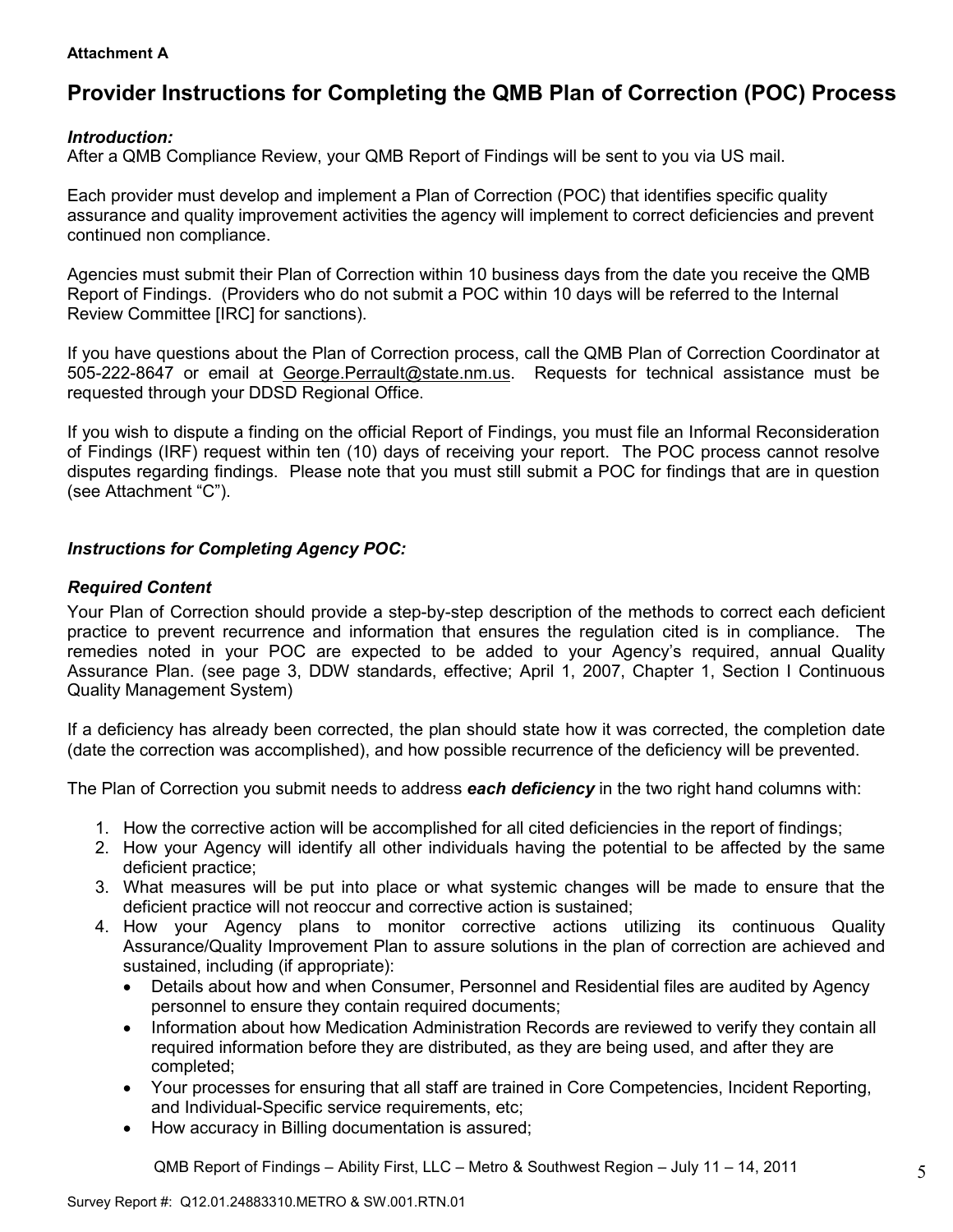- How health, safety is assured;
- For Case Management Providers, how ISPs are reviewed to verify they meet requirements, how the timeliness of LOC packet submissions and consumer visits are tracked;
- Your process for gathering, analyzing and responding to Quality data, and
- Details about Quality Targets in various areas, current status, Root Cause Analyses about why Targets were not met, and remedies implemented.
- 5. The individual's title responsible for the Plan of Correction and completion date.

*Note:* **Instruction or in-service of staff alone may not be a sufficient plan of correction.** This is a good first step toward correction, but additional steps should be taken to ensure the deficiency is corrected and will not recur.

# *Completion Dates*

The plan of correction must include a **completion date** (entered in the far right-hand column). Be sure the date is **realistic** in the amount of time your Agency will need to correct the deficiency; not to exceed 45 days.

Direct care issues should be corrected immediately and monitored appropriately. Some deficiencies may require a staged plan to accomplish total correction. Deficiencies requiring replacement of equipment, etc., may require more time to accomplish correction but should show reasonable time frames.

# *Plan of Correction Submission Requirements*

- 1. Your Plan of Correction must be completed on the official QMB Survey Report of Findings/Plan of Correction Form and received by QMB within ten (10) business days from the date you received the report of findings.
- 2. If you have questions about the POC process, call the POC Coordinator, George Perrault at 505-222- 8647 for assistance.
- 3. For Technical Assistance (TA) in developing or implementing your POC, contact your local DDSD Regional Office.
- 4. Submit your POC to George Perrault, POC Coordinator in any of the following ways:
	- a. Electronically at George.Perrault@state.nm.us
	- b. Faxed to 505-222-8661, or
	- c. Mailed to QMB, 5301 Central Avenue SW, Suite 400, Albuquerque, NM 87108
- 5. Do not send supporting documentation to QMB until after your POC has been approved by QMB.
- 6. QMB will notify you when your POC has been "approve" or "denied."
	- a. Whether your POC is "approved," or "denied," you will have a maximum of 45 business days from the date of receipt of your Report of Findings to correct all survey deficiencies.
	- b. If your POC is "Denied" it must be revised and resubmitted as soon as possible, as the 45 business day limit is in effect.
	- c. If your POC is "Denied" a second time your agency may be referred to the Internal Review Committee.
	- d. You will receive written confirmation that your POC has been approved by QMB and a final deadline for completion of your POC.
- 7. Failure to submit your POC within 10 days without prior approval of an extension by QMB will result in a referral to the Internal Review Committee and the possible implementation of monetary penalties and/or sanctions.
- 8. Revisions, Modifications or Extensions to your Plan of Correction (post QMB approval) must be made in writing and submitted to the Plan of Correction Coordinator at QMB, prior to the due date and are approved on a case-by-case basis. No changes may be made to your POC or the timeframes for implementation without written approval of the POC Coordinator.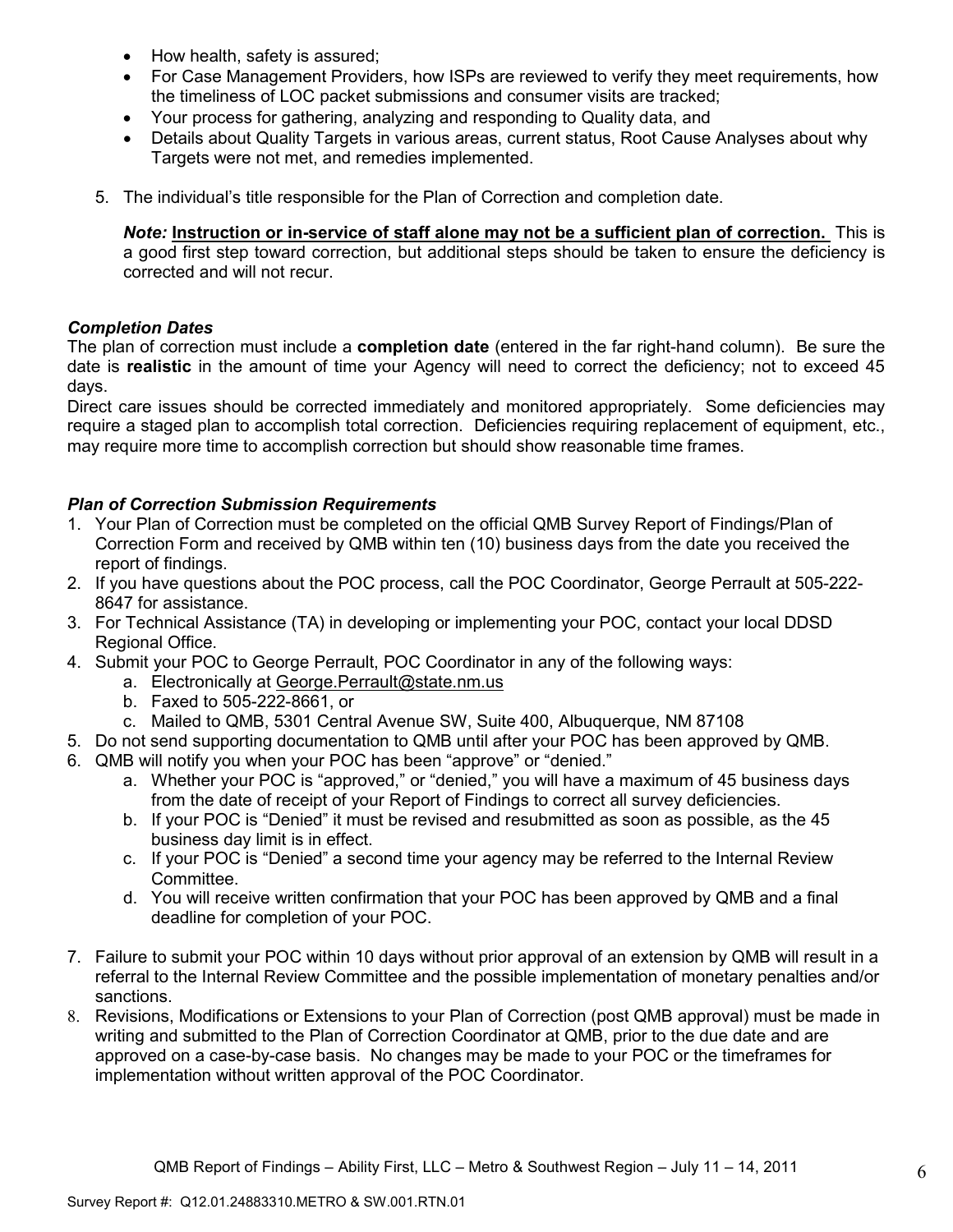# *POC Document Submission Requirements*

Once your POC has been approved by the QMB Plan of Correction Coordinator you must submit copies of documents as evidence that all deficiencies have been corrected, as follows.

- 1. Your internal documents are due within a *maximum* of 45 business days of receipt of your Report of Findings.
- 2. You may submit your documents by postal mail, fax, or electronically on disc or scanned and attached to e-mails.
- 3. All submitted documents *must be annotated*: please be sure the tag numbers and Identification numbers are indicated on each document submitted. Documents which are not annotated with the Tag number and Identification number may not be accepted.
- 4. Do not submit original documents; hard copies or scanned and electronically submitted copies are fine. Originals must be maintained in the agency file(s) per DDSD Standards.
- 5. In lieu of some documents, you may submit copies of file or home audit forms that clearly indicate cited deficiencies have been corrected, other attestations of correction must be approved by the Plan of Correction Coordinator prior to their submission.
- 6. For billing deficiencies, you must submit:
	- a. Evidence of an internal audit of billing documentation for a sample of individuals and timeframes;
	- b. Copies of "void and adjust" forms submitted to correct all over-billed or unjustified units billed identified during your internal audit.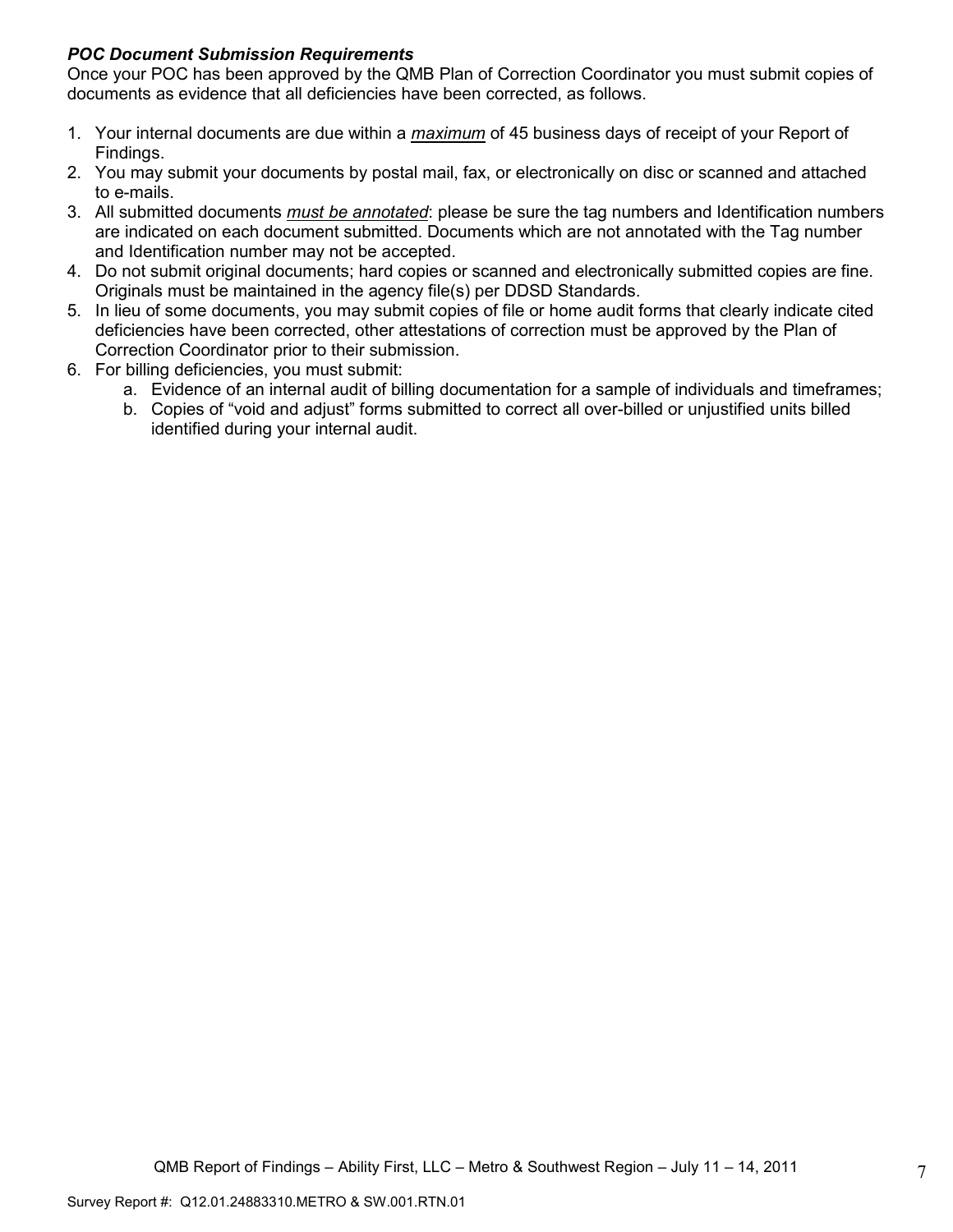Each deficiency in your Report of Findings is scored on a Scope and Severity Scale. The culmination of each deficiency's Scope and Severity is used to determine degree of compliance to standards and regulations and level of QMB Compliance Determination.

|                 |                      |                                                             |                                  | <b>SCOPE</b>                    |                                             |
|-----------------|----------------------|-------------------------------------------------------------|----------------------------------|---------------------------------|---------------------------------------------|
|                 |                      |                                                             | <b>Isolated</b><br>$01\% - 15\%$ | <b>Pattern</b><br>$16\% - 79\%$ | <b>Widespread</b><br>$80\% - 100\%$         |
|                 | High Impact          | Immediate Jeopardy to<br>individual health and or<br>safety | J.                               | $K_{\cdot}$                     | L.                                          |
|                 |                      | <b>Actual harm</b>                                          | G.                               | н.                              | ī.                                          |
| <b>SEVERITY</b> | Medium<br>Impact     | No Actual Harm<br>Potential for more than                   | D.                               | Е.                              | $F.$ (3 or<br>more)                         |
|                 |                      | minimal harm                                                | $D.$ (2 or<br>less)              |                                 | $F.$ (no<br>conditions of<br>participation) |
|                 | <b>Impact</b><br>Low | No Actual Harm<br>Minimal potential for<br>harm.            | А.                               | <b>B.</b>                       | C.                                          |

# **Scope and Severity Definitions:**

• Isolated:

A deficiency that is limited to 1% to 15% of the sample, usually impacting few individuals in the sample.

• Pattern:

A deficiency that impacts a number or group of individuals from 16% to 79% of the sample is defined as a pattern finding. Pattern findings suggest the need for system wide corrective actions.

• Widespread:

A deficiency that impacts most or all (80% to 100%) of the individuals in the sample is defined as widespread or pervasive. Widespread findings suggest the need for system wide corrective actions as well as the need to implement a Continuous Quality Improvement process to improve or build infrastructure. Widespread findings could be referred to the Internal Review Committee for review and possible actions or sanctions.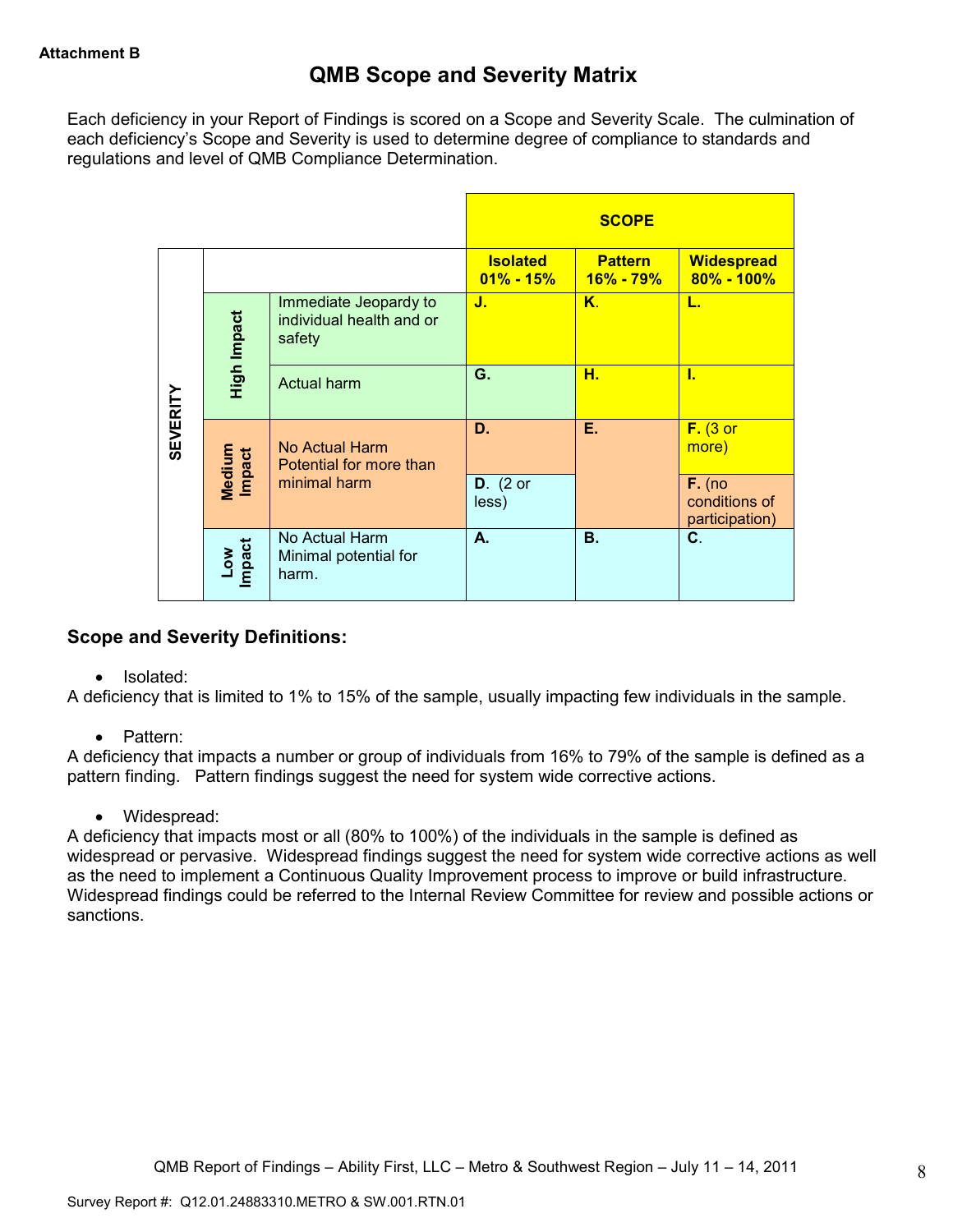# **QMB Determinations of Compliance**

• "Substantial Compliance with Conditions of Participation"

The QMB determination of "Substantial Compliance with Conditions of Participation" indicates that a provider is in substantial compliance with all 'Conditions of Participation' and other standards and regulations. The agency has obtained a level of compliance such that there is a minimal potential for harm to individuals' health and safety. To qualify for a determination of Substantial Compliance with Conditions of Participation, the provider must be in compliance with all Conditions of Participation.

• "Non-Compliance with Conditions of Participation"

The QMB determination of "Non-Compliance with Conditions of Participation" indicates that a provider is out of compliance with one (1) or more 'Conditions of Participation.' This non-compliance, if not corrected, is likely to result in a serious negative outcome or the potential for more than minimal harm to individuals' health and safety.

Providers receiving a repeat determination of 'Non-Compliance' may be referred by QMB to the Internal Review Committee (IRC) for consideration of remedies and possible actions.

• "Sub-Standard Compliance with Conditions of Participation":

The QMB determination of "Sub-Standard Compliance with Conditions of Participation" indicates a provider is significantly out of compliance with Conditions of Participation and/or has:

- Multiple findings of widespread non-compliance with any standard or regulation with a significant potential for more than minimal harm.
- Any finding of actual harm or Immediate Jeopardy.

Providers receiving a repeat determination of 'Substandard Compliance' will be referred by QMB to the Internal Review Committee (IRC) for consideration of remedies and possible actions.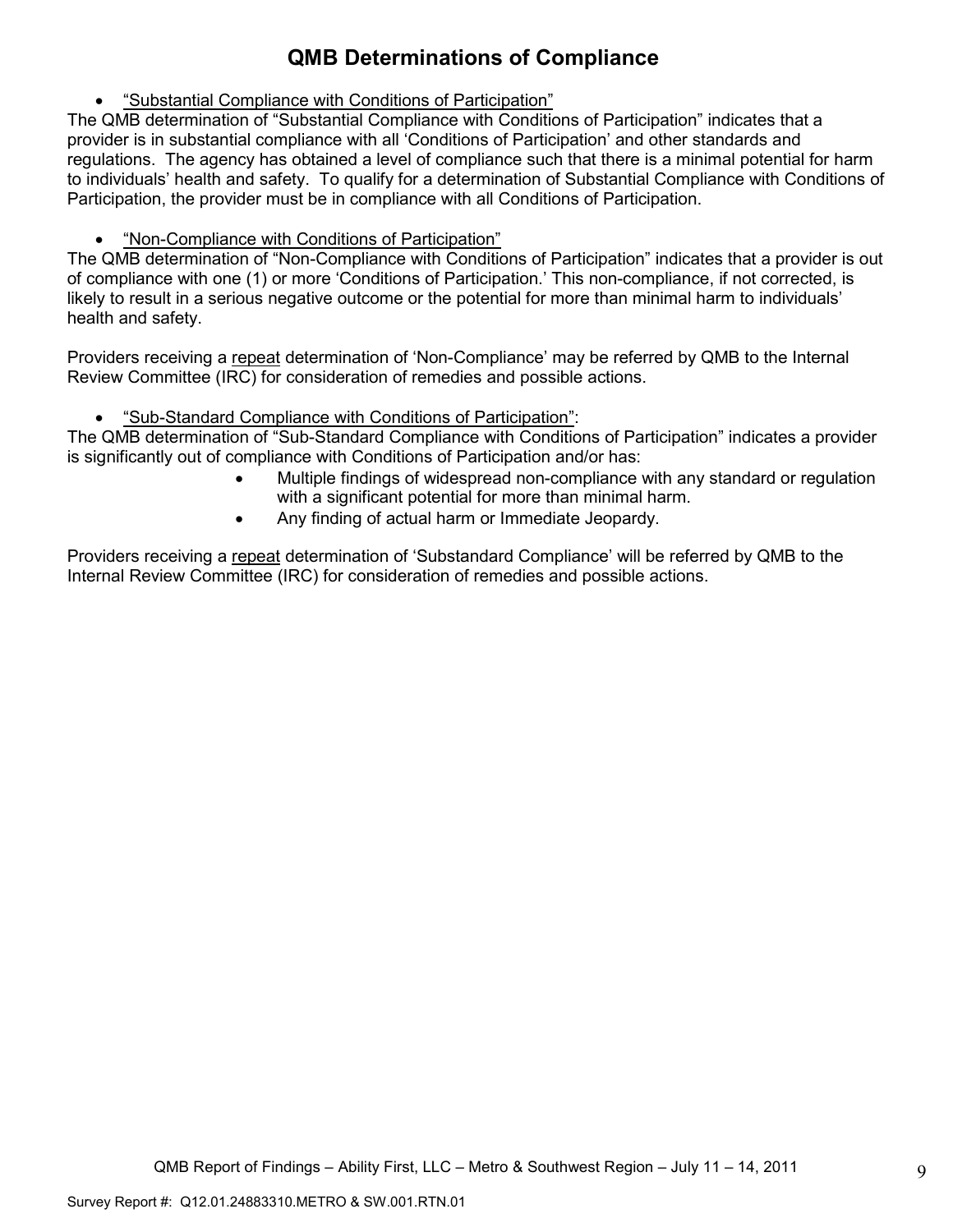# **Guidelines for the Provider Informal Reconsideration of Finding (IRF) Process**

# **Introduction:**

Throughout the QMB Survey process, surveyors are openly communicating with providers. Open communication means that surveyors have clarified issues and/or requested missing information before completing the review. Regardless, there may still be instances where the provider disagrees with a specific finding. Providers may use the following process to informally dispute a finding.

### **Instructions:**

- 1. The Informal Reconsideration of the Finding (IRF) request must be in writing to the QMB Deputy Bureau Chief **within 10 working days** of receipt of the final report.
- 2. The written request for an IRF must be completed on the QMB Request for Informal Reconsideration of Finding Form available on the QMB website: http://dhi.health.state.nm.us/qmb
- 3. The written request for an IRF must specify in detail the request for reconsideration and why the finding is inaccurate.
- 4. The IRF request must include all supporting documentation or evidence.

# **The following limitations apply to the IRF process:**

- The request for an IRF and all supporting evidence must be received within 10 days.
- Findings based on evidence requested during the survey and not provided may not be subject to reconsideration.
- The supporting documentation must be new evidence not previously reviewed or requested by the survey team.
- Providers must continue to complete their Plan of Correction during the IRF process
- Providers may not request an IRF to challenge the sampling methodology.
- Providers may not request an IRF based on disagreement with the nature of the standard or regulation.
- Providers may not request an IRF to challenge the team composition.
- Providers may not request an IRF to challenge the QMB compliance determination or the length of their DDSD provider contract.

A Provider forfeits the right to an IRF if the request is not made within 10 working days of receiving the report and/or does not include all supporting documentation or evidence to show compliance with the standards and regulations.

QMB has 30 working days to complete the review and notify the provider of the decision. The request will be reviewed by the IRF committee. The Provider will be notified in writing of the ruling; no face to face meeting will be conducted.

When a Provider requests that a finding be reconsidered, it does not stop or delay the Plan of Correction process. **Providers must continue to complete the Plan of Correction, including the finding in dispute regardless of the IRF status.** If a finding is removed or modified, it will be noted and removed or modified from the Report of Findings. It should be noted that in some cases a Plan of Correction may be completed prior to the IRF process being completed. The provider will be notified in writing on the decisions of the IRF committee.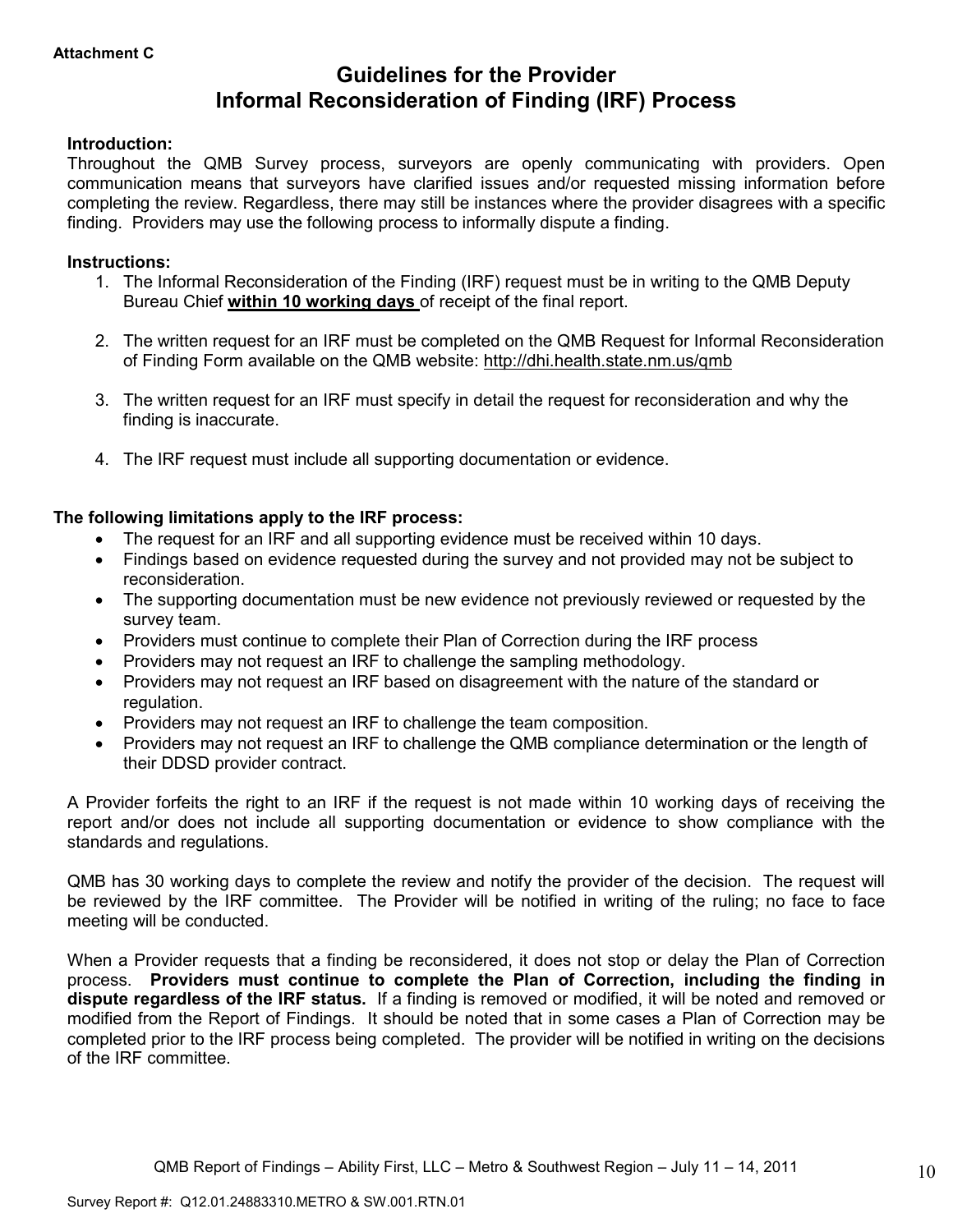| Agency:          | Ability First, LLC - Metro & Southwest Region         |
|------------------|-------------------------------------------------------|
| Program:         | Developmental Disabilities Waiver                     |
| Service:         | Community Living (Family Living & Independent Living) |
| Monitoring Type: | <b>Routine Survey</b>                                 |
| Date of Survey:  | July 11 - 14, 2011                                    |

| <b>Standard of Care</b>                                                                                                                                                                                                                                                                                                                                                                                                                                                                                                                                                                                                                                                                                                                                                                                                                                                                                                                                                                                                                                                                                                                                                                                                                                                                                                                                                                                                                                                                                                                                                            | <b>Deficiency</b>                                                                                                                                                                                                                                                                                                                                                                      | <b>Agency Plan of Correction and</b><br><b>Responsible Party</b>                                                                          | <b>Date</b><br><b>Due</b> |
|------------------------------------------------------------------------------------------------------------------------------------------------------------------------------------------------------------------------------------------------------------------------------------------------------------------------------------------------------------------------------------------------------------------------------------------------------------------------------------------------------------------------------------------------------------------------------------------------------------------------------------------------------------------------------------------------------------------------------------------------------------------------------------------------------------------------------------------------------------------------------------------------------------------------------------------------------------------------------------------------------------------------------------------------------------------------------------------------------------------------------------------------------------------------------------------------------------------------------------------------------------------------------------------------------------------------------------------------------------------------------------------------------------------------------------------------------------------------------------------------------------------------------------------------------------------------------------|----------------------------------------------------------------------------------------------------------------------------------------------------------------------------------------------------------------------------------------------------------------------------------------------------------------------------------------------------------------------------------------|-------------------------------------------------------------------------------------------------------------------------------------------|---------------------------|
| Tag #1A08 Agency Case File                                                                                                                                                                                                                                                                                                                                                                                                                                                                                                                                                                                                                                                                                                                                                                                                                                                                                                                                                                                                                                                                                                                                                                                                                                                                                                                                                                                                                                                                                                                                                         | <b>Scope and Severity Rating: B</b>                                                                                                                                                                                                                                                                                                                                                    |                                                                                                                                           |                           |
| Developmental Disabilities (DD) Waiver Service<br>Standards effective 4/1/2007<br><b>CHAPTER 1 II. PROVIDER AGENCY</b><br><b>REQUIREMENTS:</b> The objective of these standards<br>is to establish Provider Agency policy, procedure<br>and reporting requirements for DD Medicaid Waiver<br>program. These requirements apply to all such<br>Provider Agency staff, whether directly employed or<br>subcontracting with the Provider Agency. Additional<br>Provider Agency requirements and personnel<br>qualifications may be applicable for specific service<br>standards.<br>D. Provider Agency Case File for the Individual:<br>All Provider Agencies shall maintain at the<br>administrative office a confidential case file for each<br>individual. Case records belong to the individual<br>receiving services and copies shall be provided to<br>the receiving agency whenever an individual<br>changes providers. The record must also be made<br>available for review when requested by DOH, HSD<br>or federal government representatives for oversight<br>purposes. The individual's case file shall include<br>the following requirements:<br>(1) Emergency contact information, including the<br>individual's address, telephone number, names<br>and telephone numbers of relatives, or guardian<br>or conservator, physician's name(s) and<br>telephone number(s), pharmacy name, address<br>and telephone number, and health plan if<br>appropriate;<br>(2) The individual's complete and current ISP, with<br>all supplemental plans specific to the individual, | Based on record review, the Agency failed to<br>maintain at the administrative office a confidential<br>case file for 3 of 13 individuals.<br>Review of the Agency individual case files found the<br>following items were not found, incomplete, and/or<br>not current:<br>• Positive Behavioral Plan (#1)<br>• Positive Behavioral Crisis Plan (#10)<br>• Physical Therapy Plan (#3) | Provider:<br>Please provide your evidence of on-going<br>Quality Assurance / Quality Improvement<br>specific to this tag below this line. |                           |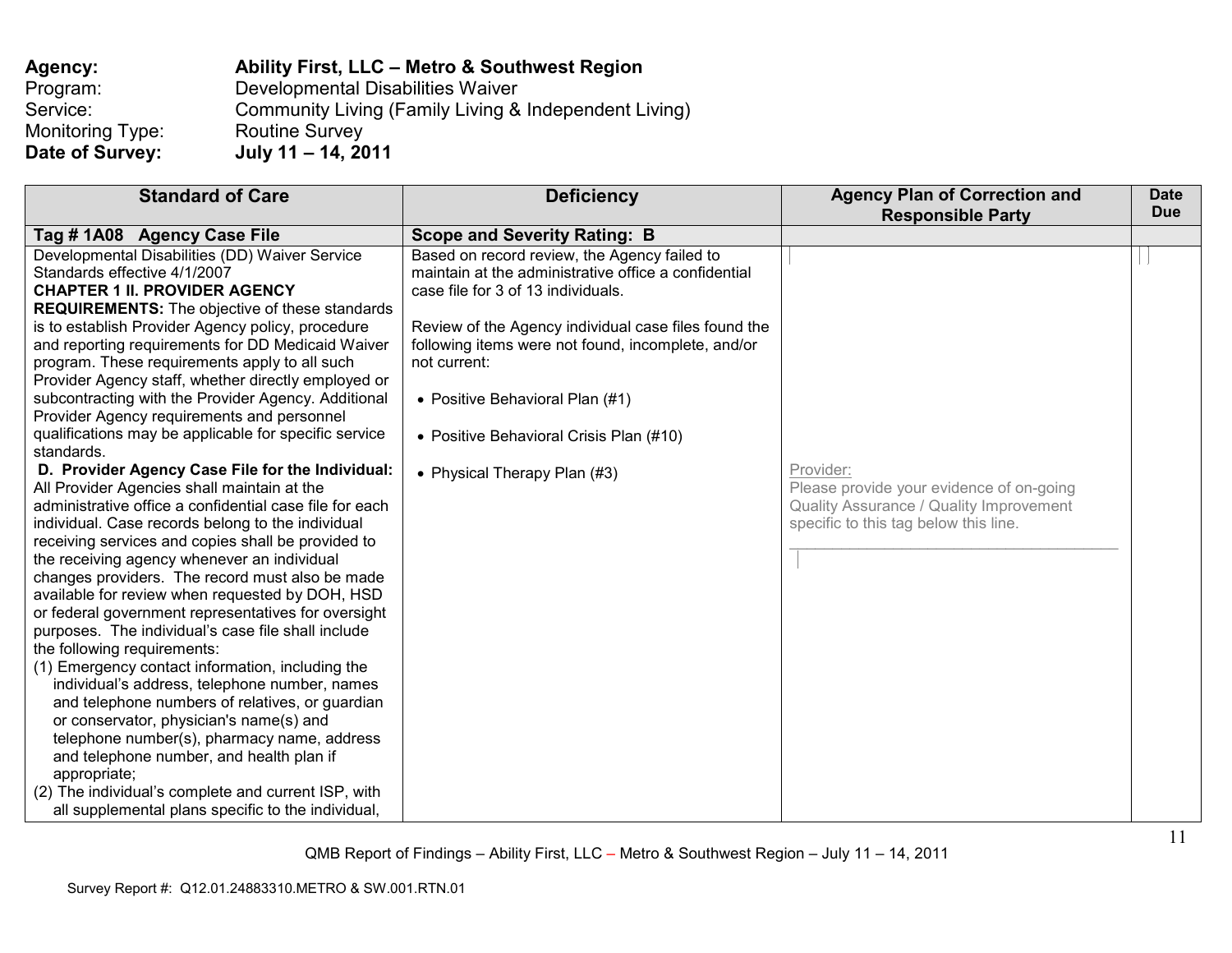| and the most current completed Health<br>Assessment Tool (HAT);<br>(3) Progress notes and other service delivery<br>documentation;<br>(4) Crisis Prevention/Intervention Plans, if there are<br>any for the individual;<br>(5) A medical history, which shall include at least<br>demographic data, current and past medical<br>diagnoses including the cause (if known) of the<br>developmental disability, psychiatric diagnoses,<br>allergies (food, environmental, medications),<br>immunizations, and most recent physical exam;<br>(6) When applicable, transition plans completed for<br>individuals at the time of discharge from Fort<br>Stanton Hospital or Los Lunas Hospital and<br>Training School; and<br>(7) Case records belong to the individual receiving<br>services and copies shall be provided to the<br>individual upon request.<br>(8) The receiving Provider Agency shall be provided<br>at a minimum the following records whenever an<br>individual changes provider agencies:<br>(a) Complete file for the past 12 months;<br>(b) ISP and quarterly reports from the current<br>and prior ISP year;<br>(c) Intake information from original admission to<br>services; and<br>(d) When applicable, the Individual Transition<br>Plan at the time of discharge from Los Lunas<br>Hospital and Training School or Ft. Stanton<br>Hospital.<br>NMAC 8.302.1.17 RECORD KEEPING AND |  |  |
|-----------------------------------------------------------------------------------------------------------------------------------------------------------------------------------------------------------------------------------------------------------------------------------------------------------------------------------------------------------------------------------------------------------------------------------------------------------------------------------------------------------------------------------------------------------------------------------------------------------------------------------------------------------------------------------------------------------------------------------------------------------------------------------------------------------------------------------------------------------------------------------------------------------------------------------------------------------------------------------------------------------------------------------------------------------------------------------------------------------------------------------------------------------------------------------------------------------------------------------------------------------------------------------------------------------------------------------------------------------------------------------------------------------|--|--|
|                                                                                                                                                                                                                                                                                                                                                                                                                                                                                                                                                                                                                                                                                                                                                                                                                                                                                                                                                                                                                                                                                                                                                                                                                                                                                                                                                                                                           |  |  |
| <b>DOCUMENTATION REQUIREMENTS: A provider</b><br>must maintain all the records necessary to fully<br>disclose the nature, quality, amount and medical<br>necessity of services furnished to an eligible<br>recipient who is currently receiving or who has<br>received services in the past.                                                                                                                                                                                                                                                                                                                                                                                                                                                                                                                                                                                                                                                                                                                                                                                                                                                                                                                                                                                                                                                                                                              |  |  |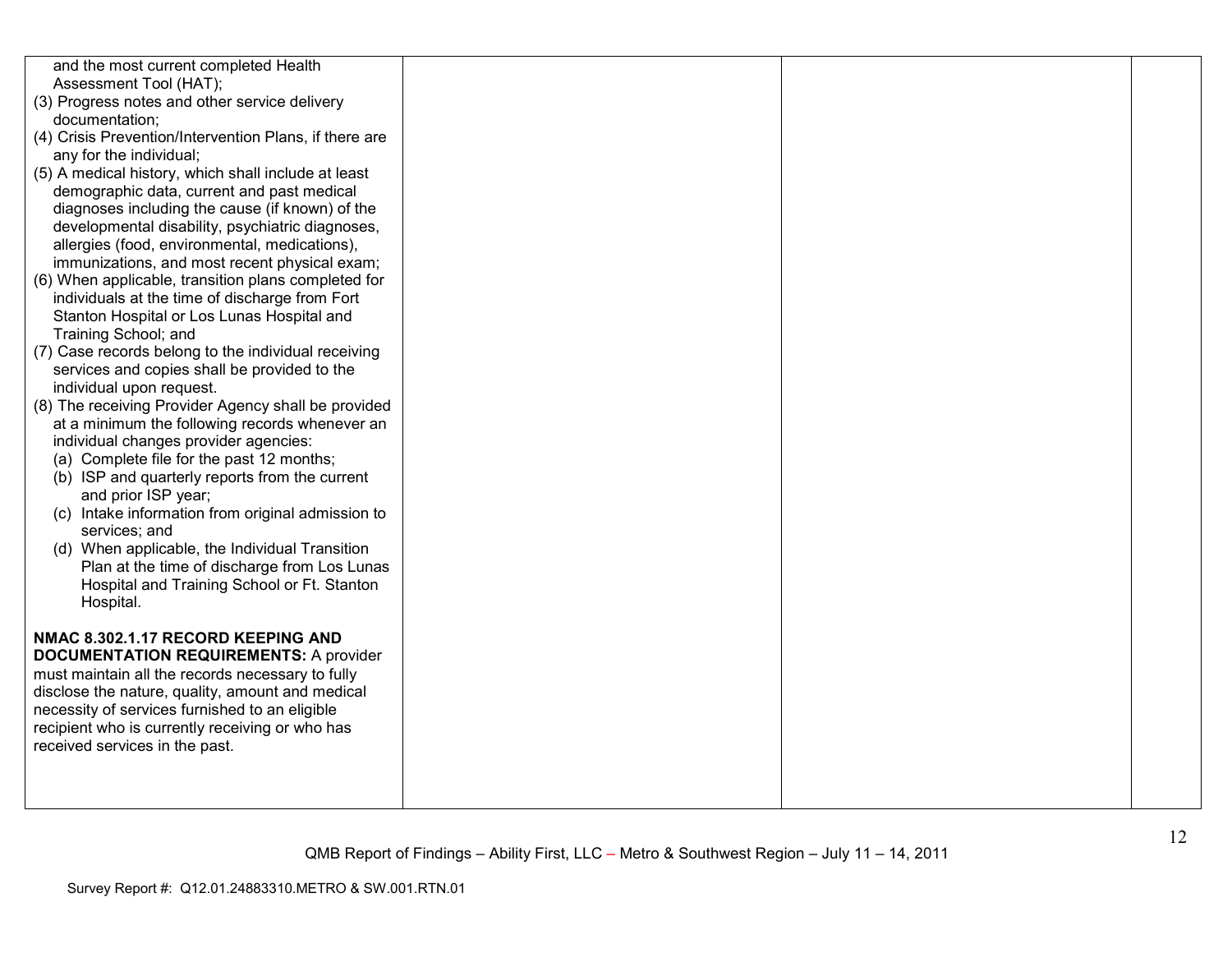| Tag # 1A09 Medication Delivery (MAR) -                                                                                 | <b>Scope and Severity Rating: E</b>                                                                      |                                                                                     |  |
|------------------------------------------------------------------------------------------------------------------------|----------------------------------------------------------------------------------------------------------|-------------------------------------------------------------------------------------|--|
| <b>Routine Medication</b>                                                                                              |                                                                                                          |                                                                                     |  |
| Developmental Disabilities (DD) Waiver Service<br>Standards effective 4/1/2007<br><b>CHAPTER 1 II. PROVIDER AGENCY</b> | Medication Administration Records (MAR) were<br>reviewed for the months of March, April and May<br>2011. |                                                                                     |  |
| <b>REQUIREMENTS:</b> The objective of these standards                                                                  |                                                                                                          |                                                                                     |  |
| is to establish Provider Agency policy, procedure                                                                      | Based on record review, 4 of 11 individuals had                                                          |                                                                                     |  |
| and reporting requirements for DD Medicaid Waiver                                                                      | Medication Administration Records, which contained                                                       |                                                                                     |  |
| program. These requirements apply to all such                                                                          | missing medications entries and/or other errors:                                                         |                                                                                     |  |
| Provider Agency staff, whether directly employed or<br>subcontracting with the Provider Agency. Additional             | Individual #2                                                                                            |                                                                                     |  |
| Provider Agency requirements and personnel                                                                             | March 2011                                                                                               |                                                                                     |  |
| qualifications may be applicable for specific service                                                                  | Medication Administration Record did not                                                                 |                                                                                     |  |
| standards.                                                                                                             | contain the time the medication should be given.                                                         |                                                                                     |  |
| Ε.<br><b>Medication Delivery: Provider Agencies</b><br>that provide Community Living, Community                        | MAR indicated time as "AM, PM and/or Bedtime":                                                           |                                                                                     |  |
| Inclusion or Private Duty Nursing services shall<br>have written policies and procedures regarding                     | • Omeprazole 20 mg (1 time daily)                                                                        | Provider:                                                                           |  |
| medication(s) delivery and tracking and reporting of<br>medication errors in accordance with DDSD                      | • Cyanocobalamin 1000 mg (1 time daily)                                                                  | Please provide your evidence of on-going<br>Quality Assurance / Quality Improvement |  |
| Medication Assessment and Delivery Policy and                                                                          | • Simvastatin 20 mg (1 time daily)                                                                       | specific to this tag below this line.                                               |  |
| Procedures, the Board of Nursing Rules and Board                                                                       |                                                                                                          |                                                                                     |  |
| of Pharmacy standards and regulations.                                                                                 | • Tricor 48 mg (1 time daily)                                                                            |                                                                                     |  |
| (2) When required by the DDSD Medication<br>Assessment and Delivery Policy, Medication                                 | • Mirtazapine (1 time daily)                                                                             |                                                                                     |  |
| Administration Records (MAR) shall be maintained<br>and include:                                                       | • Rhinocort 2 sprays (2 times daily)                                                                     |                                                                                     |  |
| (a) The name of the individual, a transcription of<br>the physician's written or licensed health care                  | • Levetiracetam 250 mg (2 times daily)                                                                   |                                                                                     |  |
| provider's prescription including the brand<br>and generic name of the medication,                                     | • Docusate 100 mg (2 times daily)                                                                        |                                                                                     |  |
| diagnosis for which the medication is                                                                                  | April 2011                                                                                               |                                                                                     |  |
| prescribed;                                                                                                            | Medication Administration Record did not                                                                 |                                                                                     |  |
| (b) Prescribed dosage, frequency and<br>method/route of administration, times and                                      | contain the time the medication should be given.                                                         |                                                                                     |  |
| dates of administration;                                                                                               | MAR indicated time as "AM, PM and/or Bedtime":                                                           |                                                                                     |  |
| (c) Initials of the individual administering or                                                                        |                                                                                                          |                                                                                     |  |
| assisting with the medication;                                                                                         | • Omeprazole 20 mg (1 time daily)                                                                        |                                                                                     |  |
| (d) Explanation of any medication irregularity;<br>(e) Documentation of any allergic reaction or                       | • Cyanocobalamin 1000 mg (1 time daily)                                                                  |                                                                                     |  |
| adverse medication effect; and                                                                                         | • Simvastatin 20 mg (1 time daily)                                                                       |                                                                                     |  |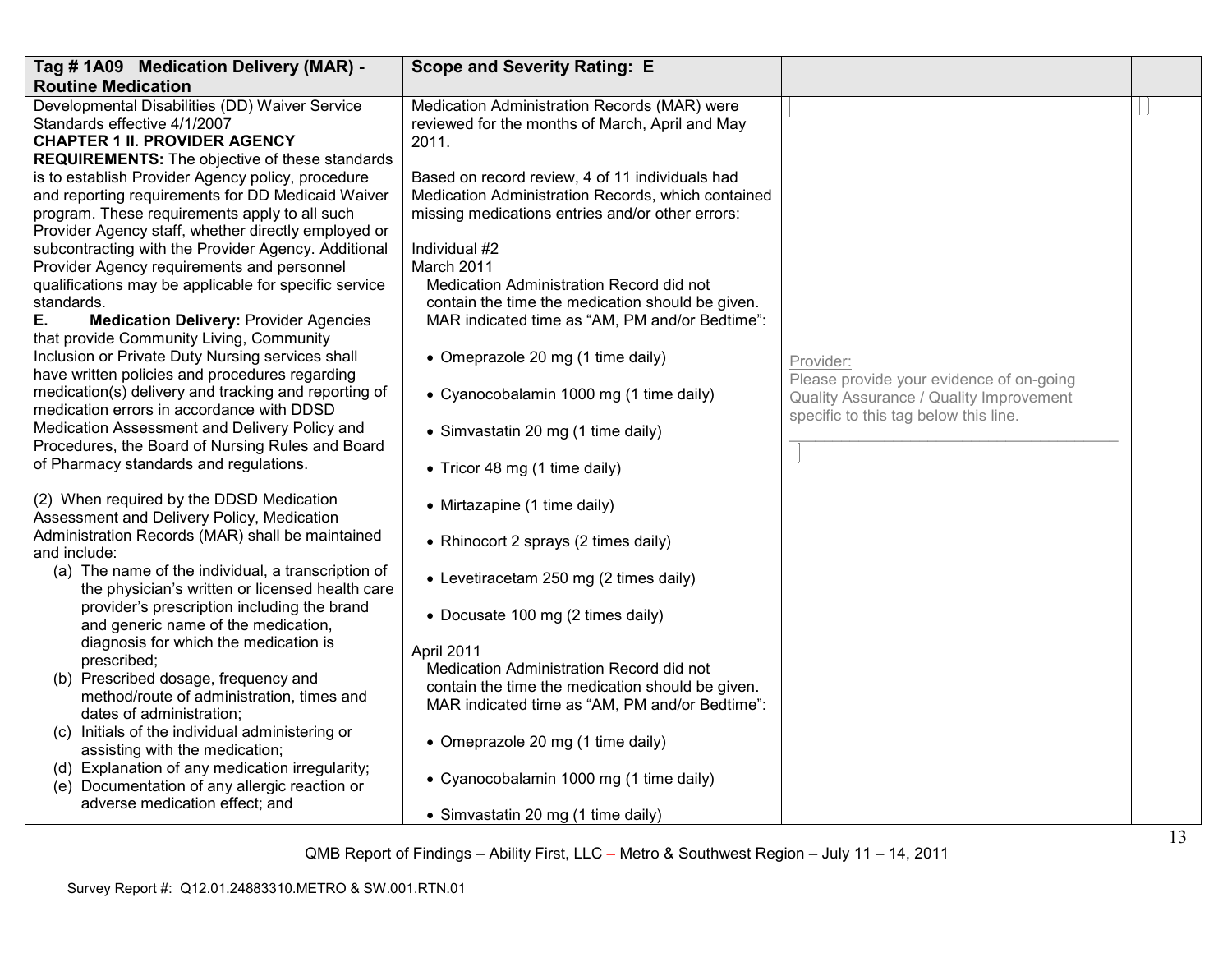| (f) For PRN medication, an explanation for the<br>use of the PRN medication shall include          | • Tricor 48 mg (1 time daily)                          |  |
|----------------------------------------------------------------------------------------------------|--------------------------------------------------------|--|
| observable signs/symptoms or                                                                       |                                                        |  |
| circumstances in which the medication is to                                                        | • Mirtazapine (1 time daily)                           |  |
| be used, and documentation of effectiveness                                                        |                                                        |  |
| of PRN medication administered.                                                                    | • Rhinocort 2 sprays (2 times daily)                   |  |
| (3) The Provider Agency shall also maintain a                                                      |                                                        |  |
| signature page that designates the full name that<br>corresponds to each initial used to document  | • Levetiracetam 250 mg (2 times daily)                 |  |
| administered or assisted delivery of each dose;                                                    |                                                        |  |
| (4) MARs are not required for individuals                                                          | • Docusate 100 mg (2 times daily)                      |  |
| participating in Independent Living who self-                                                      | May 2011                                               |  |
| administer their own medications;                                                                  | Medication Administration Record did not               |  |
| (5) Information from the prescribing pharmacy                                                      | contain the time the medication should be given.       |  |
| regarding medications shall be kept in the home and                                                | MAR indicated time as "AM, PM and/or Bedtime":         |  |
| community inclusion service locations and shall                                                    |                                                        |  |
| include the expected desired outcomes of                                                           | • Omeprazole 20 mg (1 time daily)                      |  |
| administrating the medication, signs and symptoms<br>of adverse events and interactions with other |                                                        |  |
| medications;                                                                                       | • Cyanocobalamin 1000 mg (1 time daily)                |  |
|                                                                                                    |                                                        |  |
| NMAC 16.19.11.8 MINIMUM STANDARDS:                                                                 | • Simvastatin 20 mg (1 time daily)                     |  |
| A. MINIMUM STANDARDS FOR THE                                                                       |                                                        |  |
| DISTRIBUTION, STORAGE, HANDLING AND                                                                | • Tricor 48 mg (1 time daily)                          |  |
| <b>RECORD KEEPING OF DRUGS:</b>                                                                    | • Mirtazapine (1 time daily)                           |  |
|                                                                                                    |                                                        |  |
| (d) The facility shall have a Medication                                                           | • Rhinocort 2 sprays (2 times daily)                   |  |
| Administration Record (MAR) documenting<br>medication administered to residents, including         |                                                        |  |
| over-the-counter medications. This                                                                 | • Levetiracetam 250 mg (2 times daily)                 |  |
| documentation shall include:                                                                       |                                                        |  |
| Name of resident;<br>(i)                                                                           | • Docusate 100 mg (2 times daily)                      |  |
| (ii)<br>Date given;                                                                                |                                                        |  |
| Drug product name;<br>(iii)                                                                        | Individual #7                                          |  |
| Dosage and form;<br>(iv)                                                                           | March 2011<br>Medication Administration Record did not |  |
| Strength of drug;<br>(v)                                                                           | contain the time the medication should be given.       |  |
| Route of administration;<br>(vi)                                                                   | MAR indicated time as "AM, PM and/or Bedtime":         |  |
| (vii) How often medication is to be taken;<br>(viii) Time taken and staff initials;                |                                                        |  |
| Dates when the medication is discontinued<br>(ix)                                                  | • Trazadone 50 mg (1 time daily)                       |  |
| or changed;                                                                                        |                                                        |  |
| The name and initials of all staff<br>(x)                                                          | April 2011Medication Administration Record did         |  |
|                                                                                                    | not contain the time the medication should be          |  |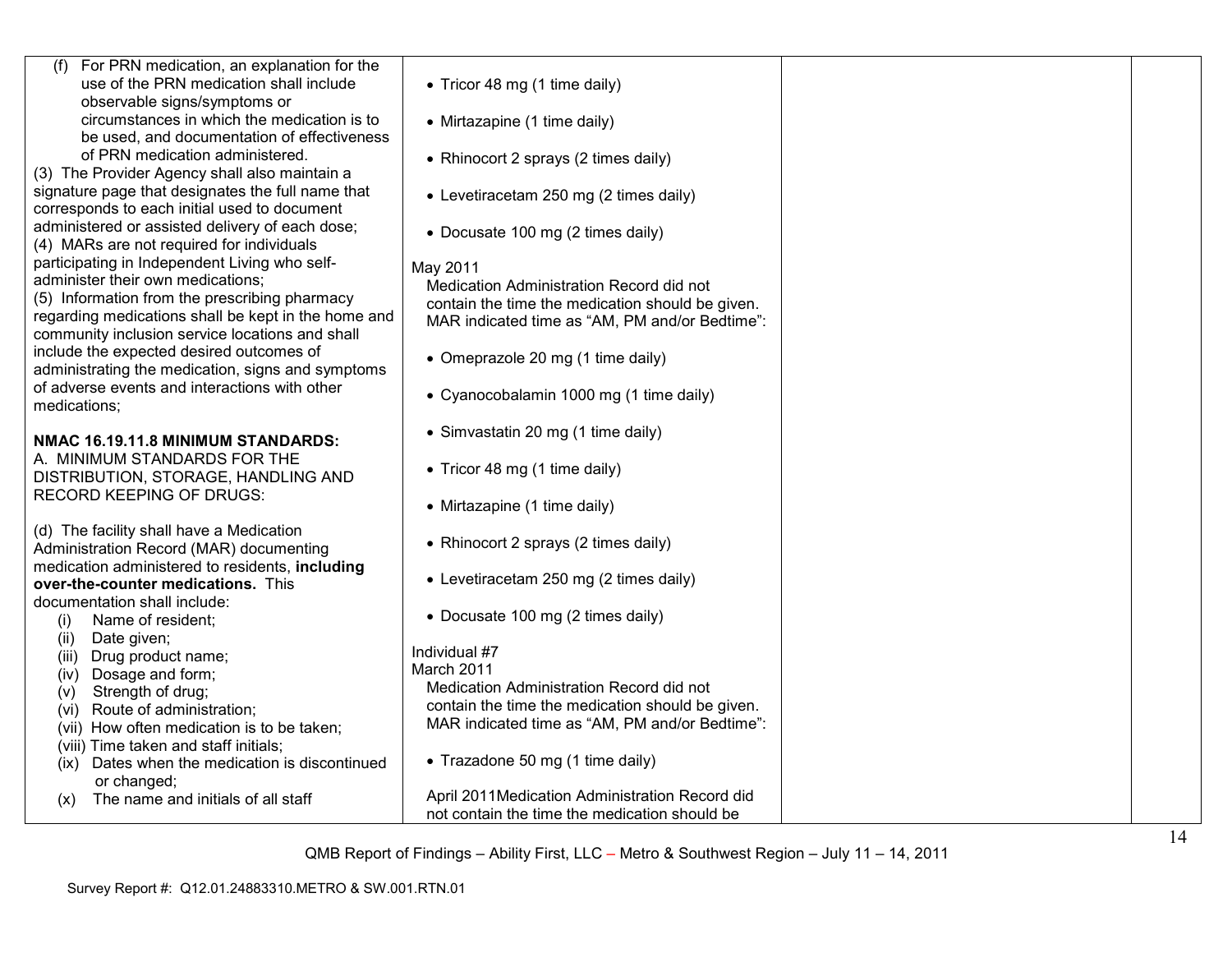| administering medications.                             | given. MAR indicated time as "AM, PM and/or<br>Bedtime": |  |
|--------------------------------------------------------|----------------------------------------------------------|--|
| <b>Model Custodial Procedure Manual</b>                |                                                          |  |
|                                                        |                                                          |  |
| <b>D. Administration of Drugs</b>                      | • Trazadone 50 mg (1 time daily)                         |  |
| Unless otherwise stated by practitioner, patients will |                                                          |  |
| not be allowed to administer their own medications.    | May 2011                                                 |  |
| Document the practitioner's order authorizing the      | Medication Administration Record did not                 |  |
| self-administration of medications.                    | contain the time the medication should be given.         |  |
|                                                        | MAR indicated time as "AM, PM and/or Bedtime":           |  |
| All PRN (As needed) medications shall have             |                                                          |  |
| complete detail instructions regarding the             | • Trazadone 50 mg (1 time daily)                         |  |
| administering of the medication. This shall include:   |                                                          |  |
|                                                        |                                                          |  |
| symptoms that indicate the use of the<br>➤             | Individual #8                                            |  |
| medication,                                            | March 2011                                               |  |
| exact dosage to be used, and                           | Medication Administration Records did not contain        |  |
| the exact amount to be used in a 24 hour<br>➤          | the dosage for the following medications:                |  |
| period.                                                | • Propranalol 10 mg                                      |  |
|                                                        |                                                          |  |
|                                                        | • Topiramate 25 mg                                       |  |
|                                                        |                                                          |  |
|                                                        | April 2011                                               |  |
|                                                        | Medication Administration Records did not contain        |  |
|                                                        | the dosage for the following medications:                |  |
|                                                        | • Propranalol 10 mg                                      |  |
|                                                        |                                                          |  |
|                                                        |                                                          |  |
|                                                        | • Topiramate 25 mg                                       |  |
|                                                        | May 2011                                                 |  |
|                                                        | Medication Administration Records did not contain        |  |
|                                                        | the dosage for the following medications:                |  |
|                                                        |                                                          |  |
|                                                        | • Propranalol 10 mg                                      |  |
|                                                        |                                                          |  |
|                                                        | • Topiramate 25 mg                                       |  |
|                                                        | Individual #10                                           |  |
|                                                        |                                                          |  |
|                                                        | April 2011                                               |  |
|                                                        | Medication Administration Records contained              |  |
|                                                        | missing entries. No documentation found                  |  |
|                                                        | indicating reason for missing entries:                   |  |
|                                                        | • Vitamin D 2000 (2 times daily) - Blank 4/30/11         |  |
|                                                        | (PM)                                                     |  |
|                                                        |                                                          |  |
|                                                        |                                                          |  |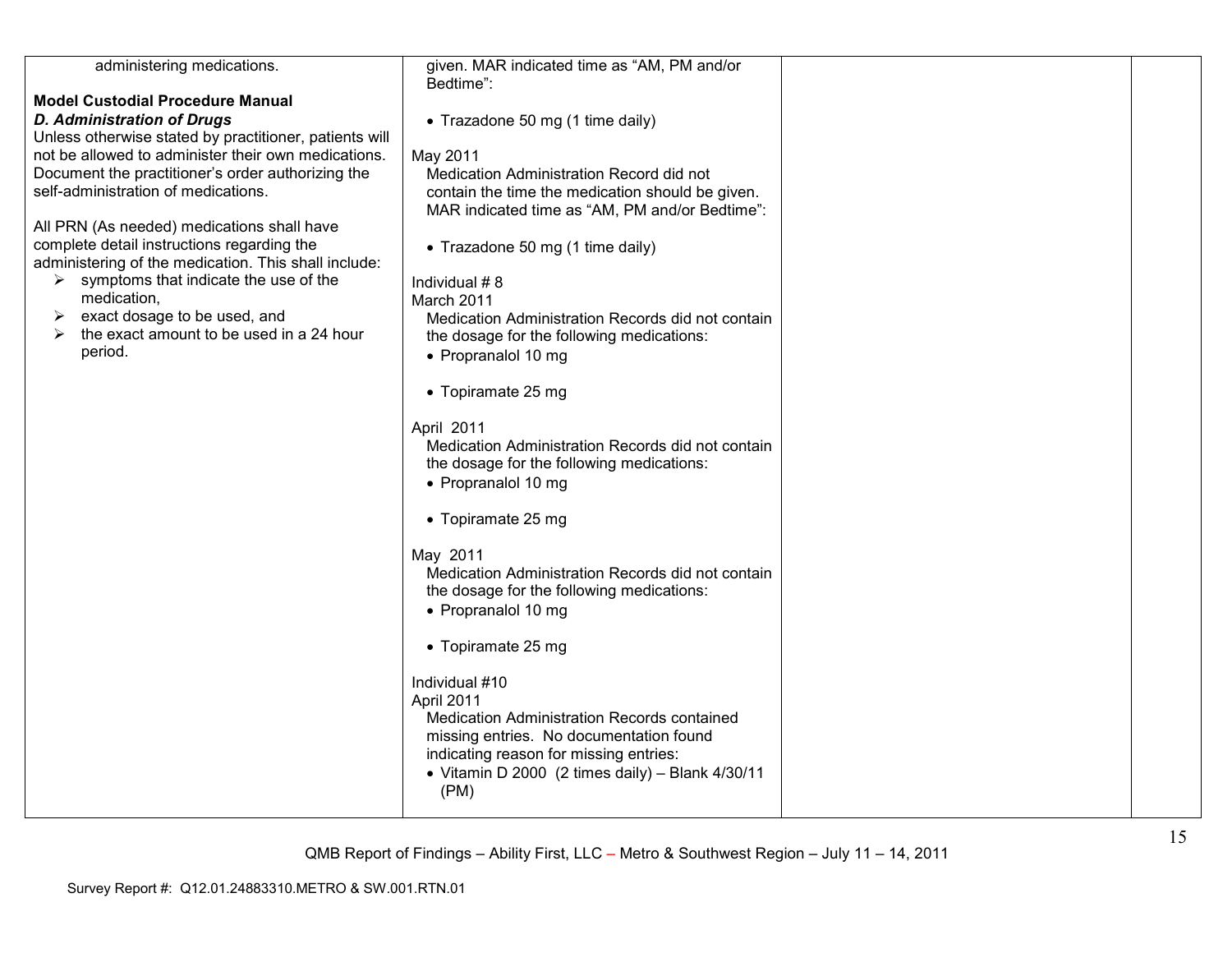| Tag # 1A09.1 Medication Delivery - PRN                                                                                                                                                                                                                                                                                                                                                                                                                                                                                                                                                                                                                                                                                                                                                                                                                                                                                                            | <b>Scope and Severity Rating: D</b>                                                                                                                                                                                                                                                                                                                                                   |                                                                                  |  |
|---------------------------------------------------------------------------------------------------------------------------------------------------------------------------------------------------------------------------------------------------------------------------------------------------------------------------------------------------------------------------------------------------------------------------------------------------------------------------------------------------------------------------------------------------------------------------------------------------------------------------------------------------------------------------------------------------------------------------------------------------------------------------------------------------------------------------------------------------------------------------------------------------------------------------------------------------|---------------------------------------------------------------------------------------------------------------------------------------------------------------------------------------------------------------------------------------------------------------------------------------------------------------------------------------------------------------------------------------|----------------------------------------------------------------------------------|--|
| <b>Medication</b>                                                                                                                                                                                                                                                                                                                                                                                                                                                                                                                                                                                                                                                                                                                                                                                                                                                                                                                                 |                                                                                                                                                                                                                                                                                                                                                                                       |                                                                                  |  |
| Developmental Disabilities (DD) Waiver Service<br>Standards effective 4/1/2007<br><b>CHAPTER 1 II. PROVIDER AGENCY</b><br><b>REQUIREMENTS:</b> The objective of these standards<br>is to establish Provider Agency policy, procedure<br>and reporting requirements for DD Medicaid Waiver<br>program. These requirements apply to all such<br>Provider Agency staff, whether directly employed or<br>subcontracting with the Provider Agency. Additional<br>Provider Agency requirements and personnel<br>qualifications may be applicable for specific service<br>standards.<br>E. Medication Delivery: Provider Agencies that<br>provide Community Living, Community Inclusion or<br>Private Duty Nursing services shall have written<br>policies and procedures regarding medication(s)<br>delivery and tracking and reporting of medication                                                                                                   | Based on record review, the Agency failed to<br>maintain PRN Medication Administration Records<br>which contained all elements required by standard<br>for 1 of 11 Individuals.<br>Individual #11<br>May 2011<br>Medication Administration Records did not<br>contain the exact amount to be used in a 24 hour<br>period:<br>• Fleet Enema 1 bottle (PRN)<br>• Ibuprofen 200 mg (PRN) | Provider:<br>Please provide your evidence of on-going                            |  |
| errors in accordance with DDSD Medication<br>Assessment and Delivery Policy and Procedures,<br>the Board of Nursing Rules and Board of Pharmacy<br>standards and regulations.<br>(2) When required by the DDSD Medication<br>Assessment and Delivery Policy, Medication<br>Administration Records (MAR) shall be maintained<br>and include:<br>(a) The name of the individual, a transcription of<br>the physician's written or licensed health care<br>provider's prescription including the brand<br>and generic name of the medication,<br>diagnosis for which the medication is<br>prescribed;<br>(b) Prescribed dosage, frequency and<br>method/route of administration, times and<br>dates of administration;<br>(c) Initials of the individual administering or<br>assisting with the medication;<br>(d) Explanation of any medication irregularity;<br>Documentation of any allergic reaction or<br>(e)<br>adverse medication effect; and |                                                                                                                                                                                                                                                                                                                                                                                       | Quality Assurance / Quality Improvement<br>specific to this tag below this line. |  |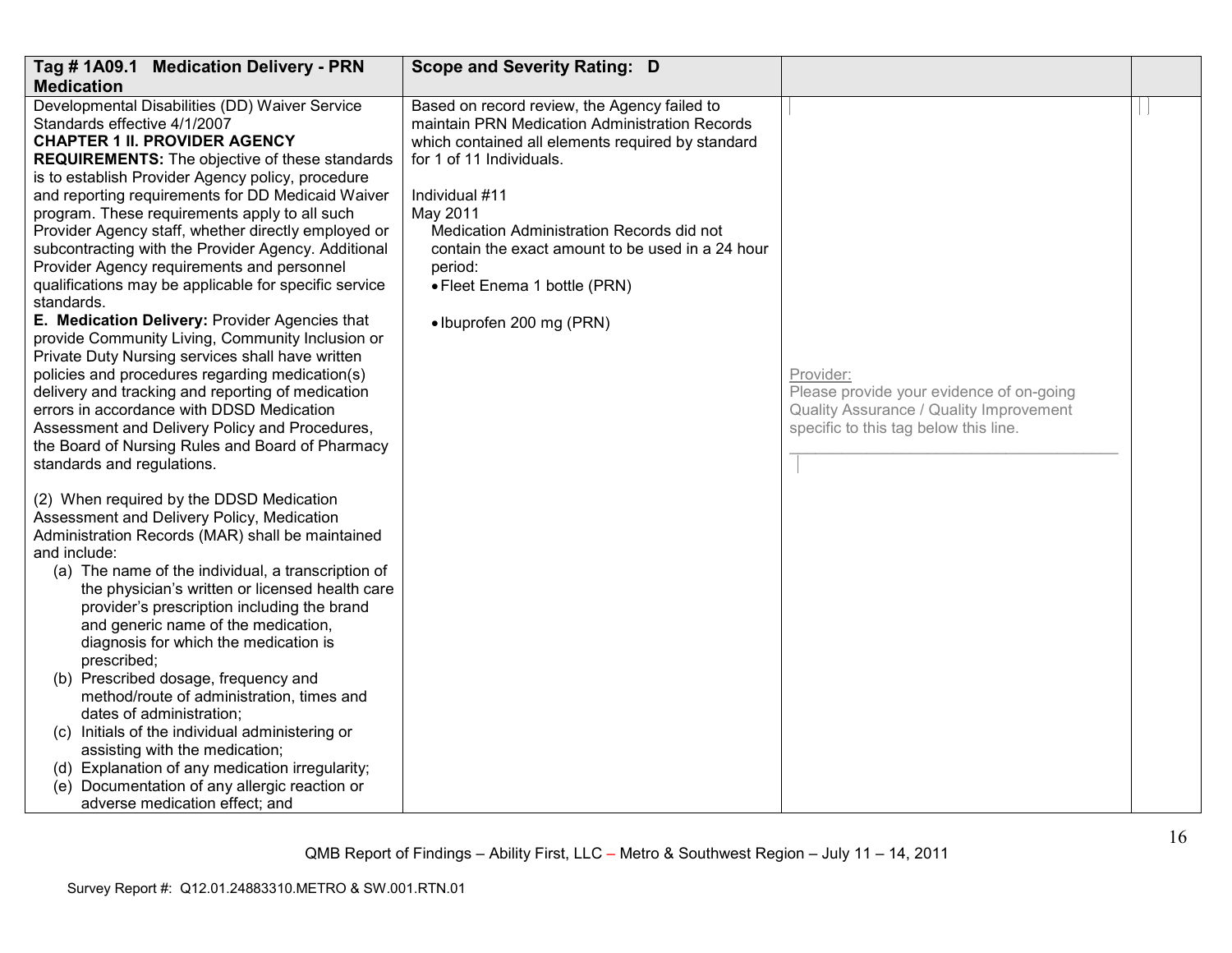| (f)<br>For PRN medication, an explanation for the                                                 |  |  |
|---------------------------------------------------------------------------------------------------|--|--|
| use of the PRN medication shall include                                                           |  |  |
| observable signs/symptoms or                                                                      |  |  |
| circumstances in which the medication is to                                                       |  |  |
| be used, and documentation of effectiveness                                                       |  |  |
| of PRN medication administered.                                                                   |  |  |
|                                                                                                   |  |  |
| (3) The Provider Agency shall also maintain a                                                     |  |  |
| signature page that designates the full name that<br>corresponds to each initial used to document |  |  |
| administered or assisted delivery of each dose;                                                   |  |  |
|                                                                                                   |  |  |
| (4) MARs are not required for individuals                                                         |  |  |
| participating in Independent Living who self-                                                     |  |  |
| administer their own medications;                                                                 |  |  |
|                                                                                                   |  |  |
| (5) Information from the prescribing pharmacy                                                     |  |  |
| regarding medications shall be kept in the home and                                               |  |  |
| community inclusion service locations and shall                                                   |  |  |
| include the expected desired outcomes of                                                          |  |  |
| administrating the medication, signs and symptoms                                                 |  |  |
| of adverse events and interactions with other                                                     |  |  |
| medications;                                                                                      |  |  |
| NMAC 16.19.11.8 MINIMUM STANDARDS:                                                                |  |  |
| A. MINIMUM STANDARDS FOR THE                                                                      |  |  |
| DISTRIBUTION, STORAGE, HANDLING AND                                                               |  |  |
| <b>RECORD KEEPING OF DRUGS:</b>                                                                   |  |  |
| (d) The facility shall have a Medication                                                          |  |  |
| Administration Record (MAR) documenting                                                           |  |  |
| medication administered to residents, including                                                   |  |  |
| over-the-counter medications. This                                                                |  |  |
| documentation shall include:                                                                      |  |  |
| Name of resident;<br>(i)                                                                          |  |  |
| Date given;<br>(ii)                                                                               |  |  |
| (iii) Drug product name;                                                                          |  |  |
| Dosage and form;<br>(iv)                                                                          |  |  |
| Strength of drug;<br>(V)                                                                          |  |  |
| (vi) Route of administration;                                                                     |  |  |
| (vii) How often medication is to be taken;                                                        |  |  |
| (viii) Time taken and staff initials;                                                             |  |  |
| (ix) Dates when the medication is discontinued                                                    |  |  |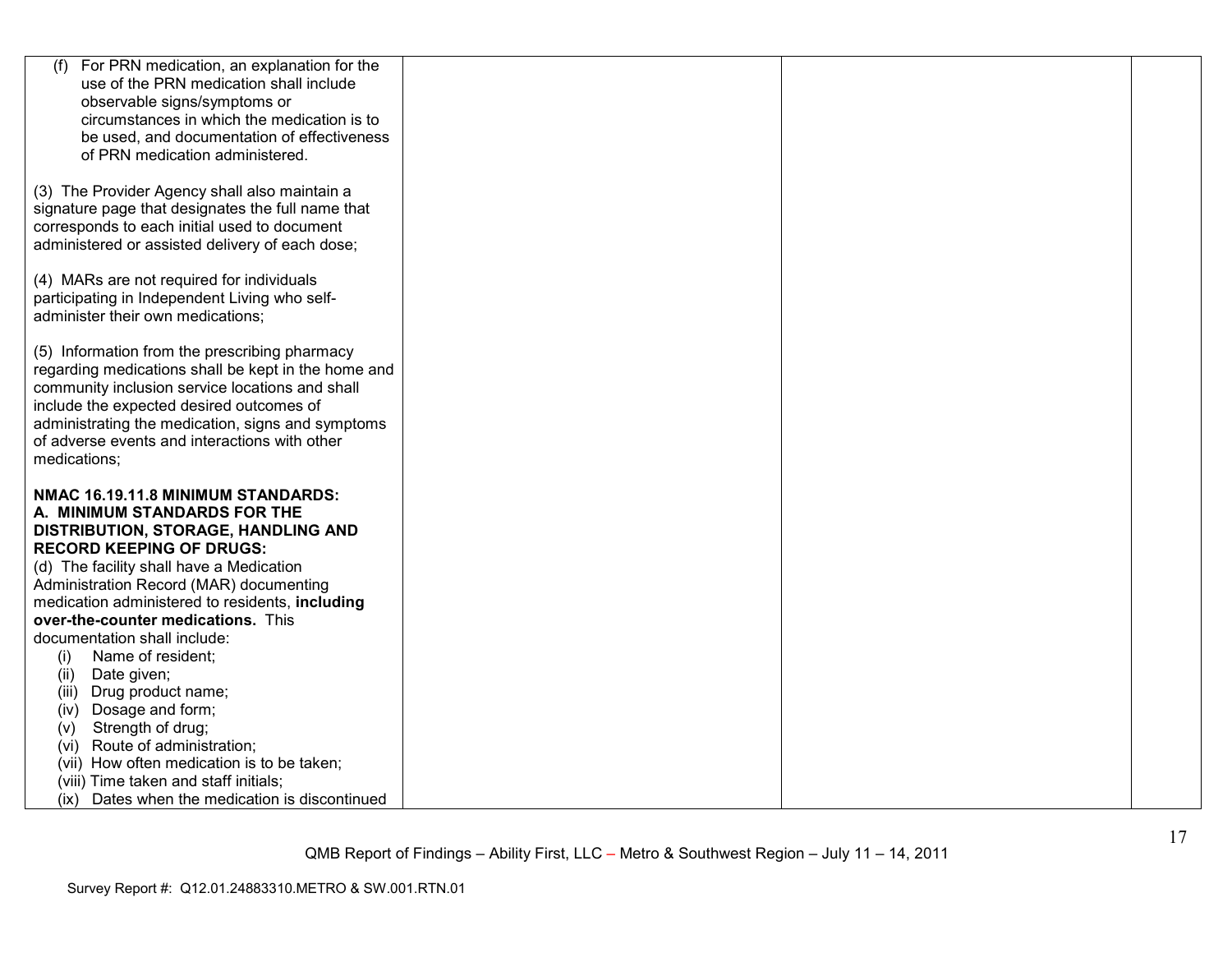| or changed;                                            |  |  |
|--------------------------------------------------------|--|--|
| The name and initials of all staff<br>(x)              |  |  |
|                                                        |  |  |
| administering medications.                             |  |  |
|                                                        |  |  |
|                                                        |  |  |
| <b>Model Custodial Procedure Manual</b>                |  |  |
| <b>D. Administration of Drugs</b>                      |  |  |
| Unless otherwise stated by practitioner, patients will |  |  |
|                                                        |  |  |
| not be allowed to administer their own medications.    |  |  |
| Document the practitioner's order authorizing the      |  |  |
|                                                        |  |  |
| self-administration of medications.                    |  |  |
|                                                        |  |  |
| All PRN (As needed) medications shall have             |  |  |
|                                                        |  |  |
| complete detail instructions regarding the             |  |  |
| administering of the medication. This shall include:   |  |  |
|                                                        |  |  |
| symptoms that indicate the use of the<br>➤             |  |  |
| medication,                                            |  |  |
| exact dosage to be used, and<br>➤                      |  |  |
|                                                        |  |  |
| the exact amount to be used in a 24 hour<br>➤          |  |  |
| period.                                                |  |  |
|                                                        |  |  |
|                                                        |  |  |
| <b>Department of Health</b>                            |  |  |
| <b>Developmental Disabilities Supports Division</b>    |  |  |
| (DDSD) Medication Assessment and Delivery              |  |  |
|                                                        |  |  |
| Policy - Eff. November 1, 2006                         |  |  |
| <b>F. PRN Medication</b>                               |  |  |
|                                                        |  |  |
| 3. Prior to self-administration, self-administration   |  |  |
| with physical assist or assisting with delivery of PRN |  |  |
| medications, the direct support staff must contact     |  |  |
|                                                        |  |  |
| the agency nurse to describe observed symptoms         |  |  |
| and thus assure that the PRN medication is being       |  |  |
| used according to instructions given by the ordering   |  |  |
|                                                        |  |  |
| PCP. In cases of fever, respiratory distress           |  |  |
| (including coughing), severe pain, vomiting,           |  |  |
| diarrhea, change in responsiveness/level of            |  |  |
|                                                        |  |  |
| consciousness, the nurse must strongly consider        |  |  |
| the need to conduct a face-to-face assessment to       |  |  |
| assure that the PRN does not mask a condition          |  |  |
|                                                        |  |  |
| better treated by seeking medical attention. This      |  |  |
| does not apply to home based/family living settings    |  |  |
|                                                        |  |  |
| where the provider is related by affinity or by        |  |  |
| consanguinity to the individual.                       |  |  |
|                                                        |  |  |
|                                                        |  |  |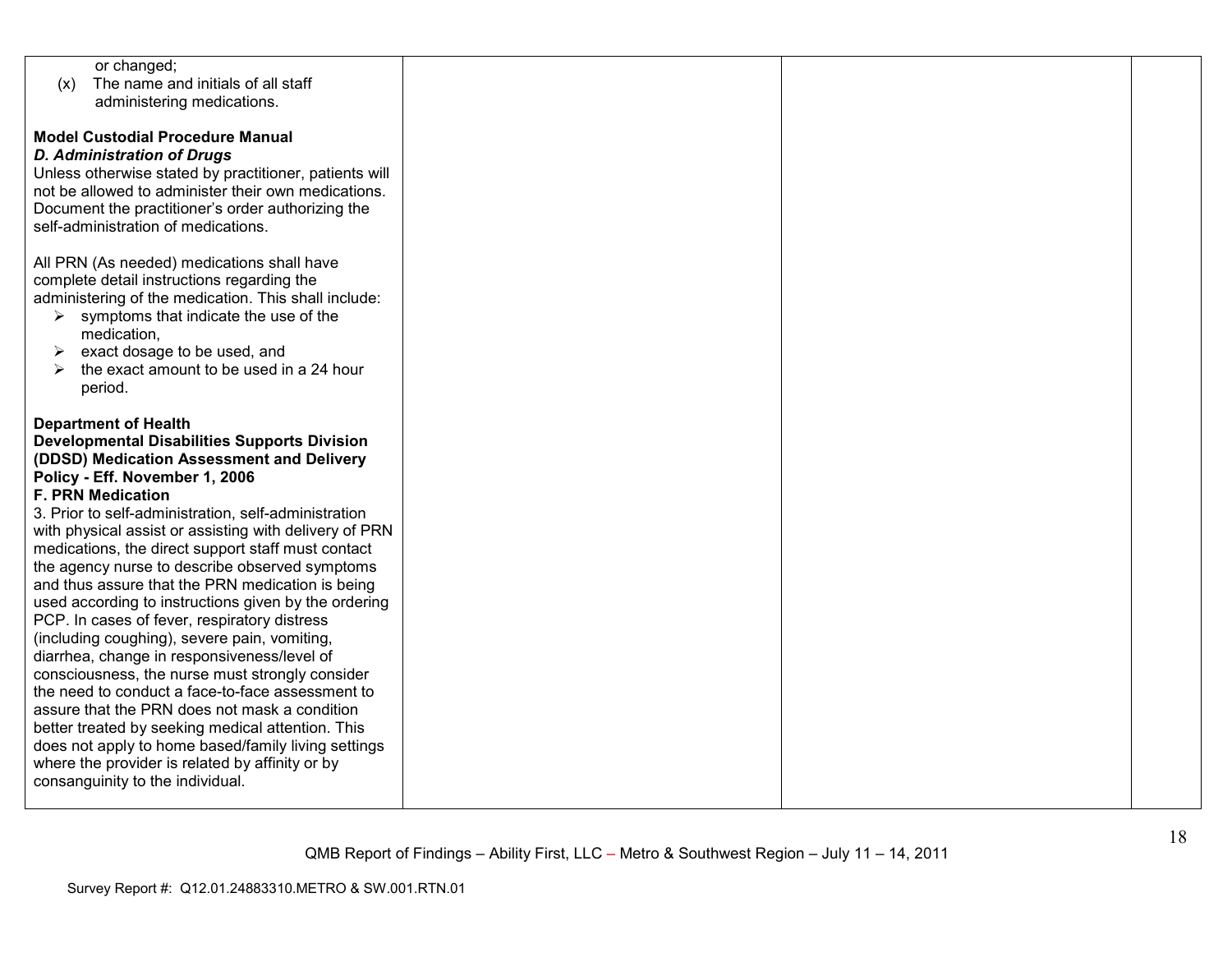| 4. The agency nurse shall review the utilization of<br>PRN medications routinely. Frequent or escalating<br>use of PRN medications must be reported to the<br>PCP and discussed by the Interdisciplinary for<br>changes to the overall support plan (see Section H<br>of this policy).                                                                                                                                                                                                                                                                                                                                                                                                                                                                                                                                                                                                                                                                   |  |  |
|----------------------------------------------------------------------------------------------------------------------------------------------------------------------------------------------------------------------------------------------------------------------------------------------------------------------------------------------------------------------------------------------------------------------------------------------------------------------------------------------------------------------------------------------------------------------------------------------------------------------------------------------------------------------------------------------------------------------------------------------------------------------------------------------------------------------------------------------------------------------------------------------------------------------------------------------------------|--|--|
| H. Agency Nurse Monitoring<br>1. Regardless of the level of assistance with<br>medication delivery that is required by the individual<br>or the route through which the medication is<br>delivered, the agency nurses must monitor the<br>individual's response to the effects of their routine<br>and PRN medications. The frequency and type of<br>monitoring must be based on the nurse's<br>assessment of the individual and consideration of<br>the individual's diagnoses, health status, stability,<br>utilization of PRN medications and level of support<br>required by the individual's condition and the skill<br>level and needs of the direct care staff. Nursing<br>monitoring should be based on prudent nursing<br>practice and should support the safety and<br>independence of the individual in the community<br>setting. The health care plan shall reflect the<br>planned monitoring of the individual's response to<br>medication. |  |  |
| <b>Department of Health Developmental Disabilities</b><br><b>Supports Division (DDSD) - Procedure Title:</b><br><b>Medication Assessment and Delivery Procedure</b><br>Eff Date: November 1, 2006<br>C. 3. Prior to delivery of the PRN, direct support<br>staff must contact the agency nurse to describe<br>observed symptoms and thus assure that the PRN<br>is being used according to instructions given by the<br>ordering PCP. In cases of fever, respiratory distress<br>(including coughing), severe pain, vomiting,<br>diarrhea, change in responsiveness/level of<br>consciousness, the nurse must strongly consider<br>the need to conduct a face-to-face assessment to<br>assure that the PRN does not mask a condition<br>better treated by seeking medical attention.                                                                                                                                                                     |  |  |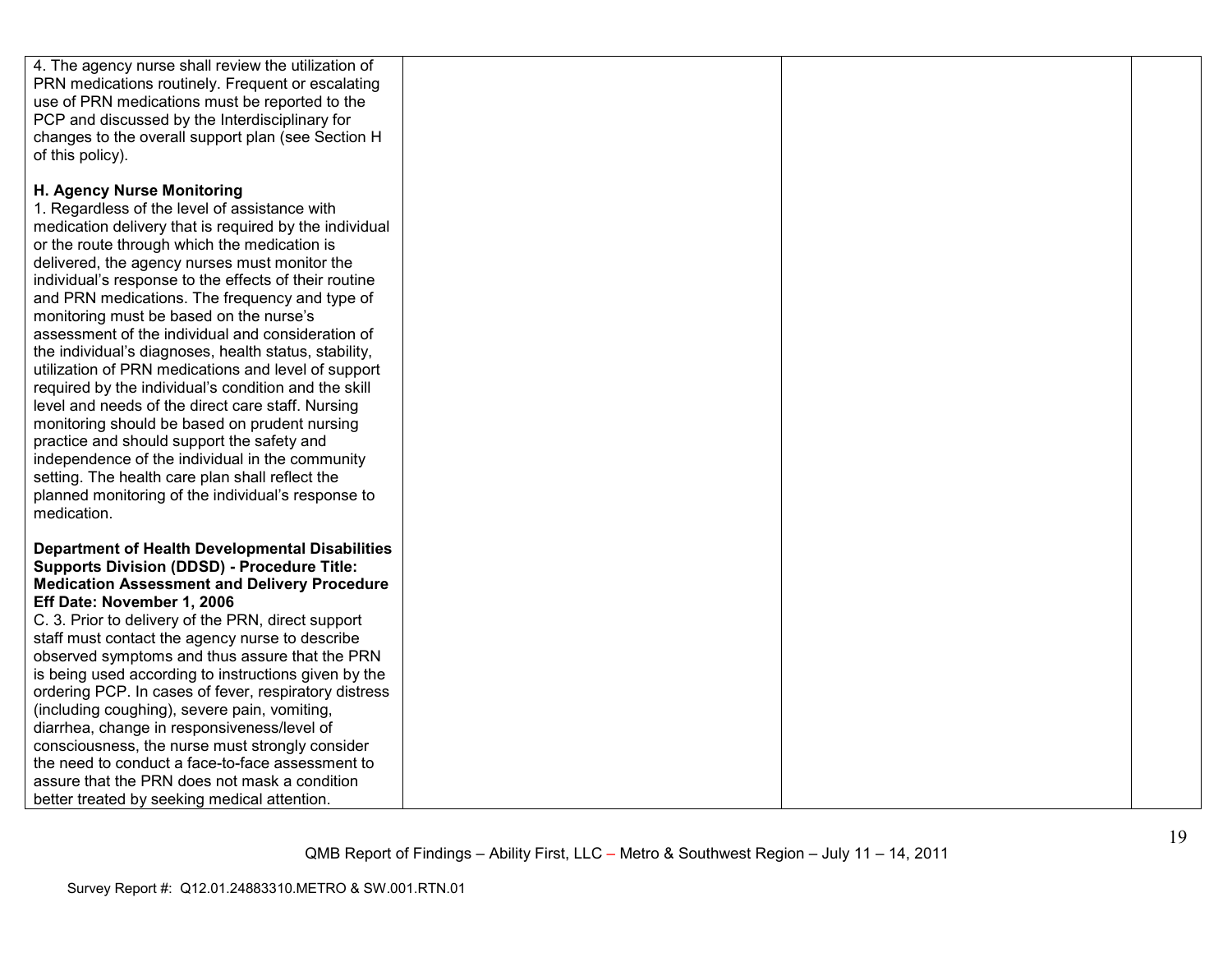| (References: Psychotropic Medication Use Policy,<br>Section D, page 5 Use of PRN Psychotropic      |  |  |
|----------------------------------------------------------------------------------------------------|--|--|
| Medications; and, Human Rights Committee                                                           |  |  |
| Requirements Policy, Section B, page 4                                                             |  |  |
| Interventions Requiring Review and Approval - Use                                                  |  |  |
| of PRN Medications).                                                                               |  |  |
| a. Document conversation with nurse including all<br>reported signs and symptoms, advice given and |  |  |
| action taken by staff.                                                                             |  |  |
| 4. Document on the MAR each time a PRN                                                             |  |  |
| medication is used and describe its effect on the<br>individual (e.g., temperature down, vomiting  |  |  |
| lessened, anxiety increased, the condition is the<br>same, improved, or worsened, etc.).           |  |  |
|                                                                                                    |  |  |
|                                                                                                    |  |  |
|                                                                                                    |  |  |
|                                                                                                    |  |  |
|                                                                                                    |  |  |
|                                                                                                    |  |  |
|                                                                                                    |  |  |
|                                                                                                    |  |  |
|                                                                                                    |  |  |
|                                                                                                    |  |  |
|                                                                                                    |  |  |
|                                                                                                    |  |  |
|                                                                                                    |  |  |
|                                                                                                    |  |  |
|                                                                                                    |  |  |
|                                                                                                    |  |  |
|                                                                                                    |  |  |
|                                                                                                    |  |  |
|                                                                                                    |  |  |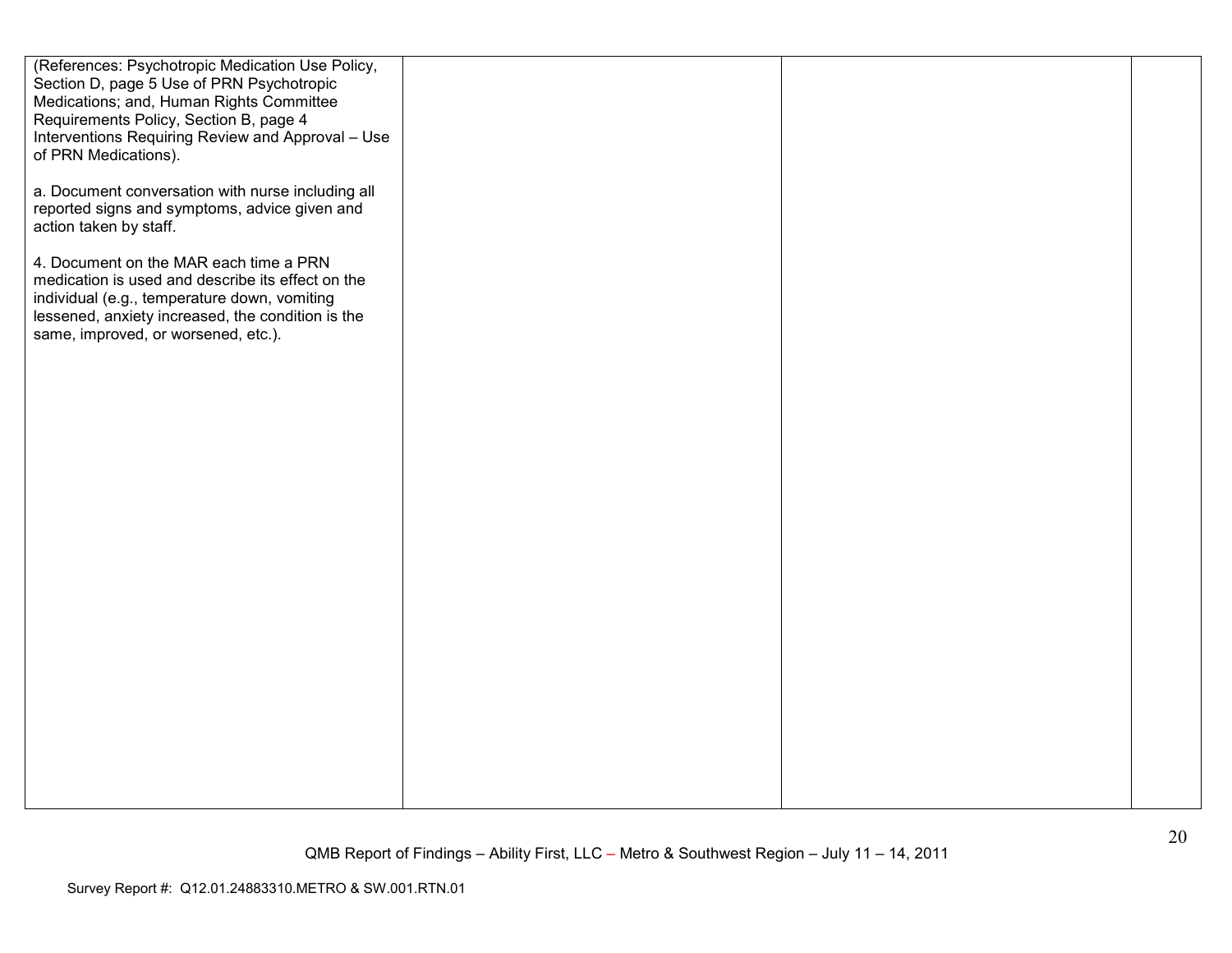| Tag # 1A11.1 (CoP) Transportation Training                                                                                                                                                                                                                                              | <b>Scope and Severity Rating: D</b>                                                                                                                                                                                  |                                                                                                                              |  |
|-----------------------------------------------------------------------------------------------------------------------------------------------------------------------------------------------------------------------------------------------------------------------------------------|----------------------------------------------------------------------------------------------------------------------------------------------------------------------------------------------------------------------|------------------------------------------------------------------------------------------------------------------------------|--|
| Developmental Disabilities (DD) Waiver Service<br>Standards effective 4/1/2007<br><b>CHAPTER 1 II. PROVIDER AGENCY</b><br><b>REQUIREMENTS:</b> The objective of these standards<br>is to establish Provider Agency policy, procedure                                                    | Based on record review, the Agency failed to<br>provide staff training regarding the safe operation of<br>the vehicle, assisting passengers and safe lifting<br>procedures for 1 of 60 Direct Service Professionals. |                                                                                                                              |  |
| and reporting requirements for DD Medicaid Waiver<br>program. These requirements apply to all such<br>Provider Agency staff, whether directly employed or<br>subcontracting with the Provider Agency. Additional                                                                        | No documented evidence was found of the following<br>required training:<br>• Transportation (DSP #97)                                                                                                                |                                                                                                                              |  |
| Provider Agency requirements and personnel<br>qualifications may be applicable for specific service<br>standards                                                                                                                                                                        |                                                                                                                                                                                                                      | Provider:                                                                                                                    |  |
| Department of Health (DOH) Developmental<br><b>Disabilities Supports Division (DDSD) Policy</b><br><b>Training Requirements for Direct Service Agency</b><br>Staff Policy Eff Date: March 1, 2007<br><b>II. POLICY STATEMENTS:</b><br>I. Staff providing direct services shall complete |                                                                                                                                                                                                                      | Please provide your evidence of on-going<br>Quality Assurance / Quality Improvement<br>specific to this tag below this line. |  |
| safety training within the first thirty (30) days of<br>employment and before working alone with an<br>individual receiving services. The training shall<br>address at least the following:                                                                                             |                                                                                                                                                                                                                      |                                                                                                                              |  |
| 1. Operating a fire extinguisher<br>2. Proper lifting procedures<br>3. General vehicle safety precautions (e.g., pre-<br>trip inspection, removing keys from the ignition<br>when not in the driver's seat)                                                                             |                                                                                                                                                                                                                      |                                                                                                                              |  |
| 4. Assisting passengers with cognitive and/or<br>physical impairments (e.g., general guidelines for<br>supporting individuals who may be unaware of<br>safety issues involving traffic or those who<br>require physical assistance to enter/exit a<br>vehicle)                          |                                                                                                                                                                                                                      |                                                                                                                              |  |
| 5. Operating wheelchair lifts (if applicable to the<br>staff's role)<br>6. Wheelchair tie-down procedures (if applicable<br>to the staff's role)                                                                                                                                        |                                                                                                                                                                                                                      |                                                                                                                              |  |
| 7. Emergency and evacuation procedures (e.g.,<br>roadside emergency, fire emergency)                                                                                                                                                                                                    |                                                                                                                                                                                                                      |                                                                                                                              |  |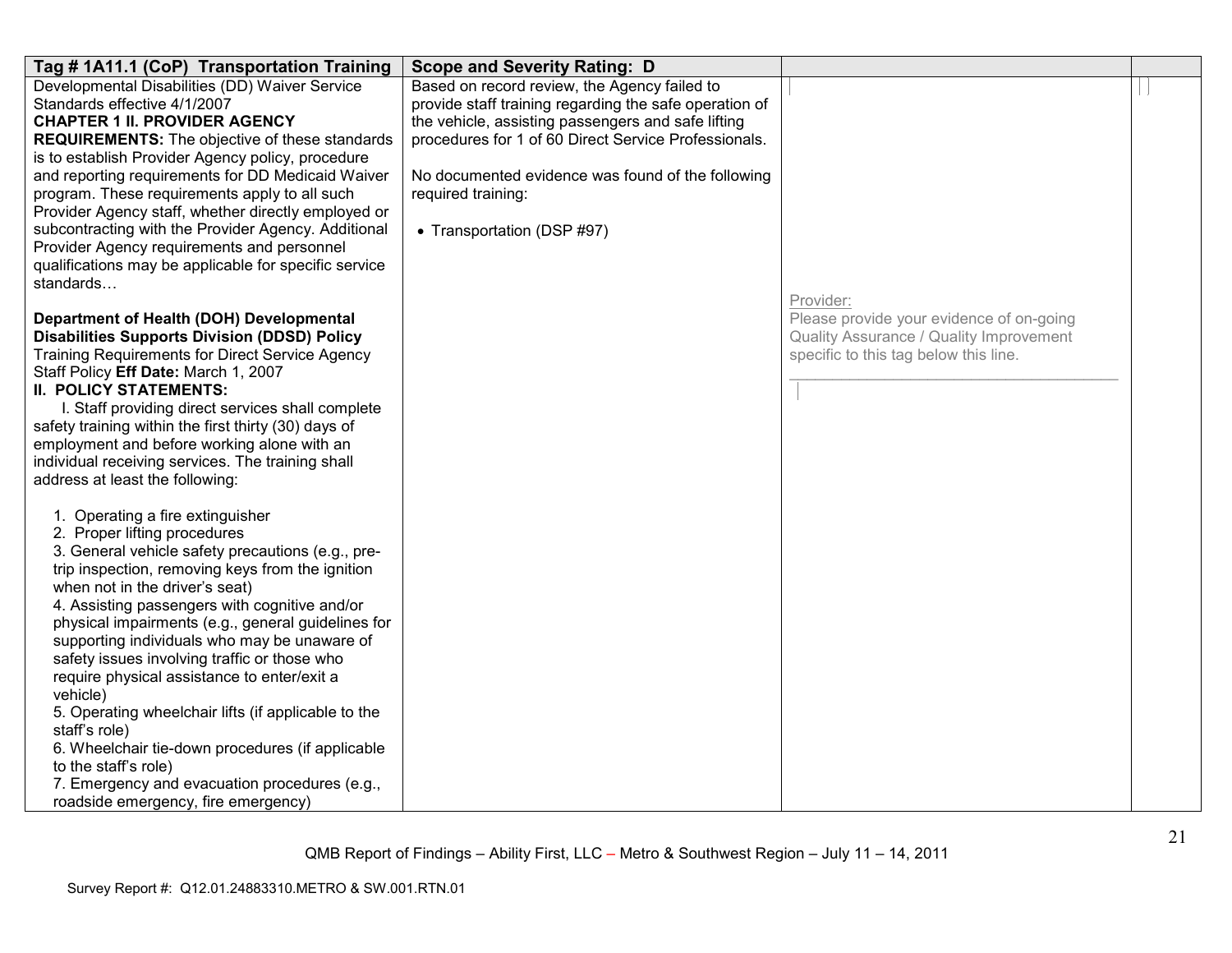| Tag # 1A15.2 & 5109 - Healthcare                                                                       | <b>Scope and Severity Rating: D</b>                        |                                          |  |
|--------------------------------------------------------------------------------------------------------|------------------------------------------------------------|------------------------------------------|--|
| <b>Documentation</b>                                                                                   |                                                            |                                          |  |
| Developmental Disabilities (DD) Waiver Service                                                         | Based on record review, the Agency failed to               |                                          |  |
| Standards effective 4/1/2007                                                                           | maintain the required documentation in the                 |                                          |  |
| <b>CHAPTER 1. III. PROVIDER AGENCY</b>                                                                 | Individuals Agency Record as required per standard         |                                          |  |
| DOCUMENTATION OF SERVICE DELIVERY AND                                                                  | for 1 of 13 individual                                     |                                          |  |
| <b>LOCATION - Healthcare Documentation by</b>                                                          |                                                            |                                          |  |
| <b>Nurses For Community Living Services,</b>                                                           | The following were not found, incomplete and/or not        |                                          |  |
| <b>Community Inclusion Services and Private Duty</b>                                                   | current:                                                   |                                          |  |
| <b>Nursing Services: Nursing services must be</b>                                                      |                                                            |                                          |  |
| available as needed and documented for Provider                                                        | <b>Crisis Plans/Medical Emergency Response</b>             |                                          |  |
| Agencies delivering Community Living Services,                                                         | <b>Plans</b>                                               |                                          |  |
| Community Inclusion Services and Private Duty                                                          | • Potential for Violence                                   |                                          |  |
| <b>Nursing Services.</b>                                                                               | Individual #2 - As indicated by the IST section<br>$\circ$ |                                          |  |
| Chapter 1. III. E. (1 - 4) (1) Documentation of                                                        | of ISP the individual is required to have a plan.          |                                          |  |
| nursing assessment activities                                                                          |                                                            |                                          |  |
| (a) The following hierarchy shall be used to                                                           |                                                            | Provider:                                |  |
| determine which provider agency is responsible for                                                     |                                                            | Please provide your evidence of on-going |  |
| completion of the HAT and MAAT and related                                                             |                                                            | Quality Assurance / Quality Improvement  |  |
| subsequent planning and training:                                                                      |                                                            | specific to this tag below this line.    |  |
| (i) Community living services provider agency;                                                         |                                                            |                                          |  |
| (ii) Private duty nursing provider agency;                                                             |                                                            |                                          |  |
| (iii) Adult habilitation provider agency;                                                              |                                                            |                                          |  |
| (iv) Community access provider agency; and                                                             |                                                            |                                          |  |
| (v) Supported employment provider agency.                                                              |                                                            |                                          |  |
| (b) The provider agency must arrange for their                                                         |                                                            |                                          |  |
| nurse to complete the Health Assessment Tool                                                           |                                                            |                                          |  |
| (HAT) and the Medication Administration                                                                |                                                            |                                          |  |
| Assessment Tool (MAAT) on at least an annual                                                           |                                                            |                                          |  |
| basis for each individual receiving community living,                                                  |                                                            |                                          |  |
| community inclusion or private duty nursing                                                            |                                                            |                                          |  |
| services, unless the provider agency arranges for                                                      |                                                            |                                          |  |
| the individual's Primary Care Practitioner (PCP) to                                                    |                                                            |                                          |  |
| voluntarily complete these assessments in lieu of<br>the agency nurse. Agency nurses may also          |                                                            |                                          |  |
|                                                                                                        |                                                            |                                          |  |
| complete these assessments in collaboration with<br>the Primary Care Practitioner if they believe such |                                                            |                                          |  |
| consultation is necessary for an accurate                                                              |                                                            |                                          |  |
| assessment. Family Living Provider Agencies have                                                       |                                                            |                                          |  |
| the option of having the subcontracted caregiver                                                       |                                                            |                                          |  |
| complete the HAT instead of the nurse or PCP, if                                                       |                                                            |                                          |  |
|                                                                                                        |                                                            |                                          |  |
| the caregiver is comfortable doing so. However, the                                                    |                                                            |                                          |  |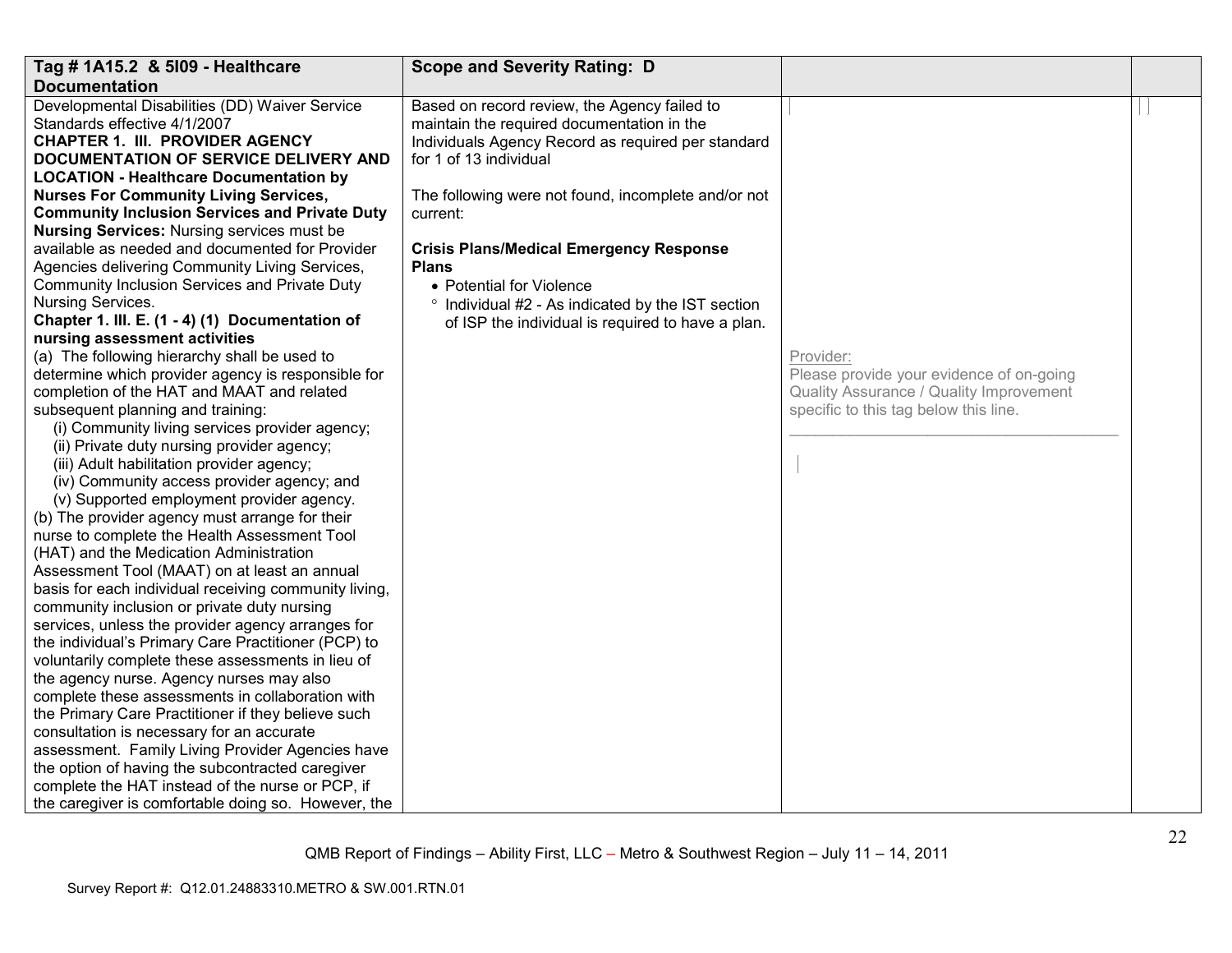| agency nurse must be available to assist the          |  |  |
|-------------------------------------------------------|--|--|
| caregiver upon request.                               |  |  |
| (c) For newly allocated individuals, the HAT and the  |  |  |
| MAAT must be completed within seventy-two (72)        |  |  |
| hours of admission into direct services or two weeks  |  |  |
| following the initial ISP, whichever comes first.     |  |  |
| (d) For individuals already in services, the HAT and  |  |  |
| the MAAT must be completed at least fourteen (14)     |  |  |
| days prior to the annual ISP meeting and submitted    |  |  |
| to all members of the interdisciplinary team. The     |  |  |
| HAT must also be completed at the time of any         |  |  |
| significant change in clinical condition and upon     |  |  |
| return from any hospitalizations. In addition to      |  |  |
| annually, the MAAT must be completed at the time      |  |  |
| of any significant change in clinical condition, when |  |  |
| a medication regime or route change requires          |  |  |
| delivery by licensed or certified staff, or when an   |  |  |
| individual has completed additional training          |  |  |
| designed to improve their skills to support self-     |  |  |
| administration (see DDSD Medication Assessment        |  |  |
| and Delivery Policy).                                 |  |  |
| (e) Nursing assessments conducted to determine        |  |  |
| current health status or to evaluate a change in      |  |  |
| clinical condition must be documented in a signed     |  |  |
| progress note that includes time and date as well as  |  |  |
| subjective information including the individual       |  |  |
| complaints, signs and symptoms noted by staff,        |  |  |
| family members or other team members; objective       |  |  |
| information including vital signs, physical           |  |  |
| examination, weight, and other pertinent data for the |  |  |
| given situation (e.g., seizure frequency, method in   |  |  |
| which temperature taken); assessment of the           |  |  |
| clinical status, and plan of action addressing        |  |  |
| relevant aspects of all active health problems and    |  |  |
| follow up on any recommendations of medical           |  |  |
| consultants.                                          |  |  |
| (2) Health related plans                              |  |  |
| (a) For individuals with chronic conditions that have |  |  |
| the potential to exacerbate into a life-threatening   |  |  |
| situation, a medical crisis prevention and            |  |  |
| intervention plan must be written by the nurse or     |  |  |
| other appropriately designated healthcare             |  |  |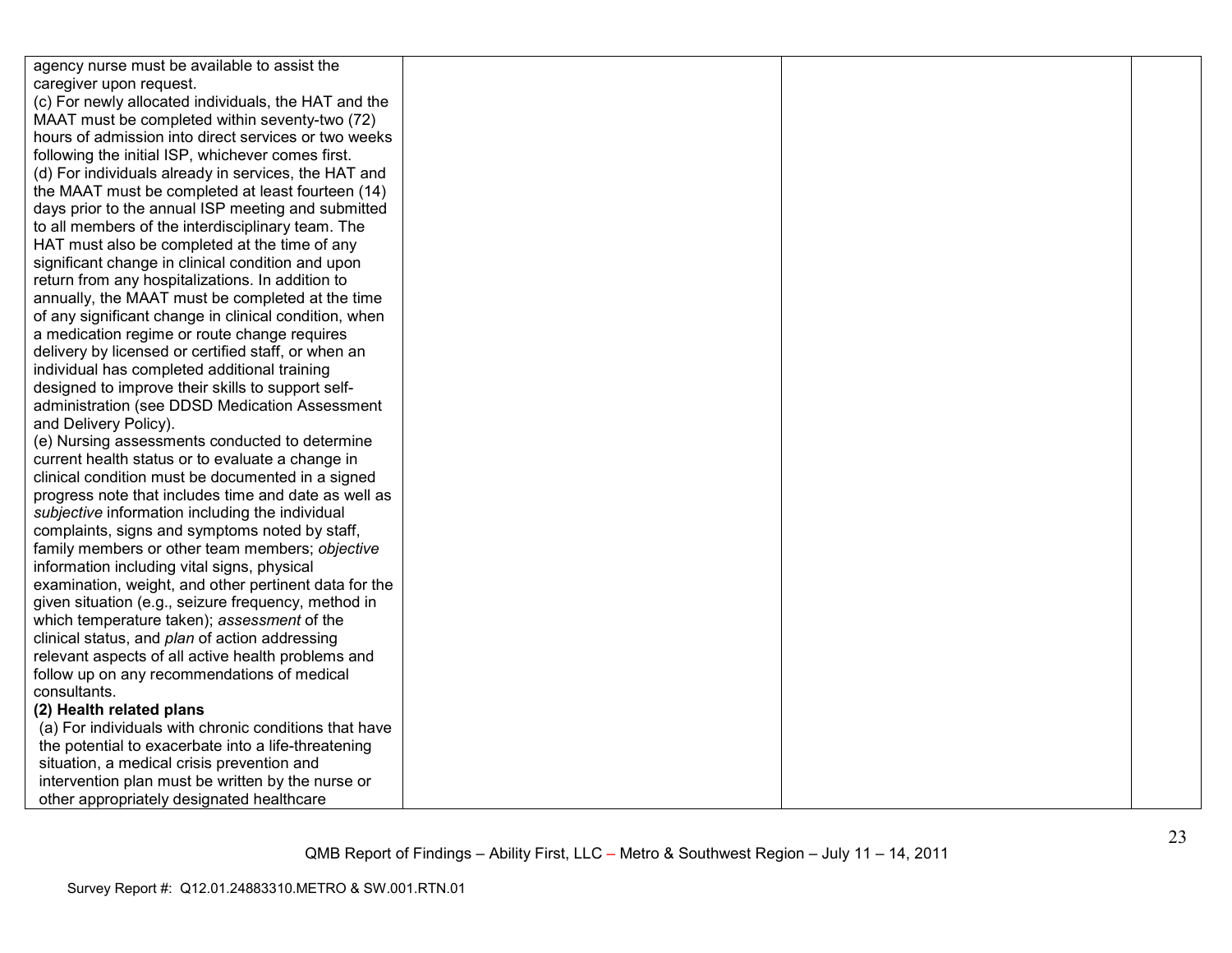| professional.                                          |  |  |
|--------------------------------------------------------|--|--|
| (b) Crisis prevention and intervention plans must be   |  |  |
| written in user-friendly language that is easily       |  |  |
| understood by those implementing the plan.             |  |  |
| (c) The nurse shall also document training             |  |  |
| regarding the crisis prevention and intervention       |  |  |
| plan delivered to agency staff and other team          |  |  |
| members, clearly indicating competency                 |  |  |
| determination for each trainee.                        |  |  |
| (d) If the individual receives services from separate  |  |  |
| agencies for community living and community            |  |  |
| inclusion services, nurses from each agency shall      |  |  |
| collaborate in the development of and training         |  |  |
| delivery for crisis prevention and intervention plans  |  |  |
| to assure maximum consistency across settings.         |  |  |
| (3) For all individuals with a HAT score of 4, 5 or 6, |  |  |
| the nurse shall develop a comprehensive healthcare     |  |  |
| plan that includes health related supports identified  |  |  |
| in the ISP (The healthcare plan is the equivalent of   |  |  |
| a nursing care plan; two separate documents are        |  |  |
| not required nor recommended):                         |  |  |
| (a) Each healthcare plan must include a statement      |  |  |
| of the person's healthcare needs and list              |  |  |
| measurable goals to be achieved through                |  |  |
| implementation of the healthcare plan. Needs           |  |  |
| statements may be based upon supports needed           |  |  |
| for the individual to maintain a current strength,     |  |  |
| ability or skill related to their health, prevention   |  |  |
| measures, and/or supports needed to remediate,         |  |  |
| minimize or manage an existing health condition.       |  |  |
| (b) Goals must be measurable and shall be revised      |  |  |
| when an individual has met the goal and has the        |  |  |
| potential to attain additional goals or no longer      |  |  |
| requires supports in order to maintain the goal.       |  |  |
| (c) Approaches described in the plan shall be          |  |  |
| individualized to reflect the individual's unique      |  |  |
| needs, provide guidance to the caregiver(s) and        |  |  |
| designed to support successful interactions. Some      |  |  |
| interventions may be carried out by staff, family      |  |  |
| members or other team members, and other               |  |  |
| interventions may be carried out directly by the       |  |  |
| nurse – persons responsible for each intervention      |  |  |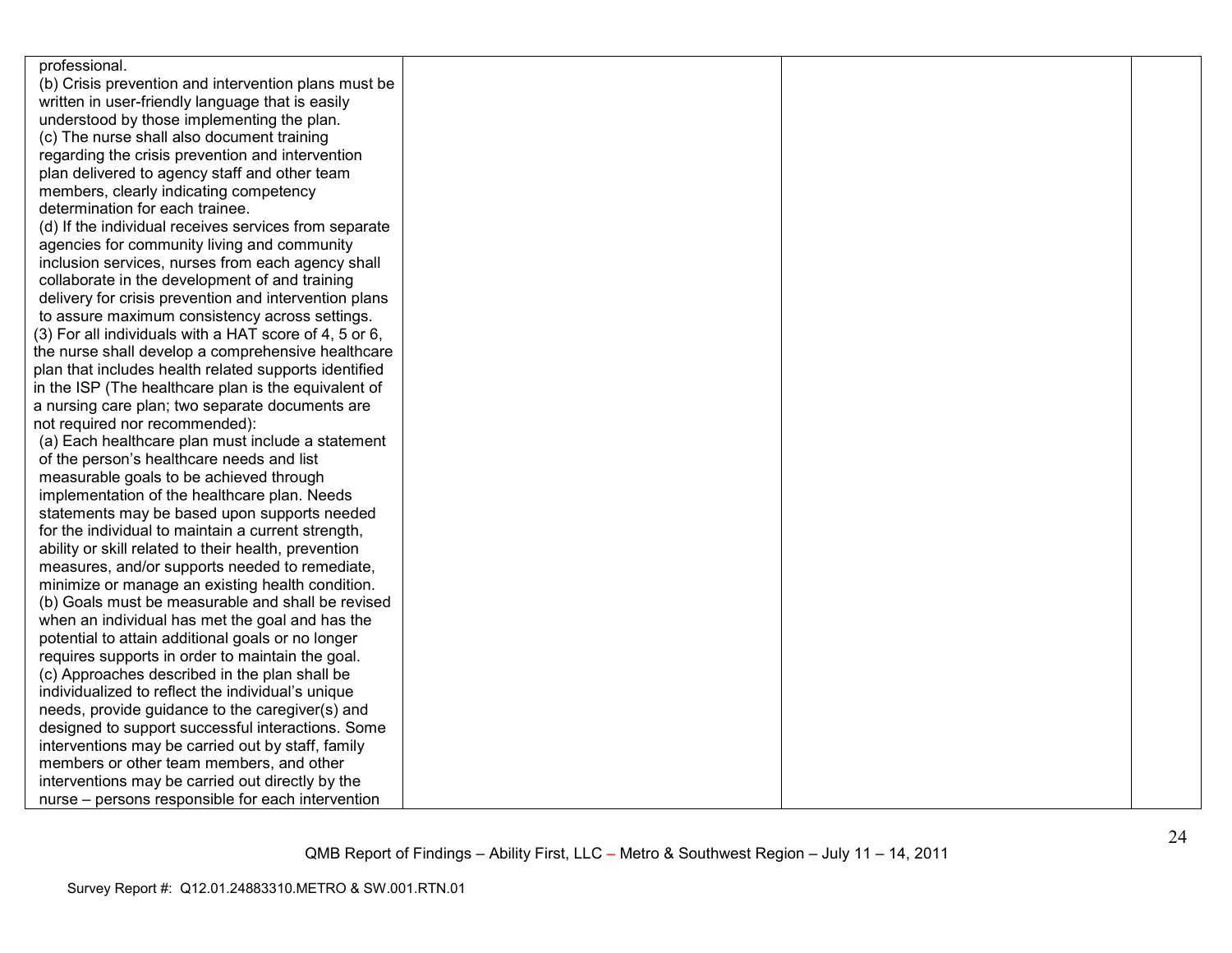shall be specified in the plan. (d) Healthcare plans shall be written in language that will be easily understood by the person(s) identified as implementing the interventions. (e) The nurse shall also document training on the healthcare plan delivered to agency staff and otherteam members, clearly indicating competency determination for each trainee. If the individual receives services from separate agencies for community living and community inclusion services, nurses from each agency shall collaborate in the development of and training delivery for healthcareplans to assure maximum consistency across settings. (f) Healthcare plans must be updated to reflect relevant discharge orders whenever an individual returns to services following a hospitalization. (g) All crisis prevention and intervention plans and healthcare plans shall include the individual's name and date on each page and shall be signed by the author. (h) Crisis prevention and intervention plans as well as healthcare plans shall be reviewed by the nurse at least quarterly, and updated as needed. **(4) General Nursing Documentation**  (a) The nurse shall complete legible and signed progress notes with date and time indicated that describe all interventions or interactions conducted with individuals served as well as all interactionswith other healthcare providers serving the individual. All interactions shall be documented whether they occur by phone or in person. (b) For individuals with a HAT score of 4, 5 or 6, or who have identified health concerns in their ISP. the nurse shall provide the interdisciplinary team with a quarterly report that indicates current health status and progress to date on health related ISP desired outcomes and action plans as well as progress toward goals in the healthcare plan. Developmental Disabilities (DD) Waiver Service Standards effective 4/1/2007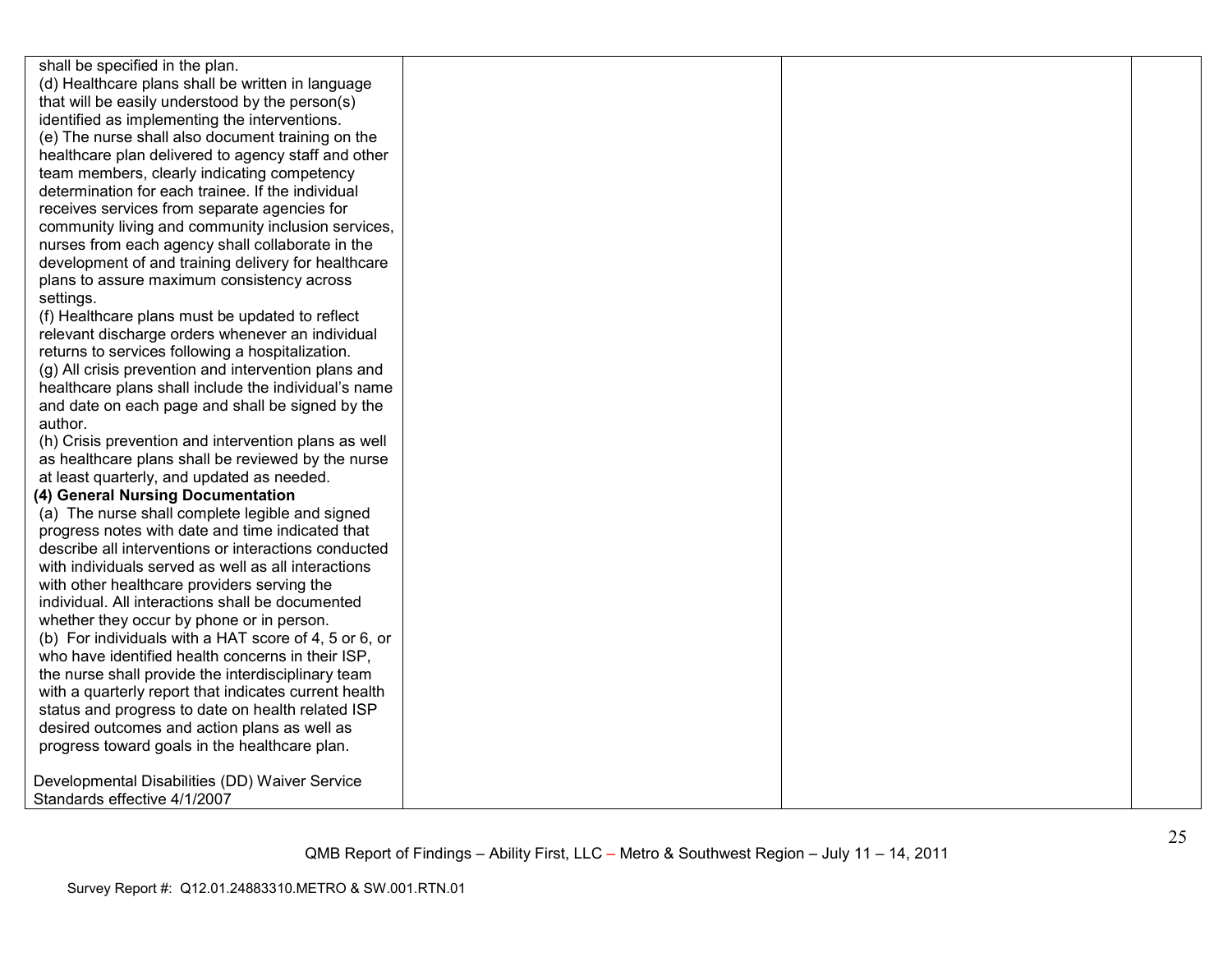| <b>CHAPTER 5 IV. COMMUNITY INCLUSION</b><br><b>SERVICES PROVIDER AGENCY</b> |  |  |
|-----------------------------------------------------------------------------|--|--|
| <b>REQUIREMENTS</b>                                                         |  |  |
| <b>B. IDT Coordination</b>                                                  |  |  |
|                                                                             |  |  |
| (1) Community Inclusion Services Provider                                   |  |  |
| Agencies shall participate on the IDT as specified in                       |  |  |
| the ISP Regulations (7.26.5 NMAC), and shall                                |  |  |
| ensure direct support staff participation as needed                         |  |  |
| to plan effectively for the individual; and                                 |  |  |
|                                                                             |  |  |
| (2) Coordinate with the IDT to ensure that each                             |  |  |
| individual participating in Community Inclusion                             |  |  |
| Services who has a score of 4, 5, or 6 on the HAT                           |  |  |
| has a Health Care Plan developed by a licensed                              |  |  |
| nurse, and if applicable, a Crisis                                          |  |  |
| Prevention/Intervention Plan.                                               |  |  |
|                                                                             |  |  |
| <b>Department of Health Developmental Disabilities</b>                      |  |  |
| <b>Supports Division Policy. Medical Emergency</b>                          |  |  |
| Response Plan Policy MERP-001 eff.8/1/2010                                  |  |  |
|                                                                             |  |  |
| F. The MERP shall be written in clear, jargon free                          |  |  |
| language and include at a minimum the following                             |  |  |
| information:                                                                |  |  |
| 1. A brief, simple description of the condition or                          |  |  |
| illness.                                                                    |  |  |
| 2. A brief description of the most likely life                              |  |  |
| threatening complications that might occur and                              |  |  |
| what those complications may look like to an                                |  |  |
| observer.                                                                   |  |  |
| 3. A concise list of the most important measures                            |  |  |
| that may prevent the life threatening complication                          |  |  |
| from occurring (e.g., avoiding allergens that trigger                       |  |  |
| an asthma attack or making sure the person with                             |  |  |
| diabetes has snacks with them to avoid                                      |  |  |
| hypoglycemia).                                                              |  |  |
| 4. Clear, jargon free, step-by-step instructions                            |  |  |
| regarding the actions to be taken by direct support                         |  |  |
| personnel (DSP) and/or others to intervene in the                           |  |  |
| emergency, including criteria for when to call 911.                         |  |  |
| 5. Emergency contacts with phone numbers.                                   |  |  |
| 6. Reference to whether the individual                                      |  |  |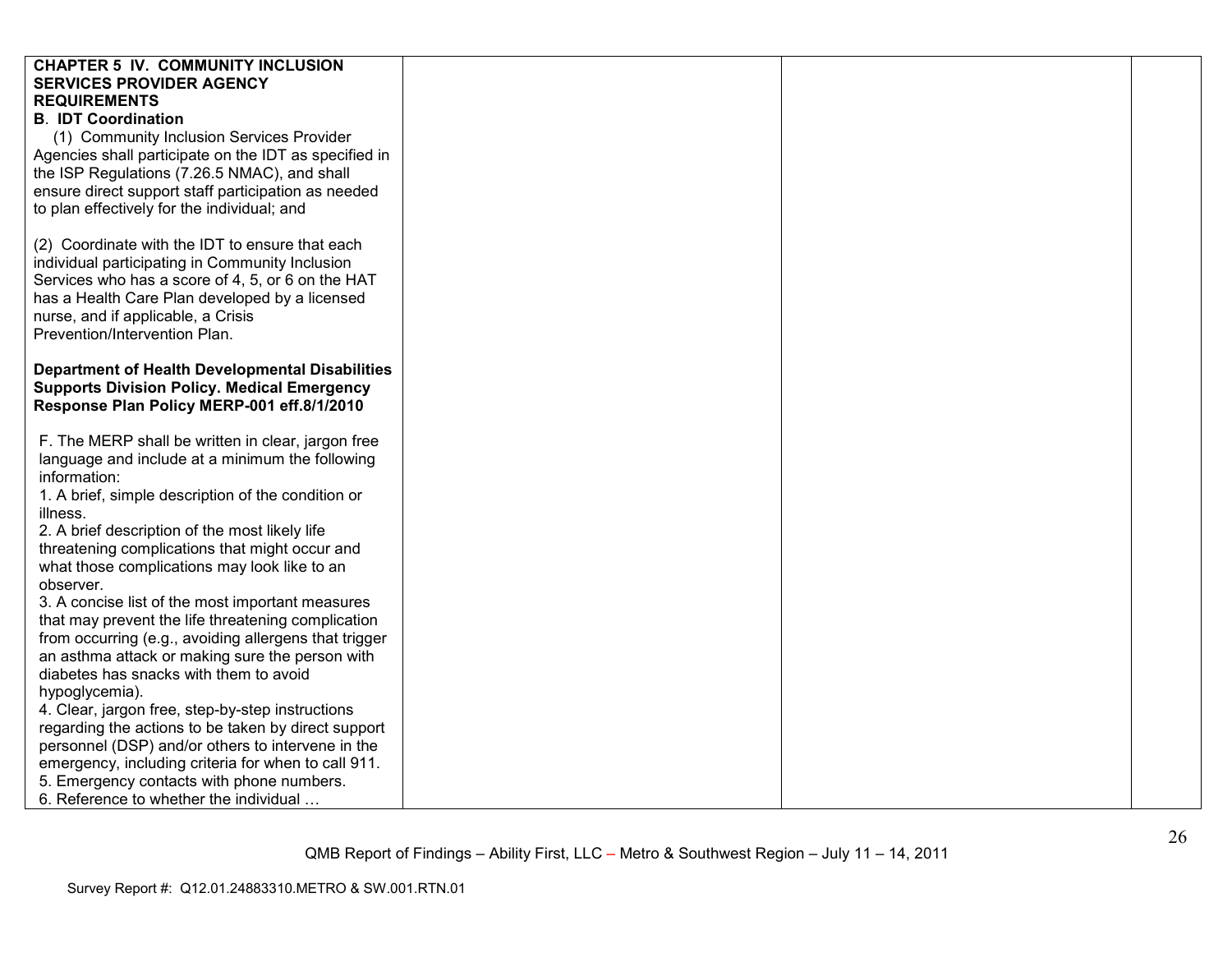| Tag # 1A26 (CoP) COR / EAR                                                                                  | <b>Scope and Severity Rating: D</b>               |                                          |  |
|-------------------------------------------------------------------------------------------------------------|---------------------------------------------------|------------------------------------------|--|
| NMAC 7.1.12.8 REGISTRY ESTABLISHED;                                                                         | Based on record review, the Agency failed to      |                                          |  |
| PROVIDER INQUIRY REQUIRED: Upon the                                                                         | maintain documentation in the employee's          |                                          |  |
| effective date of this rule, the department has                                                             | personnel records that evidenced inquiry to the   |                                          |  |
| established and maintains an accurate and                                                                   | Employee Abuse Registry prior to employment for 2 |                                          |  |
| complete electronic registry that contains the name,                                                        | of 64 Agency Personnel.                           |                                          |  |
| date of birth, address, social security number, and                                                         |                                                   |                                          |  |
| other appropriate identifying information of all                                                            | The following Agency personnel records            |                                          |  |
| persons who, while employed by a provider, have                                                             | contained no evidence of the Employee Abuse       |                                          |  |
| been determined by the department, as a result of                                                           | <b>Registry being completed:</b>                  |                                          |  |
| an investigation of a complaint, to have engaged in                                                         |                                                   |                                          |  |
| a substantiated registry-referred incident of abuse,                                                        | • #89 – COR verification was not found in         |                                          |  |
| neglect or exploitation of a person receiving care or<br>services from a provider. Additions and updates to | personnel record nor was the date of hire         |                                          |  |
| the registry shall be posted no later than two (2)                                                          | provided when requested during on-site visit.     |                                          |  |
| business days following receipt. Only department                                                            | The following Agency Personnel records            |                                          |  |
| staff designated by the custodian may access,                                                               | contained evidence that indicated the Employee    |                                          |  |
| maintain and update the data in the registry.                                                               | Abuse Registry was completed after hire:          |                                          |  |
| Provider requirement to inquire of<br>Α.                                                                    |                                                   |                                          |  |
| registry. A provider, prior to employing or                                                                 | • #44 - Date of Hire 2/1/10. Completed 11/3/10.   | Provider:                                |  |
| contracting with an employee, shall inquire of the                                                          |                                                   | Please provide your evidence of on-going |  |
| registry whether the individual under consideration                                                         |                                                   | Quality Assurance / Quality Improvement  |  |
| for employment or contracting is listed on the                                                              |                                                   | specific to this tag below this line.    |  |
| registry.                                                                                                   |                                                   |                                          |  |
| Prohibited employment. A provider may<br>В.                                                                 |                                                   |                                          |  |
| not employ or contract with an individual to be an                                                          |                                                   |                                          |  |
| employee if the individual is listed on the registry as                                                     |                                                   |                                          |  |
| having a substantiated registry-referred incident of                                                        |                                                   |                                          |  |
| abuse, neglect or exploitation of a person receiving                                                        |                                                   |                                          |  |
| care or services from a provider.                                                                           |                                                   |                                          |  |
| Documentation of inquiry to registry.<br>D.                                                                 |                                                   |                                          |  |
| The provider shall maintain documentation in the                                                            |                                                   |                                          |  |
| employee's personnel or employment records that                                                             |                                                   |                                          |  |
| evidences the fact that the provider made an inquiry                                                        |                                                   |                                          |  |
| to the registry concerning that employee prior to                                                           |                                                   |                                          |  |
| employment. Such documentation must include                                                                 |                                                   |                                          |  |
| evidence, based on the response to such inquiry                                                             |                                                   |                                          |  |
| received from the custodian by the provider, that the                                                       |                                                   |                                          |  |
| employee was not listed on the registry as having a                                                         |                                                   |                                          |  |
| substantiated registry-referred incident of abuse,                                                          |                                                   |                                          |  |
| neglect or exploitation.<br>Documentation for other staff. With                                             |                                                   |                                          |  |
| Е.                                                                                                          |                                                   |                                          |  |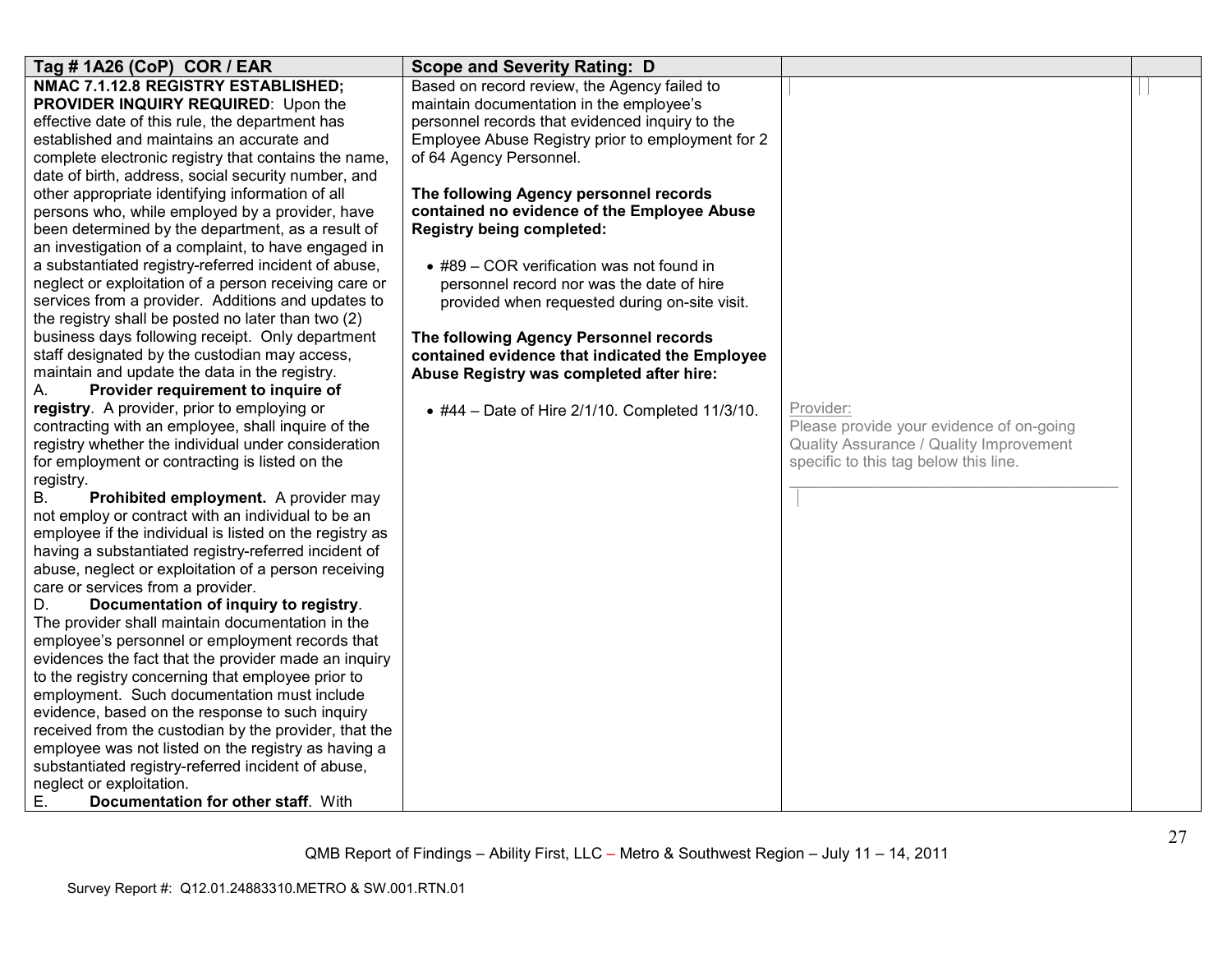| respect to all employed or contracted individuals        |  |  |
|----------------------------------------------------------|--|--|
| providing direct care who are licensed health care       |  |  |
| professionals or certified nurse aides, the provider     |  |  |
| shall maintain documentation reflecting the              |  |  |
| individual's current licensure as a health care          |  |  |
| professional or current certification as a nurse aide.   |  |  |
| Consequences of noncompliance. The<br>F.                 |  |  |
| department or other governmental agency having           |  |  |
| regulatory enforcement authority over a provider         |  |  |
| may sanction a provider in accordance with               |  |  |
| applicable law if the provider fails to make an          |  |  |
| appropriate and timely inquiry of the registry, or fails |  |  |
| to maintain evidence of such inquiry, in connection      |  |  |
| with the hiring or contracting of an employee; or for    |  |  |
| employing or contracting any person to work as an        |  |  |
| employee who is listed on the registry. Such             |  |  |
| sanctions may include a directed plan of correction,     |  |  |
| civil monetary penalty not to exceed five thousand       |  |  |
| dollars (\$5000) per instance, or termination or non-    |  |  |
| renewal of any contract with the department or other     |  |  |
| governmental agency.                                     |  |  |
|                                                          |  |  |
| Developmental Disabilities (DD) Waiver Service           |  |  |
| Standards effective 4/1/2007                             |  |  |
| <b>Chapter 1.IV. General Provider Requirements.</b>      |  |  |
| D. Criminal History Screening: All personnel shall       |  |  |
| be screened by the Provider Agency in regard to the      |  |  |
| employee's qualifications, references, and               |  |  |
| employment history, prior to employment. All             |  |  |
| Provider Agencies shall comply with the Criminal         |  |  |
| Records Screening for Caregivers 7.1.12 NMAC             |  |  |
| and Employee Abuse Registry 7.1.12 NMAC as               |  |  |
| required by the Department of Health, Division of        |  |  |
| Health Improvement.                                      |  |  |
|                                                          |  |  |
|                                                          |  |  |
|                                                          |  |  |
|                                                          |  |  |
|                                                          |  |  |
|                                                          |  |  |
|                                                          |  |  |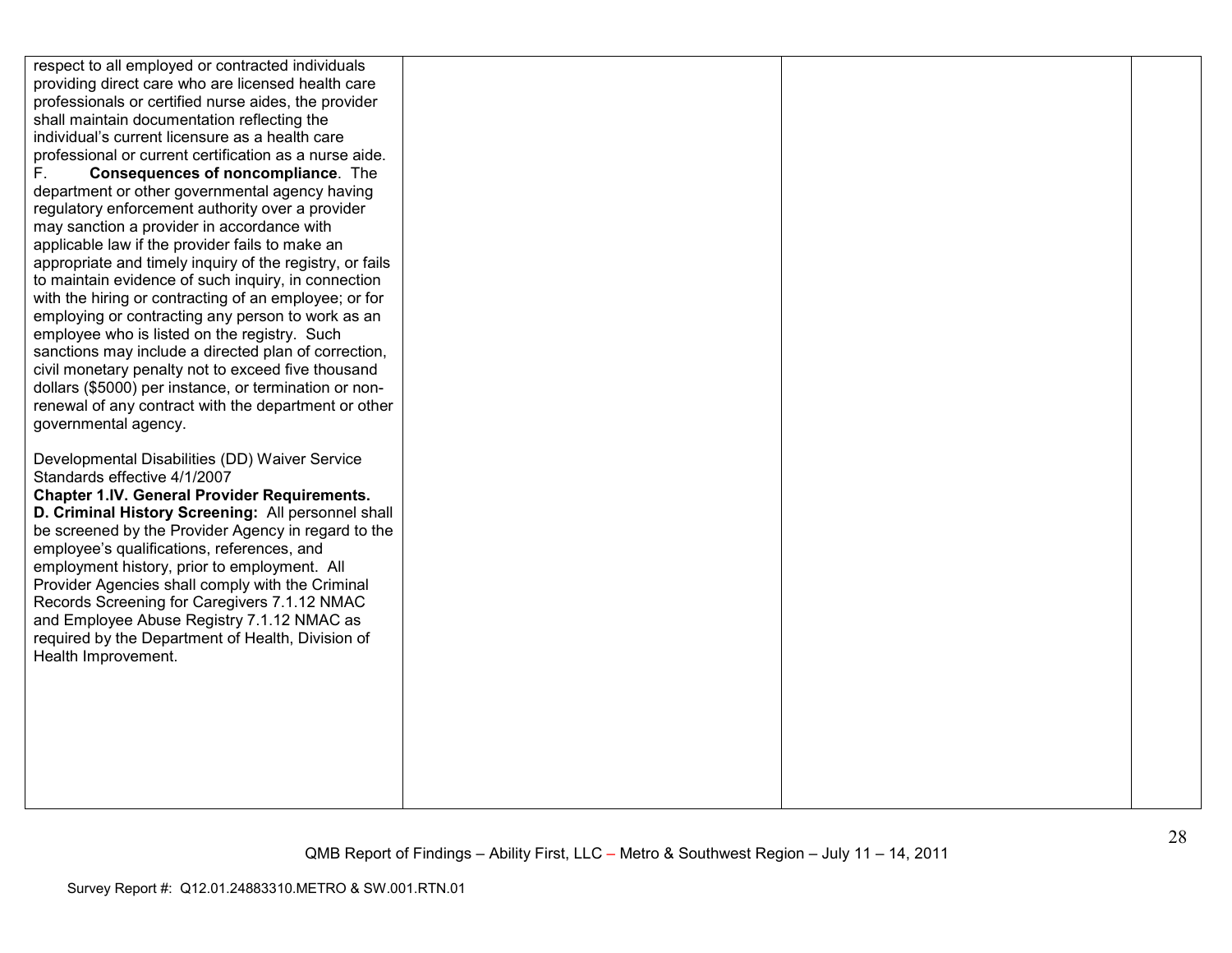| Tag # 1A28.1 (CoP) Incident Mgt. System -                                                                                                                                                                                                                                                                                                                                                                                                                                                                                                                                                                                                                                                                                                                                                                                                                                                                                                                                                                                                                                                                                                                                                                                                                                                                                                                                                                                                                                                                                                                                                                                                                                                                                                                                                                                                                                                                                                                                                         | <b>Scope &amp; Severity Rating: D</b>                                                                                                                                                                                                                                                                                       |                                                                                                                                           |  |
|---------------------------------------------------------------------------------------------------------------------------------------------------------------------------------------------------------------------------------------------------------------------------------------------------------------------------------------------------------------------------------------------------------------------------------------------------------------------------------------------------------------------------------------------------------------------------------------------------------------------------------------------------------------------------------------------------------------------------------------------------------------------------------------------------------------------------------------------------------------------------------------------------------------------------------------------------------------------------------------------------------------------------------------------------------------------------------------------------------------------------------------------------------------------------------------------------------------------------------------------------------------------------------------------------------------------------------------------------------------------------------------------------------------------------------------------------------------------------------------------------------------------------------------------------------------------------------------------------------------------------------------------------------------------------------------------------------------------------------------------------------------------------------------------------------------------------------------------------------------------------------------------------------------------------------------------------------------------------------------------------|-----------------------------------------------------------------------------------------------------------------------------------------------------------------------------------------------------------------------------------------------------------------------------------------------------------------------------|-------------------------------------------------------------------------------------------------------------------------------------------|--|
| <b>Personnel Training</b><br>NMAC 7.1.13.10 INCIDENT MANAGEMENT<br><b>SYSTEM REQUIREMENTS:</b><br>A. General: All licensed health care facilities and<br>community based service providers shall establish<br>and maintain an incident management system,<br>which emphasizes the principles of prevention and<br>staff involvement. The licensed health care facility or<br>community based service provider shall ensure that<br>the incident management system policies and<br>procedures requires all employees to be<br>competently trained to respond to, report, and<br>document incidents in a timely and accurate<br>manner.<br>D. Training Documentation: All licensed health<br>care facilities and community based service<br>providers shall prepare training documentation for<br>each employee to include a signed statement<br>indicating the date, time, and place they received<br>their incident management reporting instruction. The<br>licensed health care facility and community based<br>service provider shall maintain documentation of an<br>employee's training for a period of at least twelve<br>(12) months, or six (6) months after termination of<br>an employee's employment. Training curricula shall<br>be kept on the provider premises and made<br>available on request by the department. Training<br>documentation shall be made available immediately<br>upon a division representative's request. Failure to<br>provide employee training documentation shall<br>subject the licensed health care facility or<br>community based service provider to the penalties<br>provided for in this rule.<br><b>Policy Title: Training Requirements for Direct</b><br>Service Agency Staff Policy - Eff. March 1, 2007<br><b>II. POLICY STATEMENTS:</b><br>A. Individuals shall receive services from competent<br>and qualified staff.<br>C. Staff shall complete training on DOH-approved<br>incident reporting procedures in accordance with 7<br>NMAC 1.13. | Based on record review, the Agency failed to<br>provide documentation verifying completion of<br>Incident Management Training for 1 of 64 Agency<br>Personnel.<br><b>Direct Service Professional Personnel (DSP):</b><br>• Incident Management Training (Abuse, Neglect &<br>Misappropriation of Consumers' Property) (#95) | Provider:<br>Please provide your evidence of on-going<br>Quality Assurance / Quality Improvement<br>specific to this tag below this line. |  |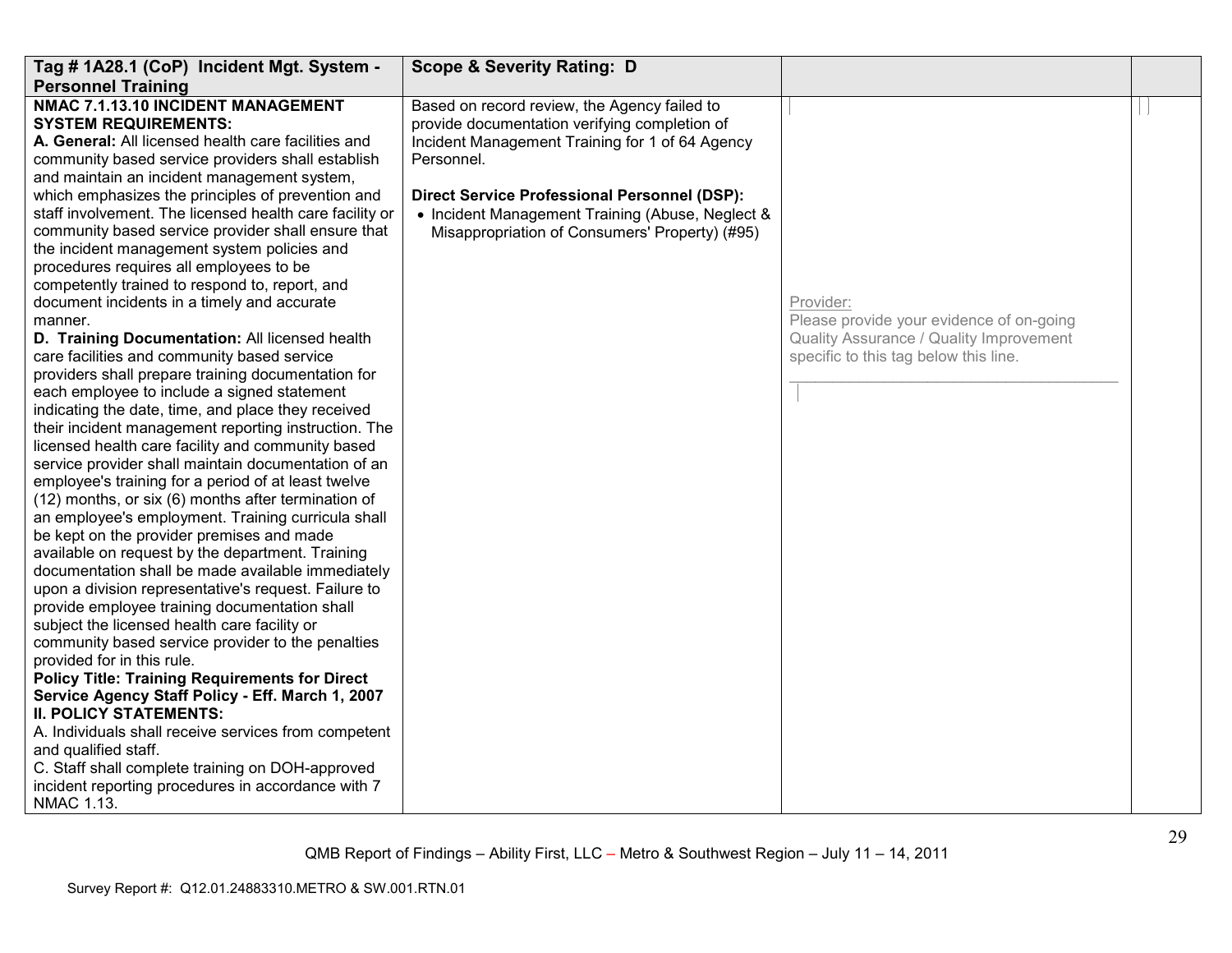| Tag # 1A28.2 (CoP) Incident Mgt. System -                                                                                                                                                                                                                                                                                                                                                                                                                                                                                                                                                                                                                                                                                                                                                                                                                                                                                                                    | <b>Scope &amp; Severity Rating: D</b>                                                                                                                                                                                                                                                                                                                                                                                                                     |                                                                                                                              |  |
|--------------------------------------------------------------------------------------------------------------------------------------------------------------------------------------------------------------------------------------------------------------------------------------------------------------------------------------------------------------------------------------------------------------------------------------------------------------------------------------------------------------------------------------------------------------------------------------------------------------------------------------------------------------------------------------------------------------------------------------------------------------------------------------------------------------------------------------------------------------------------------------------------------------------------------------------------------------|-----------------------------------------------------------------------------------------------------------------------------------------------------------------------------------------------------------------------------------------------------------------------------------------------------------------------------------------------------------------------------------------------------------------------------------------------------------|------------------------------------------------------------------------------------------------------------------------------|--|
| <b>Parent/Guardian Training</b><br>NMAC 7.1.13.10 INCIDENT MANAGEMENT                                                                                                                                                                                                                                                                                                                                                                                                                                                                                                                                                                                                                                                                                                                                                                                                                                                                                        | Based on record review, the Agency failed to                                                                                                                                                                                                                                                                                                                                                                                                              |                                                                                                                              |  |
| <b>SYSTEM REQUIREMENTS:</b><br>A. General: All licensed health care facilities and<br>community based service providers shall establish<br>and maintain an incident management system,<br>which emphasizes the principles of prevention and<br>staff involvement. The licensed health care facility or<br>community based service provider shall ensure that<br>the incident management system policies and<br>procedures requires all employees to be<br>competently trained to respond to, report, and<br>document incidents in a timely and accurate<br>manner.                                                                                                                                                                                                                                                                                                                                                                                           | provide documentation indicating consumer, family<br>members, or legal guardians had received an<br>orientation packet including incident management<br>system policies and procedural information<br>concerning the reporting of Abuse, Neglect and<br>Misappropriation of Consumers' Property, for 2 of 13<br>individuals.<br>• Parent/Guardian Incident Management Training<br>(Abuse, Neglect & Misappropriation of<br>Consumers' Property) (#4 & 12) | Provider:                                                                                                                    |  |
| E. Consumer and Guardian Orientation Packet:<br>Consumers, family members and legal guardians<br>shall be made aware of and have available<br>immediate accessibility to the licensed health care<br>facility and community based service provider<br>incident reporting processes. The licensed health<br>care facility and community based service provider<br>shall provide consumers, family members or legal<br>guardians an orientation packet to include incident<br>management systems policies and procedural<br>information concerning the reporting of abuse,<br>neglect or misappropriation. The licensed health<br>care facility and community based service provider<br>shall include a signed statement indicating the date,<br>time, and place they received their orientation<br>packet to be contained in the consumer's file. The<br>appropriate consumer, family member or legal<br>guardian shall sign this at the time of orientation. |                                                                                                                                                                                                                                                                                                                                                                                                                                                           | Please provide your evidence of on-going<br>Quality Assurance / Quality Improvement<br>specific to this tag below this line. |  |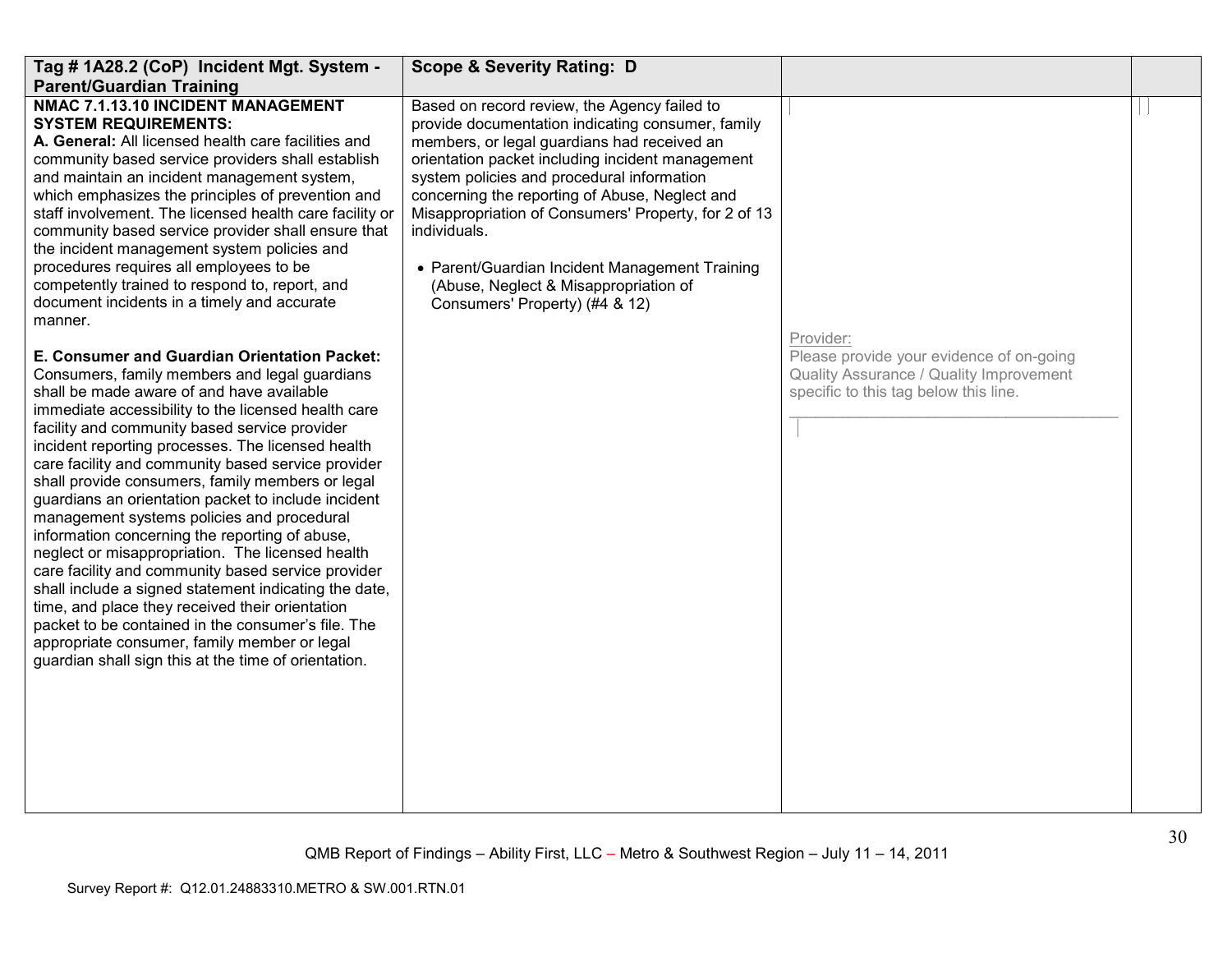| Tag # 1A32 & 6L14 (CoP) ISP                                                                                                                                                                                                                                                                                                                                                                                                                                                                                                                                                                                                                                                                                                                                                                                                                                                                                                                                                                                                                                                                                         | <b>Scope and Severity Rating: D</b>                                                                                                                                                                                               |                                                                                                                                           |  |
|---------------------------------------------------------------------------------------------------------------------------------------------------------------------------------------------------------------------------------------------------------------------------------------------------------------------------------------------------------------------------------------------------------------------------------------------------------------------------------------------------------------------------------------------------------------------------------------------------------------------------------------------------------------------------------------------------------------------------------------------------------------------------------------------------------------------------------------------------------------------------------------------------------------------------------------------------------------------------------------------------------------------------------------------------------------------------------------------------------------------|-----------------------------------------------------------------------------------------------------------------------------------------------------------------------------------------------------------------------------------|-------------------------------------------------------------------------------------------------------------------------------------------|--|
| Implementation                                                                                                                                                                                                                                                                                                                                                                                                                                                                                                                                                                                                                                                                                                                                                                                                                                                                                                                                                                                                                                                                                                      |                                                                                                                                                                                                                                   |                                                                                                                                           |  |
| NMAC 7.26.5.16.C and D Development of the<br>ISP. Implementation of the ISP. The ISP shall be<br>implemented according to the timelines determined<br>by the IDT and as specified in the ISP for each<br>stated desired outcomes and action plan.                                                                                                                                                                                                                                                                                                                                                                                                                                                                                                                                                                                                                                                                                                                                                                                                                                                                   | Based on record review, the Agency failed to<br>implement the ISP according to the timelines<br>determined by the IDT and as specified in the ISP<br>for each stated desired outcomes and action plan<br>for 1 of 13 individuals. |                                                                                                                                           |  |
| The IDT shall review and discuss<br>C.<br>information and recommendations with the<br>individual, with the goal of supporting the individual<br>in attaining desired outcomes. The IDT develops an                                                                                                                                                                                                                                                                                                                                                                                                                                                                                                                                                                                                                                                                                                                                                                                                                                                                                                                  | Per Individuals ISP the following was found with<br>regards to the implementation of ISP Outcomes:<br><b>Administrative Files Reviewed:</b>                                                                                       |                                                                                                                                           |  |
| ISP based upon the individual's personal vision                                                                                                                                                                                                                                                                                                                                                                                                                                                                                                                                                                                                                                                                                                                                                                                                                                                                                                                                                                                                                                                                     |                                                                                                                                                                                                                                   |                                                                                                                                           |  |
| statement, strengths, needs, interests and<br>preferences. The ISP is a dynamic document,<br>revised periodically, as needed, and amended to                                                                                                                                                                                                                                                                                                                                                                                                                                                                                                                                                                                                                                                                                                                                                                                                                                                                                                                                                                        | <b>Family Living Data Collection/Data</b><br>Tracking/Progress with regards to ISP<br><b>Outcomes:</b>                                                                                                                            |                                                                                                                                           |  |
| achievements consistent with the individual's future                                                                                                                                                                                                                                                                                                                                                                                                                                                                                                                                                                                                                                                                                                                                                                                                                                                                                                                                                                                                                                                                | Individual #3                                                                                                                                                                                                                     |                                                                                                                                           |  |
| reflect progress towards personal goals and<br>vision. This regulation is consistent with standards<br>established for individual plan development as set<br>forth by the commission on the accreditation of<br>rehabilitation facilities (CARF) and/or other program<br>accreditation approved and adopted by the<br>developmental disabilities division and the<br>department of health. It is the policy of the<br>developmental disabilities division (DDD), that to the<br>extent permitted by funding, each individual receive<br>supports and services that will assist and encourage<br>independence and productivity in the community<br>and attempt to prevent regression or loss of current<br>capabilities. Services and supports include<br>specialized and/or generic services, training,<br>education and/or treatment as determined by the<br>IDT and documented in the ISP.<br>D. The intent is to provide choice and obtain<br>opportunities for individuals to live, work and play<br>with full participation in their communities. The<br>following principles provide direction and purpose in | • None found for April 2011 - May 2011.                                                                                                                                                                                           | Provider:<br>Please provide your evidence of on-going<br>Quality Assurance / Quality Improvement<br>specific to this tag below this line. |  |
| planning for individuals with developmental<br>disabilities.<br>[05/03/94; 01/15/97; Recompiled 10/31/01]                                                                                                                                                                                                                                                                                                                                                                                                                                                                                                                                                                                                                                                                                                                                                                                                                                                                                                                                                                                                           |                                                                                                                                                                                                                                   |                                                                                                                                           |  |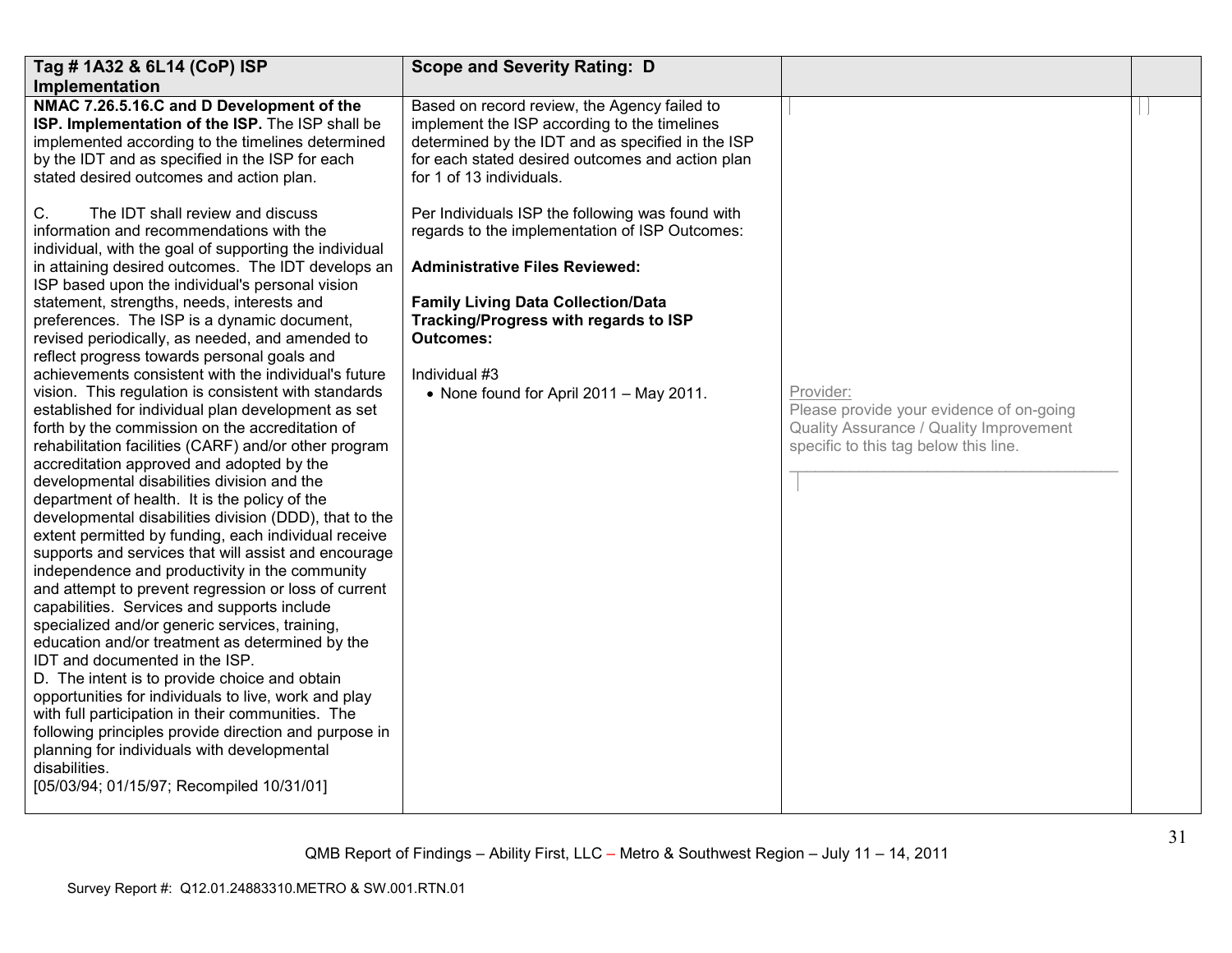| Tag # 1A37 Individual Specific Training                                                                                                                                                                                                                                                                                                                                                                                                                                                                                                                                                                                                                                                                                   | <b>Scope and Severity Rating: D</b>                                                                                                                                                                                                                                                                                             |                                                                                                                                           |  |
|---------------------------------------------------------------------------------------------------------------------------------------------------------------------------------------------------------------------------------------------------------------------------------------------------------------------------------------------------------------------------------------------------------------------------------------------------------------------------------------------------------------------------------------------------------------------------------------------------------------------------------------------------------------------------------------------------------------------------|---------------------------------------------------------------------------------------------------------------------------------------------------------------------------------------------------------------------------------------------------------------------------------------------------------------------------------|-------------------------------------------------------------------------------------------------------------------------------------------|--|
| Developmental Disabilities (DD) Waiver Service<br>Standards effective 4/1/2007<br><b>CHAPTER 1 IV. GENERAL REQUIREMENTS</b><br>FOR PROVIDER AGENCY SERVICE<br><b>PERSONNEL:</b> The objective of this section is to<br>establish personnel standards for DD Medicaid<br>Waiver Provider Agencies for the following services:<br>Community Living Supports, Community Inclusion<br>Services, Respite, Substitute Care and Personal<br>Support Companion Services. These standards<br>apply to all personnel who provide services, whether<br>directly employed or subcontracting with the<br>Provider Agency. Additional personnel requirements<br>and qualifications may be applicable for specific<br>service standards. | Based on record review, the Agency failed to ensure<br>that Individual Specific Training requirements were<br>met for 1 of 64 Agency Personnel.<br>Review of personnel records found no evidence of<br>the following:<br><b>Direct Service Professional Personnel (DSP):</b><br>Individual Specific Training (#97)<br>$\bullet$ | Provider:<br>Please provide your evidence of on-going<br>Quality Assurance / Quality Improvement<br>specific to this tag below this line. |  |
| C. Orientation and Training Requirements:<br>Orientation and training for direct support staff and<br>his or her supervisors shall comply with the<br>DDSD/DOH Policy Governing the Training<br>Requirements for Direct Support Staff and Internal<br>Service Coordinators Serving Individuals with<br>Developmental Disabilities to include the following:<br>Individual-specific training for each individual<br>(2)<br>under his or her direct care, as described in the<br>individual service plan, prior to working alone<br>with the individual.                                                                                                                                                                    |                                                                                                                                                                                                                                                                                                                                 |                                                                                                                                           |  |
| Department of Health (DOH) Developmental<br><b>Disabilities Supports Division (DDSD) Policy -</b><br><b>Policy Title: Training Requirements for Direct</b><br>Service Agency Staff Policy - Eff. March 1, 2007 -<br><b>II. POLICY STATEMENTS:</b><br>A. Individuals shall receive services from competent<br>and qualified staff.<br><b>B.</b> Staff shall complete individual-specific (formerly<br>known as "Addendum B") training requirements in<br>accordance with the specifications described in the<br>individual service plan (ISP) of each individual<br>served.                                                                                                                                                |                                                                                                                                                                                                                                                                                                                                 |                                                                                                                                           |  |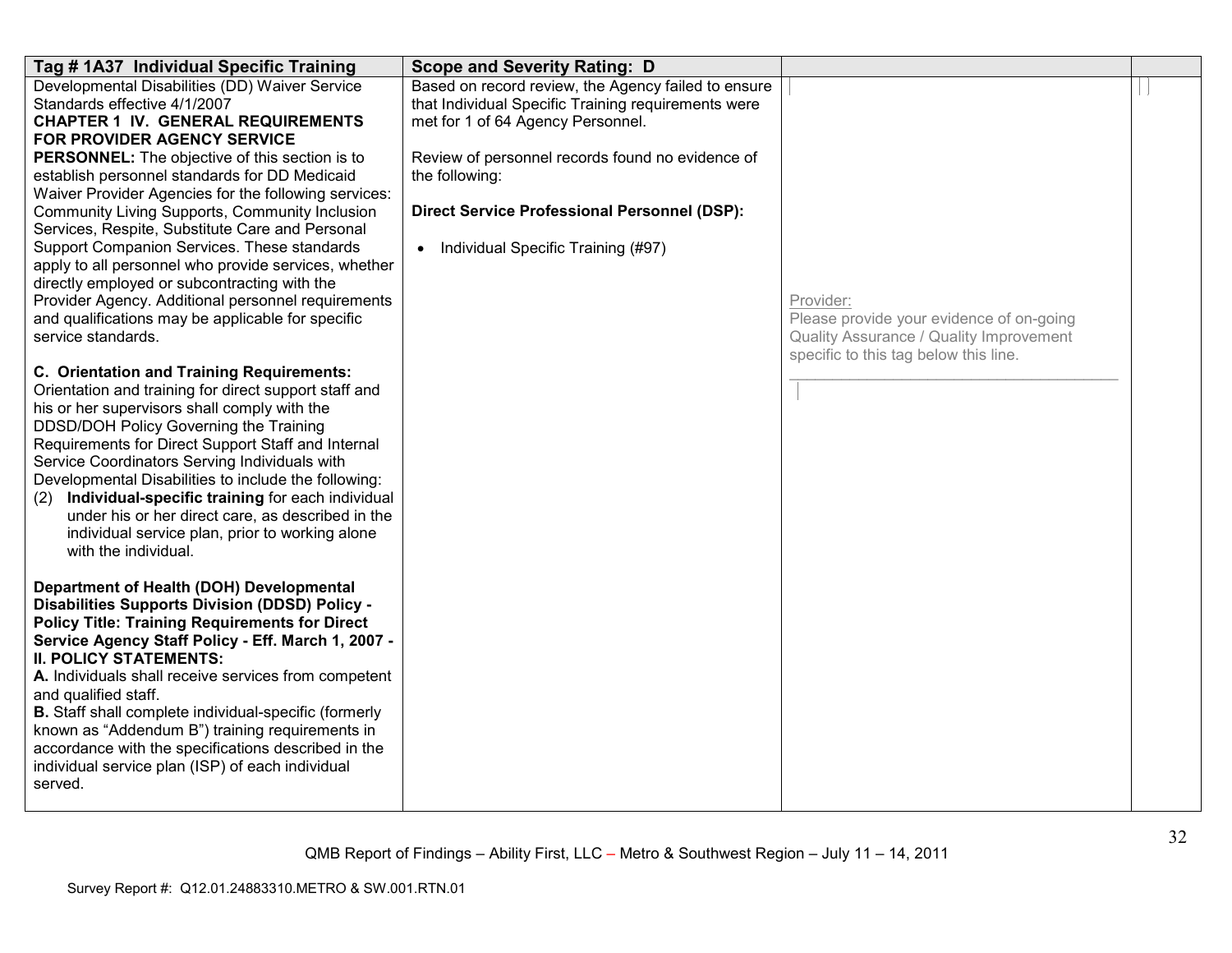| Tag # 6L06 (CoP) - FL Requirements                                                                                                                                                                                                                                                                                                                                                                                                                                                                                                                                                              | <b>Scope and Severity Rating: D</b>                                                                                                                                  |                                                                                                                                           |  |
|-------------------------------------------------------------------------------------------------------------------------------------------------------------------------------------------------------------------------------------------------------------------------------------------------------------------------------------------------------------------------------------------------------------------------------------------------------------------------------------------------------------------------------------------------------------------------------------------------|----------------------------------------------------------------------------------------------------------------------------------------------------------------------|-------------------------------------------------------------------------------------------------------------------------------------------|--|
| Developmental Disabilities (DD) Waiver Service<br>Standards effective 4/1/2007                                                                                                                                                                                                                                                                                                                                                                                                                                                                                                                  | Based on record review, the Agency failed complete<br>all DDSD requirements for approval of each direct<br>support provider for 2 of 11 individuals.                 |                                                                                                                                           |  |
| <b>CHAPTER 6. III. REQUIREMENTS UNIQUE TO</b><br><b>FAMILY LIVING SERVICES</b><br>A. Support to Individuals in Family Living: The<br>Family Living Services Provider Agency shall<br>provide and document:<br>Monthly consultation, by agency supervisors or<br>(5)<br>internal service coordinators, with the direct<br>support provider to include:                                                                                                                                                                                                                                           | The following was not found, not current and/or<br>incomplete:<br>• Family Living (Initial) Home Study<br>° Individual #7 - Not Found<br>° Individual #8 - Not Found |                                                                                                                                           |  |
| (a) Review, advise, and prompt the<br>implementation of the individual's ISP<br>Action Plans, schedule of activities and<br>appointments; and<br>(b) Assist with service or support issues raised<br>by the direct support provider or observed<br>by supervisor, service coordinator or other<br>IDT members.                                                                                                                                                                                                                                                                                  |                                                                                                                                                                      | Provider:<br>Please provide your evidence of on-going<br>Quality Assurance / Quality Improvement<br>specific to this tag below this line. |  |
| <b>B. Home Studies.</b> The Family Living Services<br>Provider Agency shall complete all DDSD<br>requirements for approval of each direct support<br>provider, including completion of an approved home<br>study and training prior to placement. After the initial<br>home study, an updated home study shall be<br>completed annually. The home study must also be<br>updated each time there is a change in family<br>composition or when the family moves to a new<br>home. The content and procedures used by the<br>Provider Agency to conduct home studies shall be<br>approved by DDSD. |                                                                                                                                                                      |                                                                                                                                           |  |
| Developmental Disabilities (DD) Waiver Service<br>Standards effective 4/1/2007<br><b>CHAPTER 1. I. PROVIDER AGENCY</b><br><b>ENROLLMENT PROCESS</b><br>D. Scope of DDSD Agreement                                                                                                                                                                                                                                                                                                                                                                                                               |                                                                                                                                                                      |                                                                                                                                           |  |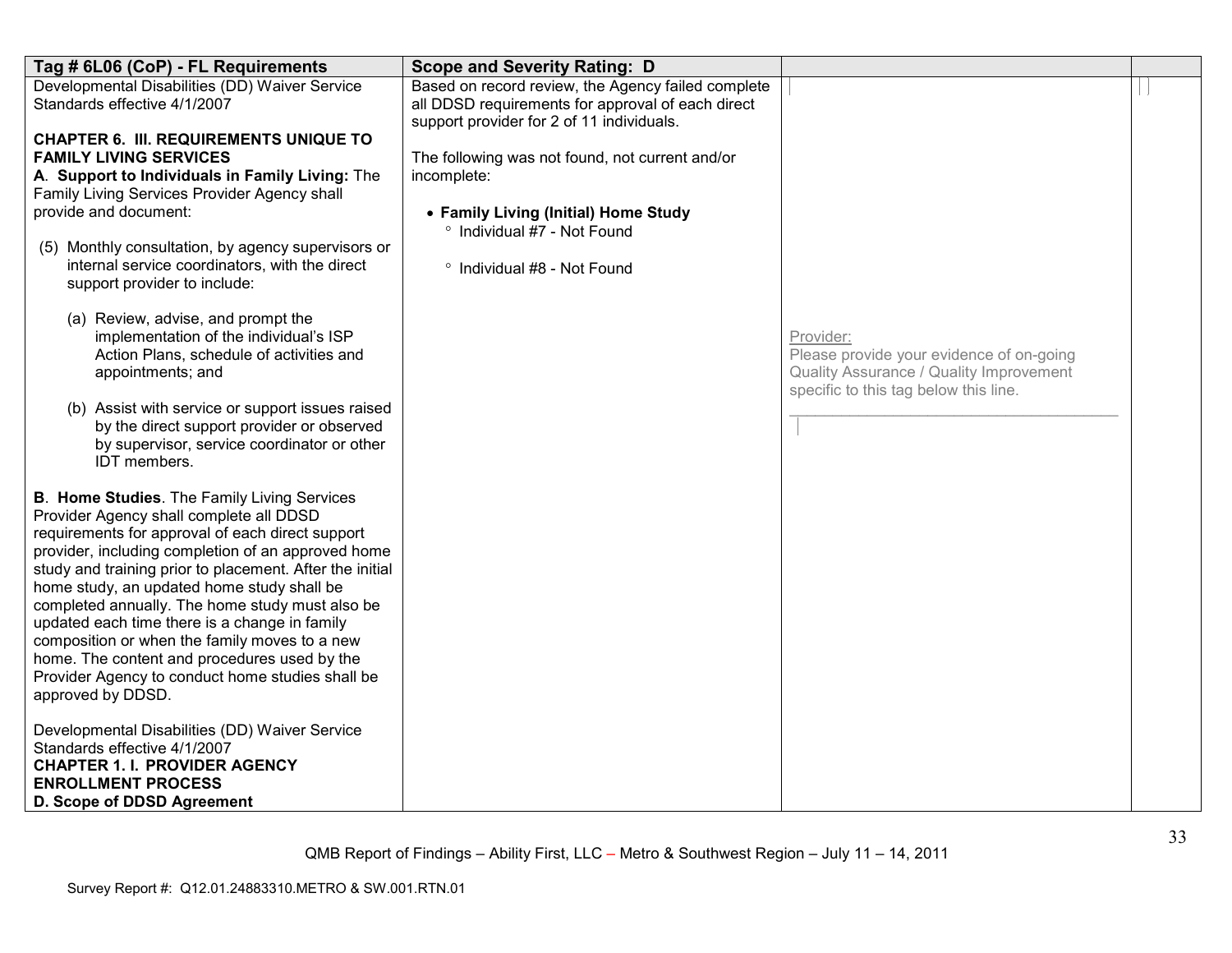| (4) Provider Agencies must have prior written<br>approval of the Department of Health to<br>subcontract any service other than Respite;<br>NMAC 8.314.5.10 - DEVELOPMENTAL<br>DISABILITIES HOME AND COMMUNITY-BASED<br><b>SERVICES WAIVER</b>                                                                                                                                                                                                                                                                                                                                                                                                                                                                                                                                                                                             |  |  |
|-------------------------------------------------------------------------------------------------------------------------------------------------------------------------------------------------------------------------------------------------------------------------------------------------------------------------------------------------------------------------------------------------------------------------------------------------------------------------------------------------------------------------------------------------------------------------------------------------------------------------------------------------------------------------------------------------------------------------------------------------------------------------------------------------------------------------------------------|--|--|
| <b>ELIGIBLE PROVIDERS:</b><br>I. Qualifications for community living service<br>providers: There are three types of community<br>living services: Family living, supported living and<br>independent living. Community living providers must<br>meet all qualifications set forth by the DOH/DDSD,<br>DDW definitions and service standards.<br>(1) Family living service providers for adults must<br>meet the qualifications for staff required by the<br>DOH/DDSD, DDW service definitions and<br>standards. The direct care provider employed by or<br>subcontracting with the provider agency must be<br>approved through a home study completed prior to<br>provision of services and conducted<br>at subsequent intervals required of the provider<br>agency. All family living sub-contracts must be<br>approved by the DOH/DDSD. |  |  |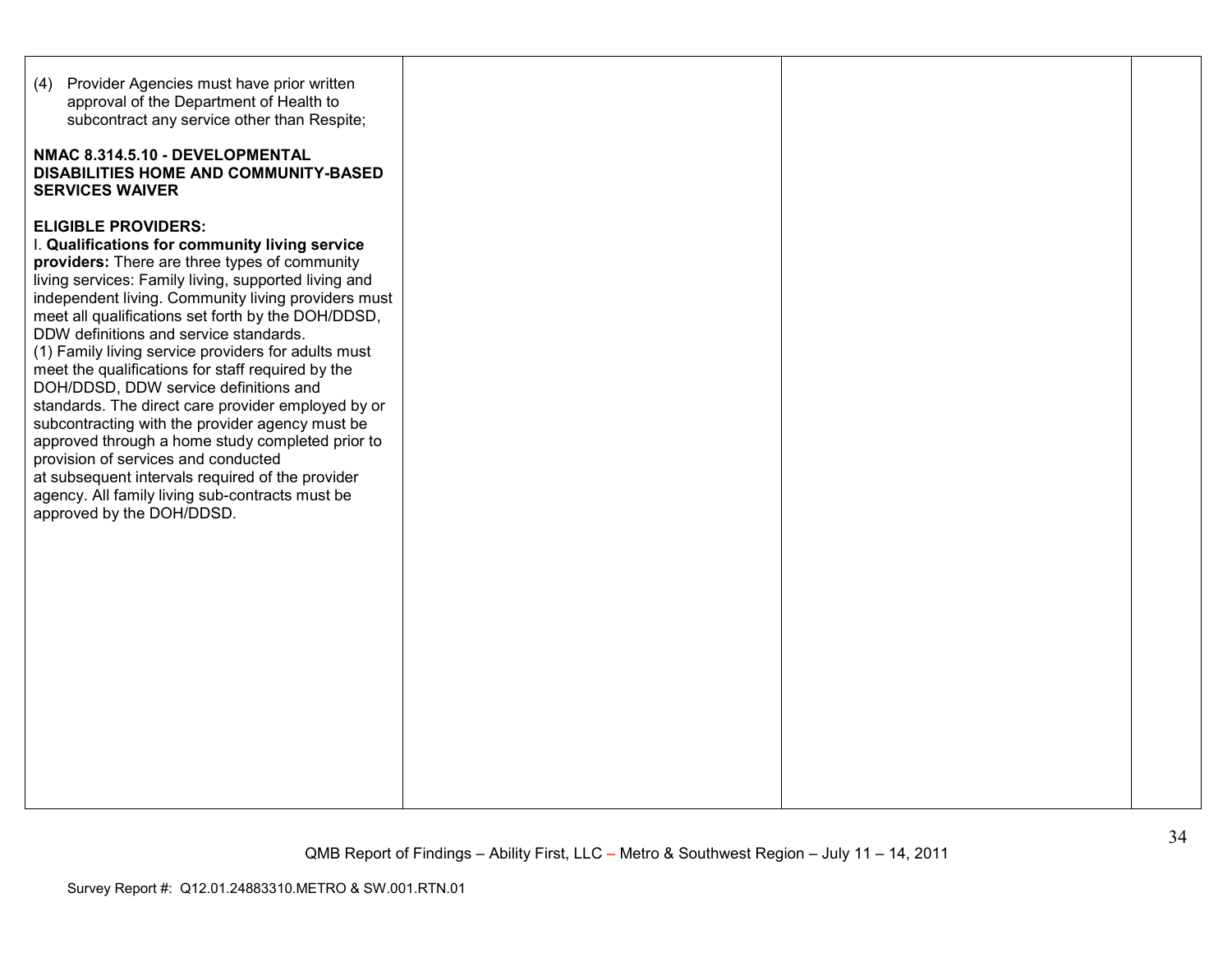| Tag # 6L13 (CoP) - CL Healthcare Regts.                                                                  | <b>Scope and Severity Rating: E</b>                                             |                                          |  |
|----------------------------------------------------------------------------------------------------------|---------------------------------------------------------------------------------|------------------------------------------|--|
| Developmental Disabilities (DD) Waiver Service                                                           | Based on record review, the Agency failed to                                    |                                          |  |
| Standards effective 4/1/2007                                                                             | provide documentation of annual physical                                        |                                          |  |
| <b>CHAPTER 6. VI. GENERAL REQUIREMENTS</b>                                                               | examinations and/or other examinations as                                       |                                          |  |
| <b>FOR COMMUNITY LIVING</b>                                                                              | specified by a licensed physician for 5 of 13                                   |                                          |  |
| G. Health Care Requirements for Community                                                                | individuals receiving Community Living Services.                                |                                          |  |
| <b>Living Services.</b>                                                                                  |                                                                                 |                                          |  |
| (1) The Community Living Service providers shall                                                         | The following was not found, incomplete and/or not                              |                                          |  |
| ensure completion of a HAT for each individual                                                           | current:                                                                        |                                          |  |
| receiving this service. The HAT shall be completed                                                       |                                                                                 |                                          |  |
| 2 weeks prior to the annual ISP meeting and                                                              | • Dental Exam                                                                   |                                          |  |
| submitted to the Case Manager and all other IDT                                                          | ° Individual #1 - As indicated by the DDSD file                                 |                                          |  |
| Members. A revised HAT is required to also be                                                            | matrix Dental Exams are to be conducted                                         |                                          |  |
| submitted whenever the individual's health status                                                        | annually. No evidence of exam was found.                                        |                                          |  |
| changes significantly. For individuals who are newly                                                     |                                                                                 |                                          |  |
| allocated to the DD Waiver program, the HAT may<br>be completed within 2 weeks following the initial ISP | • Vision Exam                                                                   |                                          |  |
| meeting and submitted with any strategies and                                                            | ° Individual #10 - As indicated by the DDSD file                                |                                          |  |
| support plans indicated in the ISP, or within 72                                                         | matrix Vision Exams are to be conducted every                                   |                                          |  |
| hours following admission into direct services, which                                                    | other year. No evidence of exam was found.                                      |                                          |  |
| ever comes first.                                                                                        |                                                                                 |                                          |  |
| (2) Each individual will have a Health Care                                                              | ° Individual #12 - As indicated by the DDSD file                                |                                          |  |
| Coordinator, designated by the IDT. When the                                                             | matrix Vision Exams are to be conducted every                                   |                                          |  |
| individual's HAT score is 4, 5 or 6 the Health Care                                                      | other year. No evidence of exam was found.                                      |                                          |  |
| Coordinator shall be an IDT member, other than the                                                       |                                                                                 |                                          |  |
| individual. The Health Care Coordinator shall                                                            | • Auditory Exam                                                                 |                                          |  |
| oversee and monitor health care services for the                                                         | ° Individual #3 - As indicated by collateral                                    | Provider:                                |  |
| individual in accordance with these standards. In                                                        | documentation reviewed, exam was<br>recommended on 6/24/10. No evidence of exam | Please provide your evidence of on-going |  |
| circumstances where no IDT member voluntarily                                                            | results were found.                                                             | Quality Assurance / Quality Improvement  |  |
| accepts designation as the health care coordinator,                                                      |                                                                                 | specific to this tag below this line.    |  |
| the community living provider shall assign a staff                                                       | • Bone Density Exam                                                             |                                          |  |
| member to this role.                                                                                     | Individual #9 - As indicated by collateral                                      |                                          |  |
| (3) For each individual receiving Community Living                                                       | documentation reviewed, exam was ordered on                                     |                                          |  |
| Services, the provider agency shall ensure and                                                           | 12/14/09. No evidence of exam results were                                      |                                          |  |
| document the following:                                                                                  | found.                                                                          |                                          |  |
| (a) Provision of health care oversight consistent                                                        |                                                                                 |                                          |  |
| with these Standards as detailed in Chapter                                                              | • Sleep Consult                                                                 |                                          |  |
| One section III E: Healthcare Documentation                                                              | ° Individual #3 - As indicated by collateral                                    |                                          |  |
| by Nurses For Community Living Services,                                                                 | documentation reviewed, exam was ordered for                                    |                                          |  |
| Community Inclusion Services and Private                                                                 | 7/1/10. No evidence of exam results were                                        |                                          |  |
| Duty Nursing Services.                                                                                   | found.                                                                          |                                          |  |
| b) That each individual with a score of 4, 5, or 6                                                       |                                                                                 |                                          |  |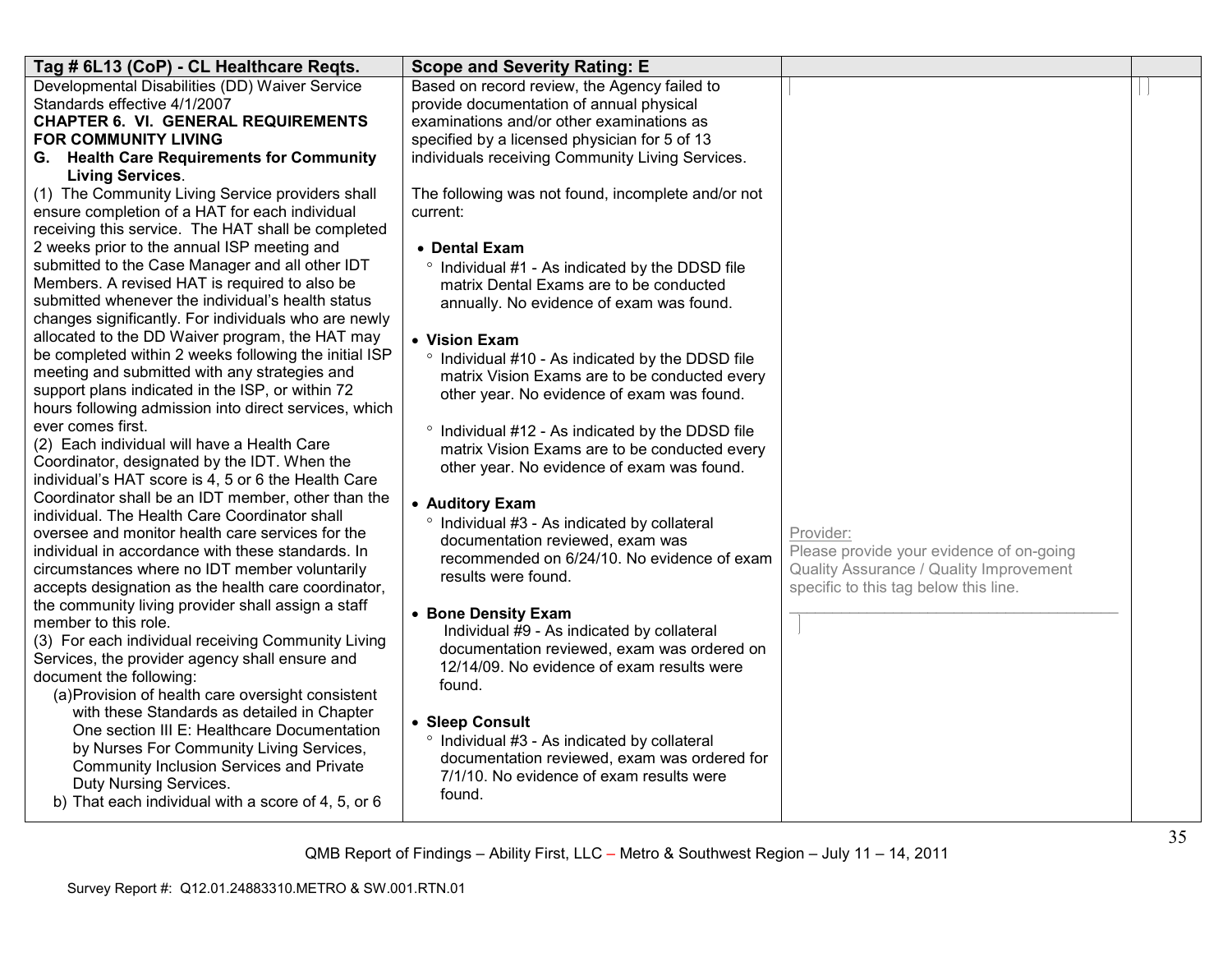| on the HAT, has a Health Care Plan<br>developed by a licensed nurse.<br>(c) That an individual with chronic condition(s)<br>with the potential to exacerbate into a life<br>threatening condition, has Crisis Prevention/<br>Intervention Plan(s) developed by a licensed<br>nurse or other appropriate professional for<br>each such condition.<br>(4) That an average of 3 hours of documented<br>nutritional counseling is available annually, if<br>recommended by the IDT.<br>(5) That the physical property and grounds are free<br>of hazards to the individual's health and safety.<br>(6) In addition, for each individual receiving<br>Supported Living or Family Living Services, the<br>provider shall verify and document the following:<br>(a) The individual has a primary licensed<br>physician;<br>(b) The individual receives an annual physical<br>examination and other examinations as<br>specified by a licensed physician;<br>(c) The individual receives annual dental check-<br>ups and other check-ups as specified by a<br>licensed dentist;<br>(d) The individual receives eye examinations as<br>specified by a licensed optometrist or<br>ophthalmologist; and<br>(e)Agency activities that occur as follow-up to<br>medical appointments (e.g. treatment, visits to<br>specialists, changes in medication or daily<br>routine).<br><b>NMAC 8.302.1.17 RECORD KEEPING AND</b><br><b>DOCUMENTATION REQUIREMENTS: A provider</b><br>must maintain all the records necessary to fully<br>disclose the nature, quality, amount and medical<br>necessity of services furnished to an eligible<br>recipient who is currently receiving or who has<br>received services in the past. | • Thyroid Panel<br>Individual #3 - As indicated by collateral<br>documentation reviewed, exam was<br>ordered for 8/4/10. No evidence of exam<br>results were found. |  |
|-------------------------------------------------------------------------------------------------------------------------------------------------------------------------------------------------------------------------------------------------------------------------------------------------------------------------------------------------------------------------------------------------------------------------------------------------------------------------------------------------------------------------------------------------------------------------------------------------------------------------------------------------------------------------------------------------------------------------------------------------------------------------------------------------------------------------------------------------------------------------------------------------------------------------------------------------------------------------------------------------------------------------------------------------------------------------------------------------------------------------------------------------------------------------------------------------------------------------------------------------------------------------------------------------------------------------------------------------------------------------------------------------------------------------------------------------------------------------------------------------------------------------------------------------------------------------------------------------------------------------------------------------------------------------------------------------------------|---------------------------------------------------------------------------------------------------------------------------------------------------------------------|--|
|                                                                                                                                                                                                                                                                                                                                                                                                                                                                                                                                                                                                                                                                                                                                                                                                                                                                                                                                                                                                                                                                                                                                                                                                                                                                                                                                                                                                                                                                                                                                                                                                                                                                                                             |                                                                                                                                                                     |  |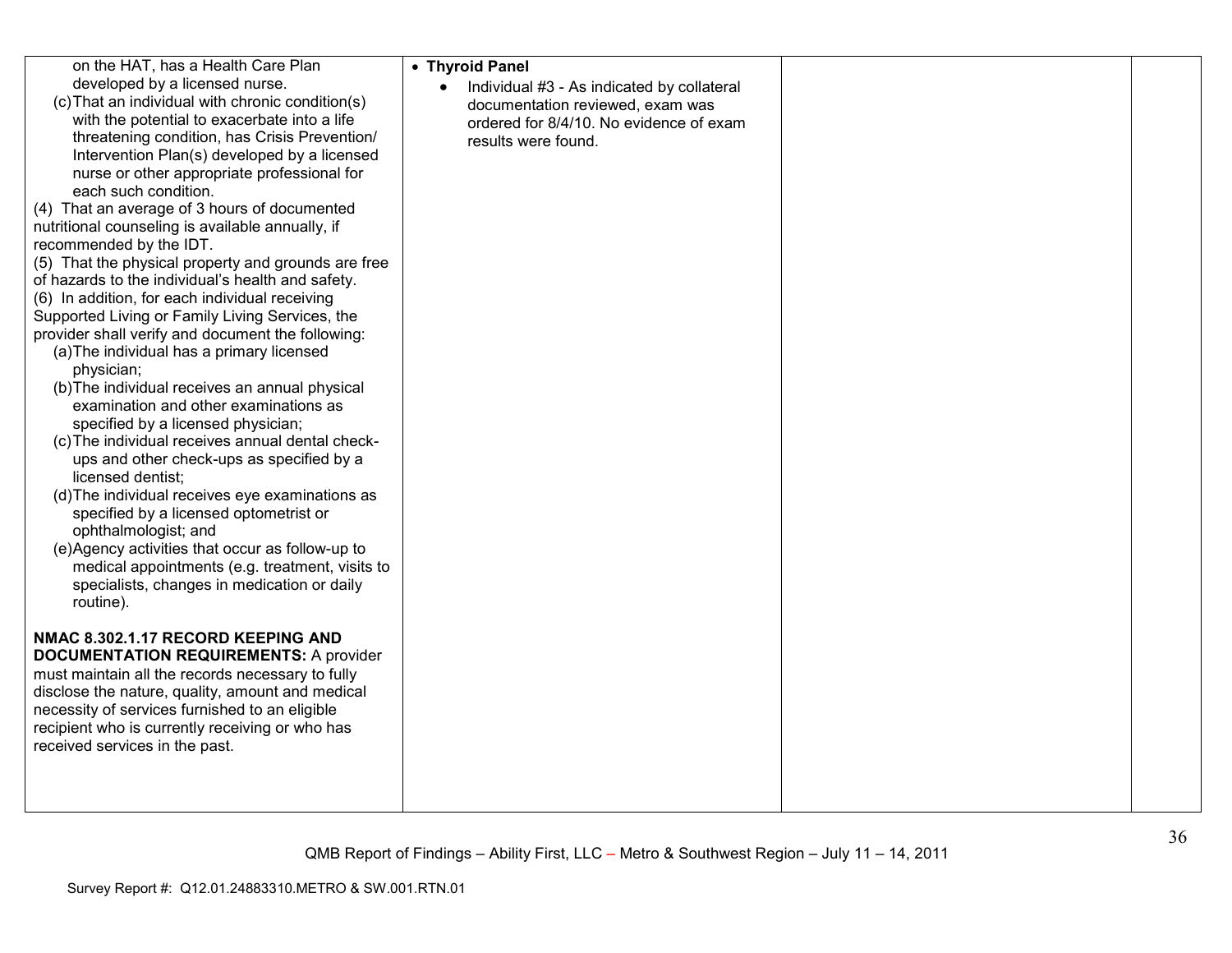| Tag # 6L14 Residential Case File                                                                       | <b>Scope and Severity Rating: E</b>                   |                                          |  |
|--------------------------------------------------------------------------------------------------------|-------------------------------------------------------|------------------------------------------|--|
| Developmental Disabilities (DD) Waiver Service                                                         | Based on record review, the Agency failed to          |                                          |  |
| Standards effective 4/1/2007                                                                           | maintain a complete and confidential case file in the |                                          |  |
| <b>CHAPTER 6. VIII. COMMUNITY LIVING</b>                                                               | residence for 8 of 11 Individuals receiving Family    |                                          |  |
| <b>SERVICE PROVIDER AGENCY REQUIREMENTS</b>                                                            | Living Services.                                      |                                          |  |
| A. Residence Case File: For individuals receiving                                                      |                                                       |                                          |  |
| Supported Living or Family Living, the Agency shall                                                    | The following was not found, incomplete and/or not    |                                          |  |
| maintain in the individual's home a complete and                                                       | current:                                              |                                          |  |
| current confidential case file for each individual. For                                                |                                                       |                                          |  |
| individuals receiving Independent Living Services,                                                     | • Annual ISP $(#3)$                                   |                                          |  |
| rather than maintaining this file at the individual's                                                  |                                                       |                                          |  |
| home, the complete and current confidential case                                                       | • Individual Specific Training Section of ISP         |                                          |  |
| file for each individual shall be maintained at the                                                    | (formerly Addendum B) (#3)                            |                                          |  |
| agency's administrative site. Each file shall include                                                  |                                                       |                                          |  |
| the following:                                                                                         | • Positive Behavioral Plan (#4, 10 & 13)              |                                          |  |
| (1) Complete and current ISP and all supplemental<br>plans specific to the individual;                 |                                                       |                                          |  |
| (2) Complete and current Health Assessment Tool;                                                       | • Positive Behavioral Crisis Plan (#4, 8, 10 & 13)    | Provider:                                |  |
| (3) Current emergency contact information, which                                                       |                                                       | Please provide your evidence of on-going |  |
| includes the individual's address, telephone                                                           | • Speech Therapy Plan (#3 & 11)                       | Quality Assurance / Quality Improvement  |  |
| number, names and telephone numbers of                                                                 |                                                       | specific to this tag below this line.    |  |
| residential Community Living Support providers,                                                        | • Occupational Therapy Plan (#8, 10 & 11)             |                                          |  |
| relatives, or guardian or conservator, primary care                                                    |                                                       |                                          |  |
| physician's name(s) and telephone number(s),                                                           | • Physical Therapy Plan (#3, 8, & 11)                 |                                          |  |
| pharmacy name, address and telephone number                                                            |                                                       |                                          |  |
| and dentist name, address and telephone number,                                                        | • Health Assessment Tool (#3 & 4)                     |                                          |  |
| and health plan;                                                                                       |                                                       |                                          |  |
|                                                                                                        | • Special Health Care Needs                           |                                          |  |
| (4) Up-to-date progress notes, signed and dated by<br>the person making the note for at least the past | <sup>o</sup> Nutritional Evaluation (#2)              |                                          |  |
| month (older notes may be transferred to the                                                           | • Health Care Plans                                   |                                          |  |
| agency office);                                                                                        |                                                       |                                          |  |
|                                                                                                        | Seizures (#1)                                         |                                          |  |
| (5) Data collected to document ISP Action Plan                                                         | $\degree$ Asthma (#2)                                 |                                          |  |
| implementation                                                                                         | • Crisis Plan                                         |                                          |  |
| (6) Progress notes written by direct care staff and                                                    |                                                       |                                          |  |
| by nurses regarding individual health status and                                                       | $\degree$ Aspiration (#1 & 4)                         |                                          |  |
| physical conditions including action taken in                                                          | $\degree$ Seizures (#1 & 2)                           |                                          |  |
| response to identified changes in condition for at                                                     | ° Skeletal Integrity (#2)                             |                                          |  |
| least the past month;                                                                                  |                                                       |                                          |  |
| (7) Physician's or qualified health care providers                                                     | <b>Comprehensive Aspiration Risk Management</b>       |                                          |  |
| written orders;                                                                                        | Plan (CARMP)<br><sup>o</sup> Individual #4            |                                          |  |
| (8) Progress notes documenting implementation of                                                       |                                                       |                                          |  |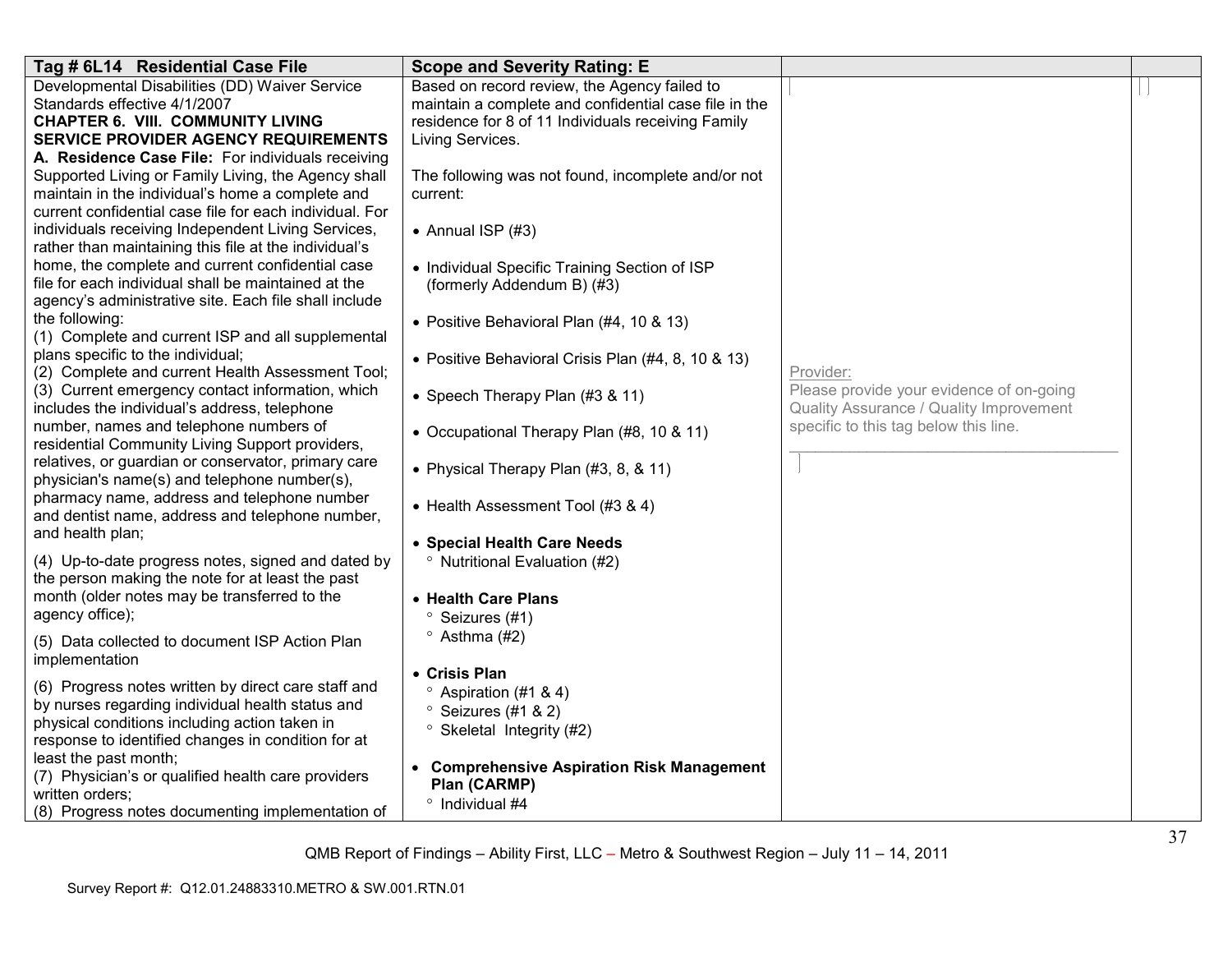| a physician's or qualified health care provider's         |  |  |
|-----------------------------------------------------------|--|--|
| order(s);                                                 |  |  |
| (9) Medication Administration Record (MAR) for the        |  |  |
| past three (3) months which includes:                     |  |  |
| (a) The name of the individual;                           |  |  |
| (b) A transcription of the healthcare practitioners       |  |  |
| prescription including the brand and generic              |  |  |
| name of the medication;                                   |  |  |
| Diagnosis for which the medication is<br>(C)              |  |  |
| prescribed;                                               |  |  |
| (d) Dosage, frequency and method/route of                 |  |  |
| delivery;                                                 |  |  |
| (e) Times and dates of delivery;                          |  |  |
| Initials of person administering or assisting with<br>(f) |  |  |
| medication; and                                           |  |  |
| (g) An explanation of any medication irregularity,        |  |  |
| allergic reaction or adverse effect.                      |  |  |
| (h) For PRN medication an explanation for the use         |  |  |
| of the PRN must include:                                  |  |  |
| (i) Observable signs/symptoms or                          |  |  |
| circumstances in which the medication is to               |  |  |
| be used, and                                              |  |  |
| (ii) Documentation of the effectiveness/result            |  |  |
| of the PRN delivered.                                     |  |  |
| A MAR is not required for individuals<br>(i)              |  |  |
| participating in Independent Living Services              |  |  |
| who self-administer their own medication.                 |  |  |
| However, when medication administration is                |  |  |
| provided as part of the Independent Living                |  |  |
| Service a MAR must be maintained at the                   |  |  |
| individual's home and an updated copy must                |  |  |
| be placed in the agency file on a weekly basis.           |  |  |
| (10) Record of visits to healthcare practitioners         |  |  |
| including any treatment provided at the visit and a       |  |  |
| record of all diagnostic testing for the current ISP      |  |  |
| year; and                                                 |  |  |
| (11) Medical History to include: demographic data,        |  |  |
| current and past medical diagnoses including the          |  |  |
| cause (if known) of the developmental disability and      |  |  |
| any psychiatric diagnosis, allergies (food,               |  |  |
| environmental, medications), status of routine adult      |  |  |
| health care screenings                                    |  |  |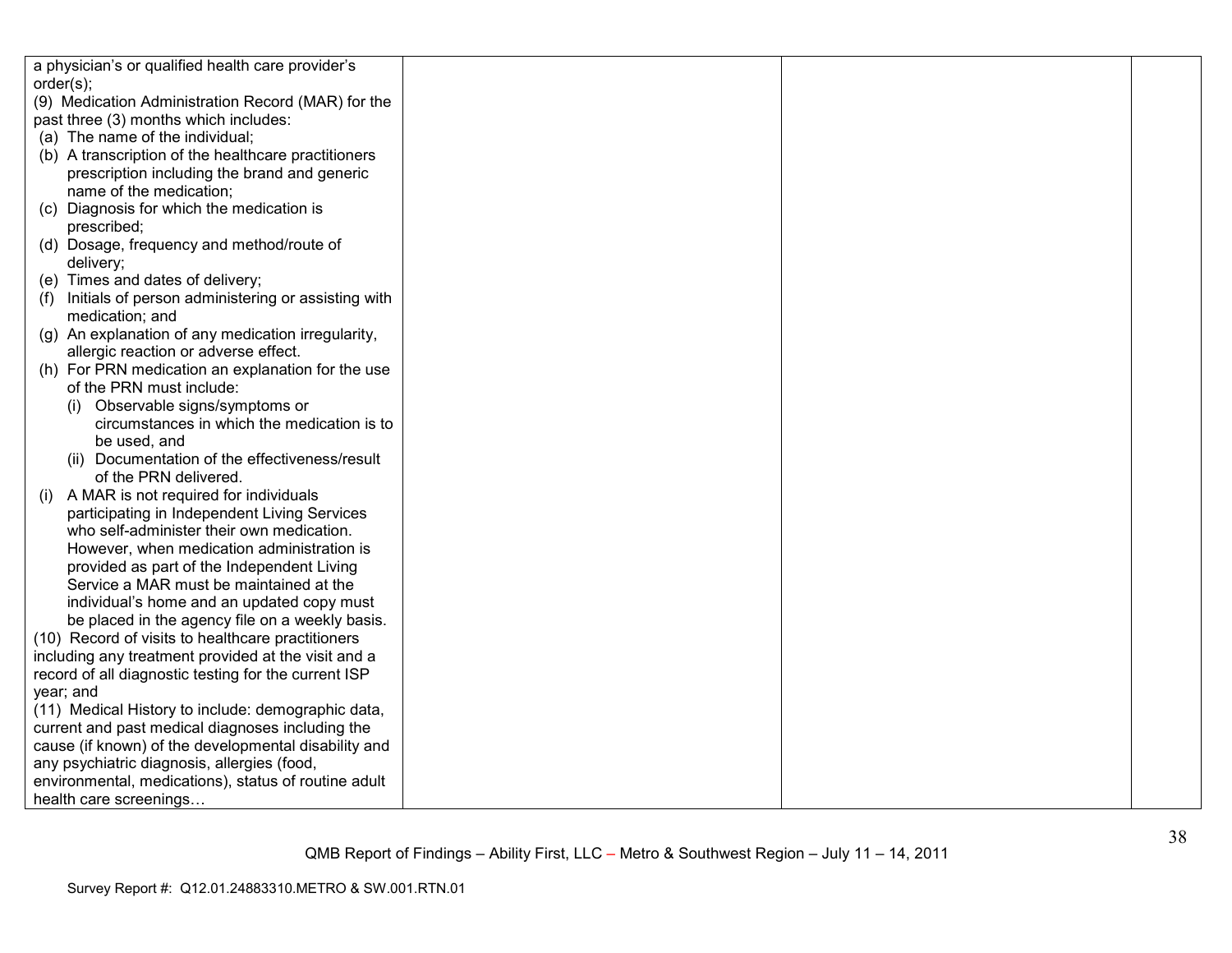|     | Tag # 6L17 Reporting Requirements<br>(Community Living Quarterly Reports)                                                                                                                                                                                                                                                                                                                    | <b>Scope and Severity Rating: A</b>                                                                                                                       |                                                                                                                                           |  |
|-----|----------------------------------------------------------------------------------------------------------------------------------------------------------------------------------------------------------------------------------------------------------------------------------------------------------------------------------------------------------------------------------------------|-----------------------------------------------------------------------------------------------------------------------------------------------------------|-------------------------------------------------------------------------------------------------------------------------------------------|--|
|     | Developmental Disabilities (DD) Waiver Service<br>Standards effective 4/1/2007<br><b>CHAPTER 6. VIII. COMMUNITY LIVING</b><br><b>SERVICE PROVIDER AGENCY REQUIREMENTS</b>                                                                                                                                                                                                                    | Based on record review, the Agency failed to<br>complete written quarterly status reports for 1 of 11<br>individuals receiving Community Living Services. |                                                                                                                                           |  |
|     | D. Community Living Service Provider Agency<br><b>Reporting Requirements: All Community Living</b><br>Support providers shall submit written quarterly<br>status reports to the individual's Case Manager and<br>other IDT Members no later than fourteen (14) days<br>following the end of each ISP quarter. The quarterly<br>reports shall contain the following written<br>documentation: | <b>Family Living Annual Assessment</b><br>$\bullet$ Individual #3 - None found for 10/2010 -<br>10/2011                                                   | Provider:<br>Please provide your evidence of on-going<br>Quality Assurance / Quality Improvement<br>specific to this tag below this line. |  |
| (1) | Timely completion of relevant activities from<br><b>ISP Action Plans</b>                                                                                                                                                                                                                                                                                                                     |                                                                                                                                                           |                                                                                                                                           |  |
| (2) | Progress towards desired outcomes in the ISP<br>accomplished during the quarter;                                                                                                                                                                                                                                                                                                             |                                                                                                                                                           |                                                                                                                                           |  |
| (3) | Significant changes in routine or staffing;                                                                                                                                                                                                                                                                                                                                                  |                                                                                                                                                           |                                                                                                                                           |  |
| (4) | Unusual or significant life events;                                                                                                                                                                                                                                                                                                                                                          |                                                                                                                                                           |                                                                                                                                           |  |
| (5) | Updates on health status, including medication<br>and durable medical equipment needs<br>identified during the quarter; and                                                                                                                                                                                                                                                                  |                                                                                                                                                           |                                                                                                                                           |  |
| (6) | Data reports as determined by IDT members.                                                                                                                                                                                                                                                                                                                                                   |                                                                                                                                                           |                                                                                                                                           |  |
|     |                                                                                                                                                                                                                                                                                                                                                                                              |                                                                                                                                                           |                                                                                                                                           |  |
|     |                                                                                                                                                                                                                                                                                                                                                                                              |                                                                                                                                                           |                                                                                                                                           |  |
|     |                                                                                                                                                                                                                                                                                                                                                                                              |                                                                                                                                                           |                                                                                                                                           |  |
|     |                                                                                                                                                                                                                                                                                                                                                                                              |                                                                                                                                                           |                                                                                                                                           |  |
|     |                                                                                                                                                                                                                                                                                                                                                                                              |                                                                                                                                                           |                                                                                                                                           |  |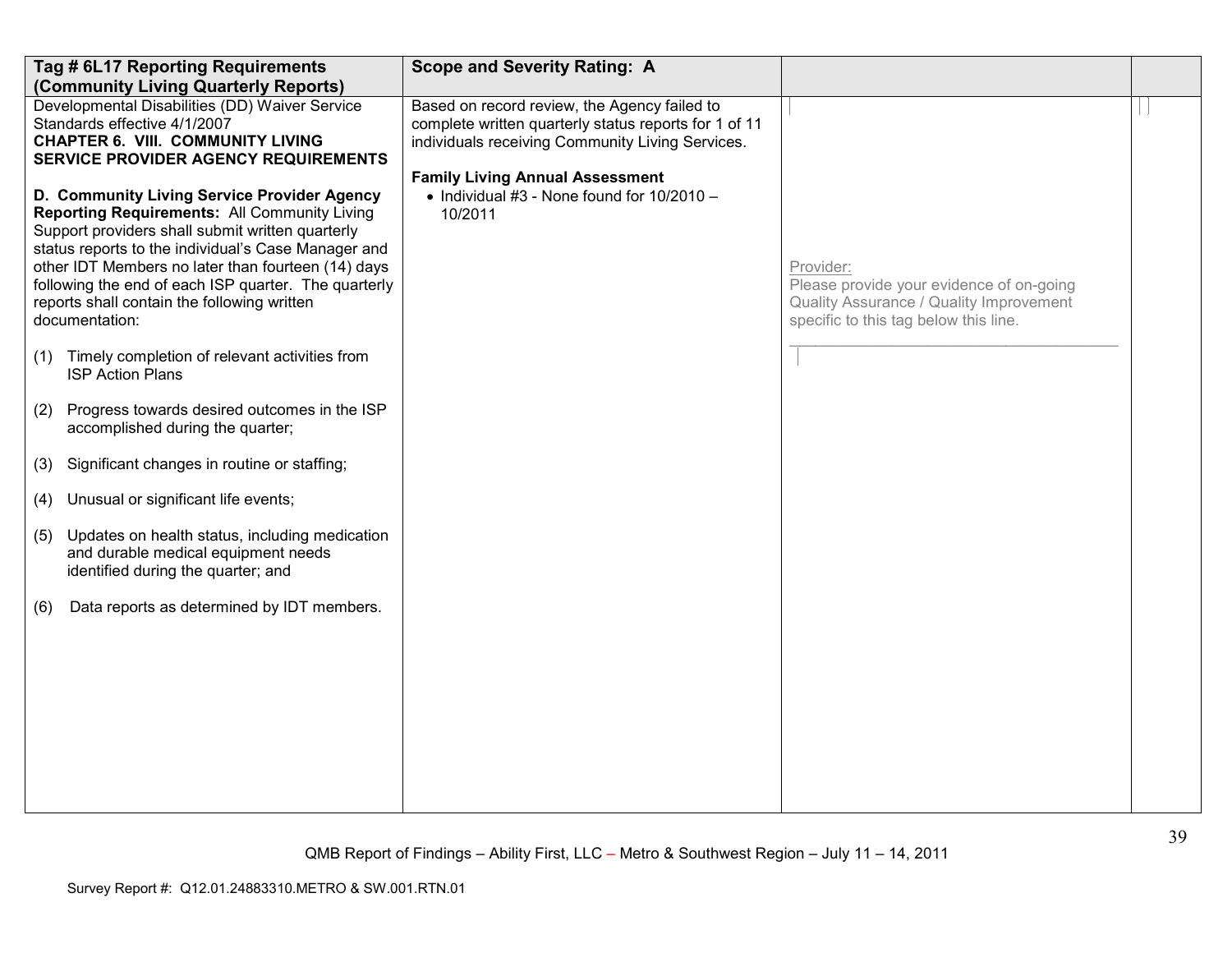| Tag # 6L25 (CoP) Residential Health &                                                                                                                                     | <b>Scope and Severity Rating: E</b>                                                                                                                                        |                                                                                  |  |
|---------------------------------------------------------------------------------------------------------------------------------------------------------------------------|----------------------------------------------------------------------------------------------------------------------------------------------------------------------------|----------------------------------------------------------------------------------|--|
| <b>Safety (Supported Living &amp; Family Living)</b>                                                                                                                      |                                                                                                                                                                            |                                                                                  |  |
| Developmental Disabilities (DD) Waiver Service<br>Standards effective 4/1/2007<br><b>CHAPTER 6. VIII. COMMUNITY LIVING</b><br><b>SERVICE PROVIDER AGENCY REQUIREMENTS</b> | Based on observation, the Agency failed to ensure<br>that each individual's residence met all<br>requirements within the standard for 9 of 11 Family<br>Living residences. |                                                                                  |  |
| L. Residence Requirements for Family Living                                                                                                                               |                                                                                                                                                                            |                                                                                  |  |
| <b>Services and Supported Living Services</b>                                                                                                                             | The following items were not found, not functioning                                                                                                                        |                                                                                  |  |
| (1) Supported Living Services and Family Living<br>Services providers shall assure that each                                                                              | or incomplete:                                                                                                                                                             |                                                                                  |  |
| individual's residence has:                                                                                                                                               | <b>Family Living Requirements:</b>                                                                                                                                         |                                                                                  |  |
| (a) Battery operated or electric smoke detectors,                                                                                                                         |                                                                                                                                                                            |                                                                                  |  |
| heat sensors, or a sprinkler system installed in<br>the residence;                                                                                                        | • Accessible written procedures for emergency<br>evacuation e.g. fire and weather-related threats                                                                          |                                                                                  |  |
| (b) General-purpose first aid kit;                                                                                                                                        | (#1, 2, 6 & 9)                                                                                                                                                             |                                                                                  |  |
| (c) When applicable due to an individual's health                                                                                                                         |                                                                                                                                                                            |                                                                                  |  |
| status, a blood borne pathogens kit;                                                                                                                                      | • Accessible written procedures for the safe storage                                                                                                                       | Provider:                                                                        |  |
| (d) Accessible written procedures for emergency                                                                                                                           | of all medications with dispensing instructions for                                                                                                                        | Please provide your evidence of on-going                                         |  |
| evacuation e.g. fire and weather-related<br>threats;                                                                                                                      | each individual that are consistent with the                                                                                                                               | Quality Assurance / Quality Improvement<br>specific to this tag below this line. |  |
| (e) Accessible telephone numbers of poison                                                                                                                                | Assisting with Medication Administration training<br>or each individual's ISP (#1, 2, 3, 4, 6, 8, 9, 10 &                                                                  |                                                                                  |  |
| control centers located within the line of sight of                                                                                                                       | 11)                                                                                                                                                                        |                                                                                  |  |
| the telephone;                                                                                                                                                            |                                                                                                                                                                            |                                                                                  |  |
| Accessible written documentation of actual<br>(f)                                                                                                                         | • Accessible written procedures for emergency                                                                                                                              |                                                                                  |  |
| evacuation drills occurring at least three (3)                                                                                                                            | placement and relocation of individuals in the                                                                                                                             |                                                                                  |  |
| times a year. For Supported Living evacuation                                                                                                                             | event of an emergency evacuation that makes the                                                                                                                            |                                                                                  |  |
| drills shall occur at least once a year during<br>each shift;                                                                                                             | residence unsuitable for occupancy. The                                                                                                                                    |                                                                                  |  |
| (g) Accessible written procedures for the safe                                                                                                                            | emergency evacuation procedures shall address,                                                                                                                             |                                                                                  |  |
| storage of all medications with dispensing                                                                                                                                | but are not limited to, fire, chemical and/or<br>hazardous waste spills, and flooding (#1, 2, 4, 6 &                                                                       |                                                                                  |  |
| instructions for each individual that are                                                                                                                                 | 9)                                                                                                                                                                         |                                                                                  |  |
| consistent with the Assisting with Medication                                                                                                                             |                                                                                                                                                                            |                                                                                  |  |
| Administration training or each individual's ISP;                                                                                                                         |                                                                                                                                                                            |                                                                                  |  |
| and                                                                                                                                                                       |                                                                                                                                                                            |                                                                                  |  |
| (h) Accessible written procedures for emergency                                                                                                                           |                                                                                                                                                                            |                                                                                  |  |
| placement and relocation of individuals in the                                                                                                                            |                                                                                                                                                                            |                                                                                  |  |
| event of an emergency evacuation that makes<br>the residence unsuitable for occupancy. The                                                                                |                                                                                                                                                                            |                                                                                  |  |
| emergency evacuation procedures shall                                                                                                                                     |                                                                                                                                                                            |                                                                                  |  |
| address, but are not limited to, fire, chemical                                                                                                                           |                                                                                                                                                                            |                                                                                  |  |
| and/or hazardous waste spills, and flooding.                                                                                                                              |                                                                                                                                                                            |                                                                                  |  |
|                                                                                                                                                                           |                                                                                                                                                                            |                                                                                  |  |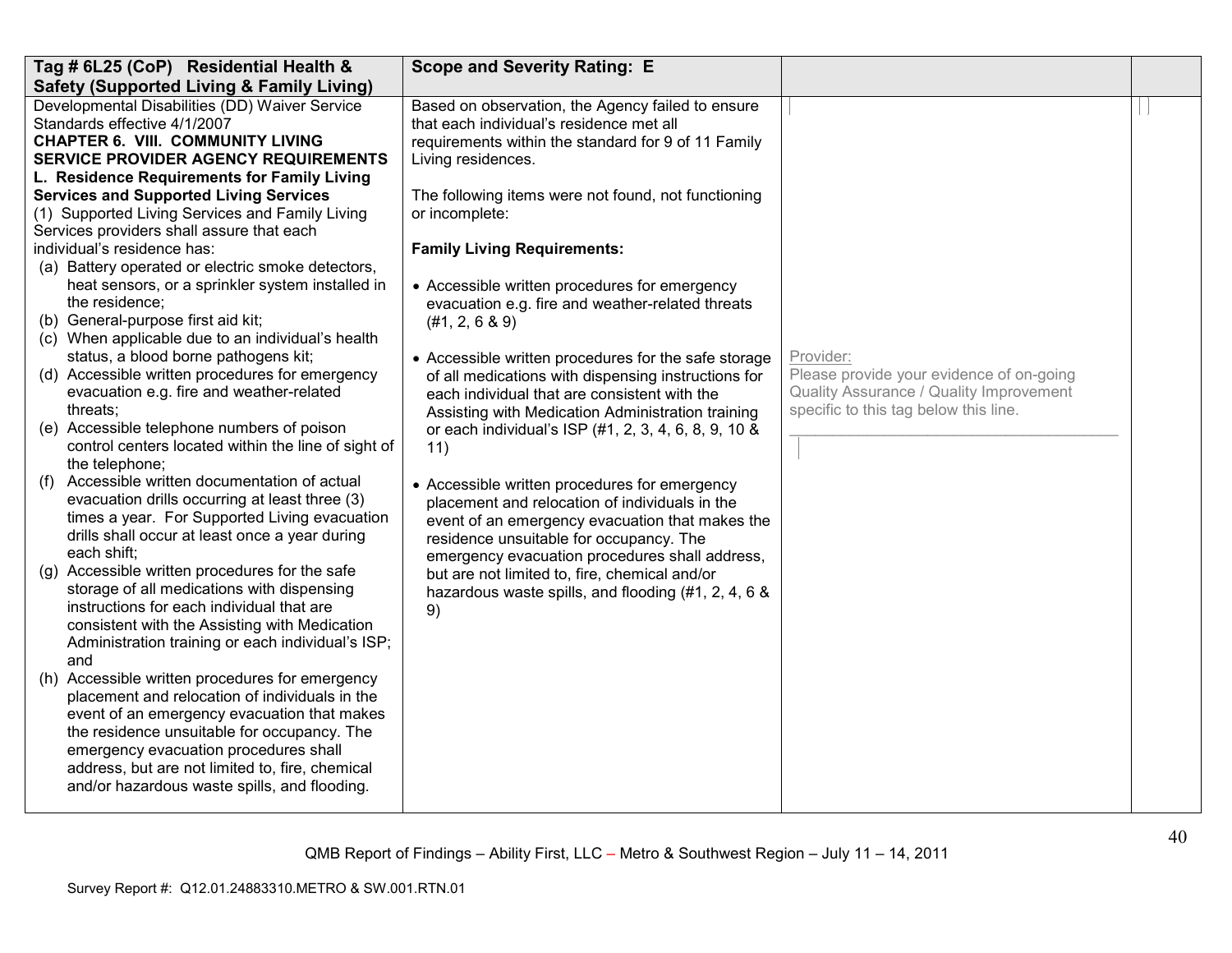# **ADDITIONAL FINDINGS: Reimbursement Deficiencies**

# **BILLING TAG #1A12**

 Developmental Disabilities (DD) Waiver Service Standards effective 4/1/2007 **Chapter 1. III. PROVIDER AGENCY DOCUMENTATION OF SERVICE DELIVERY AND LOCATION** 

**B. Billable Units:** The documentation of the billable time spent with an individual shall be kept on the written or electronic record that is prepared prior to a request for reimbursement from the HSD. For each unit billed, the record shall contain the following:

- (1) Date, start and end time of each service encounter or other billable service interval;
- (2) A description of what occurred during the encounter or service interval; and
- (3) The signature or authenticated name of staff providing the service.

Billing for Community Living (Family Living & Independent Living) services was reviewed for 13 of 13 individuals. Progress notes and billing records supported billing activities for the months of March, April and May 2011.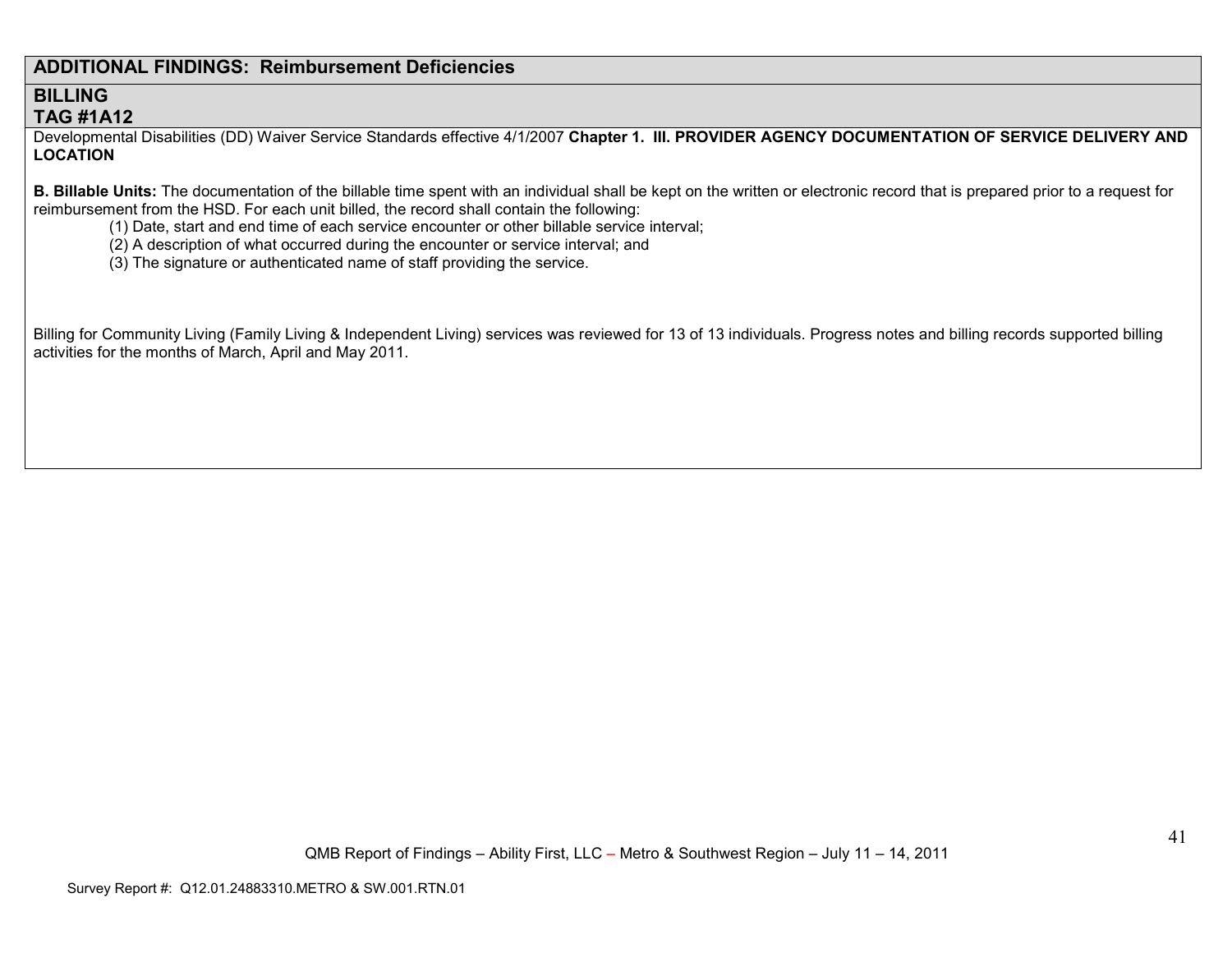

SUSANA MARTINEZ, GOVERNOR

CATHERINE D. TORRES, M.D., CABINET SECRETARY

Date: May 14, 2012

| To:        | Patrick Garrity, Executive Director |
|------------|-------------------------------------|
| Provider:  | Ability First, LLC                  |
| Address:   | 2403 San Mateo Blvd W-6             |
| State/Zip: | Albuquerque, New Mexico 87110       |

E-mail Address: ability1st@aol.com

| Region:              | Metro & Southwest                                     |
|----------------------|-------------------------------------------------------|
| Routine Survey:      | July $11 - 14$ , 2011                                 |
| Verification Survey: | February $28 -$ March 2, 2012                         |
| Program Surveyed:    | Developmental Disabilities Waiver                     |
| Service Surveyed:    | Community Living (Family Living & Independent Living) |

Dear Mr. Garrity,

The Division of Health Improvement/Quality Management Bureau has received, reviewed and approved the supporting documents you submitted for your Plan of Correction. The documents you provided verified that all previously cited survey Deficiencies have been corrected. Also the documents submitted to the IRC have been reviewed and accepted as sufficient.

### **The QMB Plan of Correction process is now complete.**

### **Furthermore, your agency is now determined to be in Compliance with all Conditions of Participation.**

To maintain ongoing compliance with standards and regulations, continue to use the Quality Assurance (self-auditing) processes you described in your Plan of Correction.